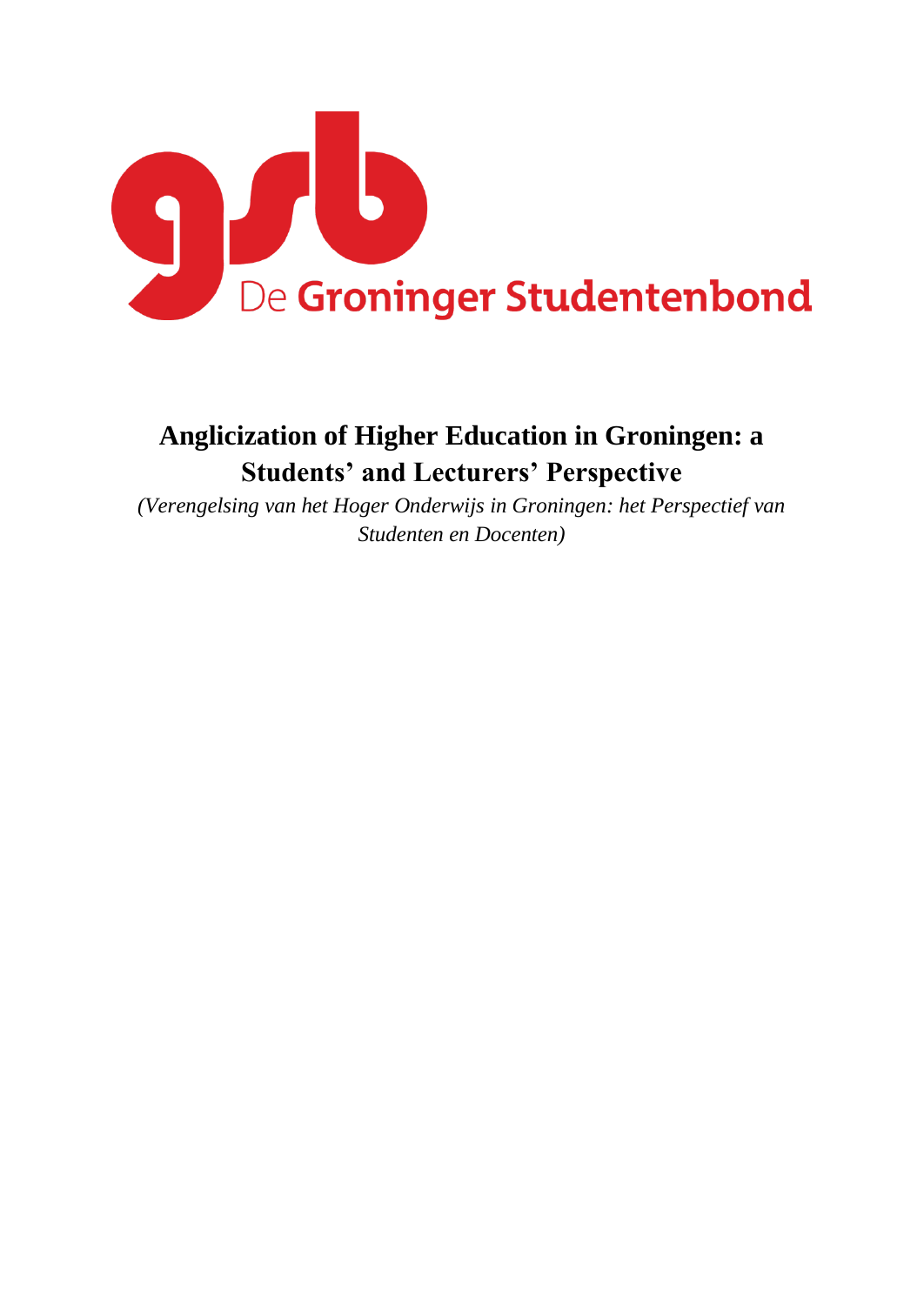

## **Colophon**

## **Title: Anglicization of Higher Education in Groningen: a Students' and Lecturers' Perspective**

**Authors:** H. C. Abbing, T. Crăciun, L. M. de Jong, D. V. Pink, L. van Ravenhorst, & J. R. Ludoph (Coordinator) with support from A. Klaver (Treasurer of the Groninger Studentenbond 2017/2018 and responsible board member).

## **Correspondence**

Onderzoeksbureau Groninger Studentenbond Groninger Studentenbond (GSb) Muurstraat 16 9712 EN Groningen **Phone number:** 050-3634675 **Email:** [onderzoeksbureau@groningerstudentenbond.nl](mailto:onderzoeksbureau@groningerstudentenbond.nl)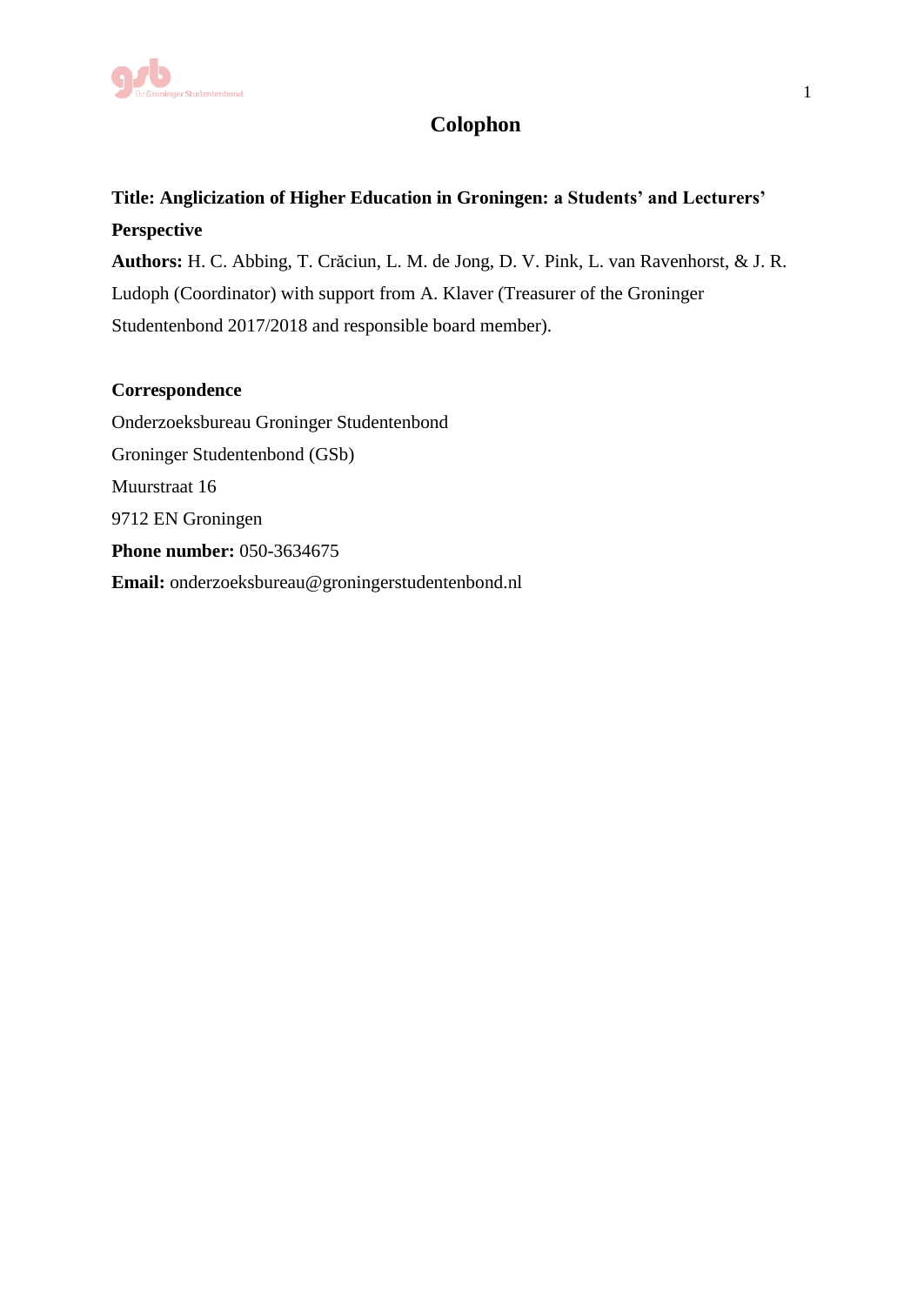## **Foreword**

The number of study programs instructed in English at Dutch higher education institutions has increased over the past few years. This process of anglicization (in Dutch: 'verengelsing') has caused discussion in the media, with some parties favoring the anglicization of higher education and others opposing it. This paper discusses the findings of a research project by the Research Committee of the Groninger Studentenbond (GSb) targeting the opinions of both students and lecturers about the ongoing anglicization at the University of Groningen and Hanze University of Applied Sciences. In 2018, the Research Committee consisted of six members: Mandy Abbing, Tudor Crăciun, Lisanne de Jong, Jocelyne Ludoph, Dorothea Pink and Liesbeth van Ravenhorst.

The research project consisted of two parts. In the first part of the study, the opinions of students on anglicization and its effects were explored by means of a survey. In addition, the problems the students might experience were also measured. In the second part of the study, interviews were conducted with lecturers about how they view the process of anglicization. The interviews served mainly as background knowledge and broadened the perspective of the study. The goal of the study was to gain insight into the opinions and experiences of both students and lecturers and to give advice to higher education institutes of Groningen based on the collected information.

We would like to thank all the respondents who filled out our survey and provided us with their opinions and experiences. Additionally, we would like to thank the lecturers who participated in the interviews. Due to their participation, which involved them sharing their viewpoints and anecdotes, we were able to gain insight into their perspectives. Lastly, we would like to thank all the student organizations that helped us by distributing the survey among their students and members (see page 3 for the full list of student organizations).

Mandy Abbing, Tudor Crăciun, Lisanne de Jong, Jocelyne Ludoph, Dorothea Pink & Liesbeth van Ravenhorst, October 2018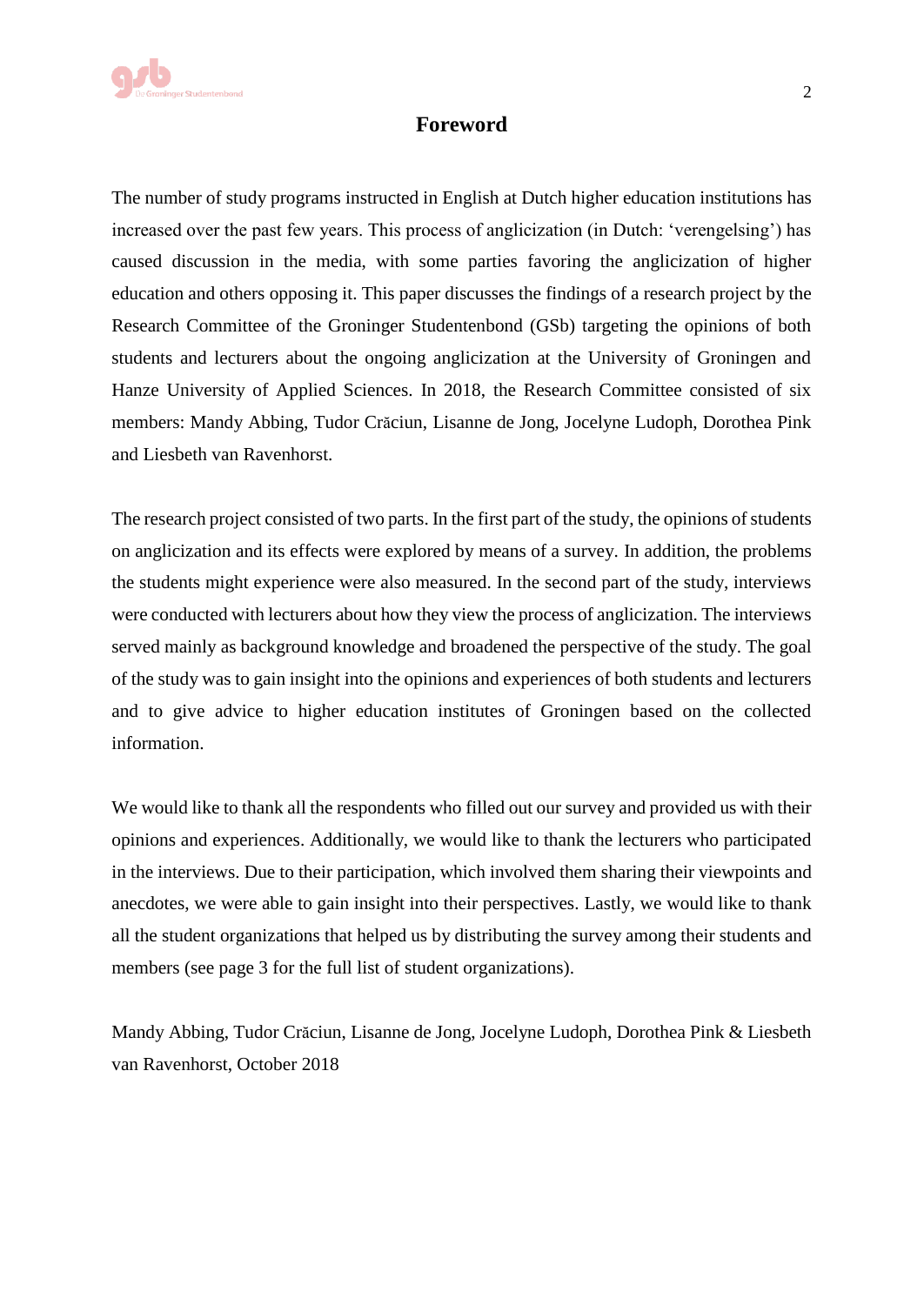

## **List of student organizations (in alphabetical order)**

- 1. **AEGEE-Groningen**
	- <https://www.aegee-groningen.nl/>
- 2. **A.S.V. Dizkartes** <https://www.dizkartes.nl/>
- 3. **Caerus** [https://www.caerus](https://www.caerus-ucg.com/association/home)[ucg.com/association/home](https://www.caerus-ucg.com/association/home)
- 4. **C.S.V. Ichthus Groningen** <https://www.icht.nl/>
- 5. **Democratische Academie Groningen** <http://democratischeacademie.com/>
- 6. **DWARS Groningen** <https://dwars.org/groningen/>
- 7. **ESN Groningen** <https://www.esn-groningen.nl/>
- 8. **Esperia** <http://www.svesperia.nl/nl/home-2/>
- 9. **F.F.J. Bernlef** <https://bernlef.frl/>
- 10. **FSV Fysiek** [https://www.fsvfysiek.nl/over](https://www.fsvfysiek.nl/over-fysiek/home)[fysiek/home](https://www.fsvfysiek.nl/over-fysiek/home)
- 11. **Fysisch-Mathematische Faculteitsvereniging** <https://www.fmf.nl/>
- 12. **GHD Ubbo Emmius**  <https://www.ubbo-emmius.nl/home>
- 13. **Groninger Levenswetenschappen Vereniging Idun** <https://www.idun.nl/home>
- 14. **Ibn Battuta** <https://www.ibnbattuta.nl/home>
- 15. **IFMSA-NL** <https://ifmsa.nl/ifmsa-nl.html>
- 16. **International Student Team** [https://www.hanze.nl/eng/study-at](https://www.hanze.nl/eng/study-at-hanze/meeting-hanze-uas/campus-tours)[hanze/meeting-hanze-uas/campus-tours](https://www.hanze.nl/eng/study-at-hanze/meeting-hanze-uas/campus-tours)
- 17. **Lijst Student Erkend** 
	- <https://www.lijststerk.nl/home>
- 18. **M.F.V. Panacea** <https://www.panacea.nl/en/bachelor>
- 19. **Navigators Studentenvereniging Groningen** <https://www.nsgroningen.nl/home>
- 20. **Partij Studenten Belangen** [https://www.facebook.com/PsbPartijStude](https://www.facebook.com/PsbPartijStudentBelangen/) [ntBelangen/](https://www.facebook.com/PsbPartijStudentBelangen/)
- 21. **PerspectieF Groningen** [https://www.perspectief.nu/nl/ppfgroninge](https://www.perspectief.nu/nl/ppfgroningen)
	- [n](https://www.perspectief.nu/nl/ppfgroningen)
- 22. **SIB Groningen** <https://sib-groningen.nl/>
- 23. **Studentgenootschap voor Onderneming & Recht**

<https://www.sgor.nl/home>

- 24. **Sociëtas** <http://societasonline.nl/>
- 25. **Studenten Organisatie Groningen**  [https://www.studentenorganisatie.com](https://www.studentenorganisatie.com/)
- 26. **Studievereniging Faculteit Filosofie**  <https://www.stuffgroningen.nl/home>
- 27. **Studievereniging Scopus** <https://www.svscopus.nl/home>
- 28. **TW!ST Groningen** <http://twistgroningen.nl/>
- 29. **VINTRES Groningen** <http://www.vintres.nl/>
- 30. **ZaZa** <http://www.zaza-nederlands.nl/>
- 31. **Zeilstichting Aeolus** <https://www.zeilstichtingaeolus.nl/>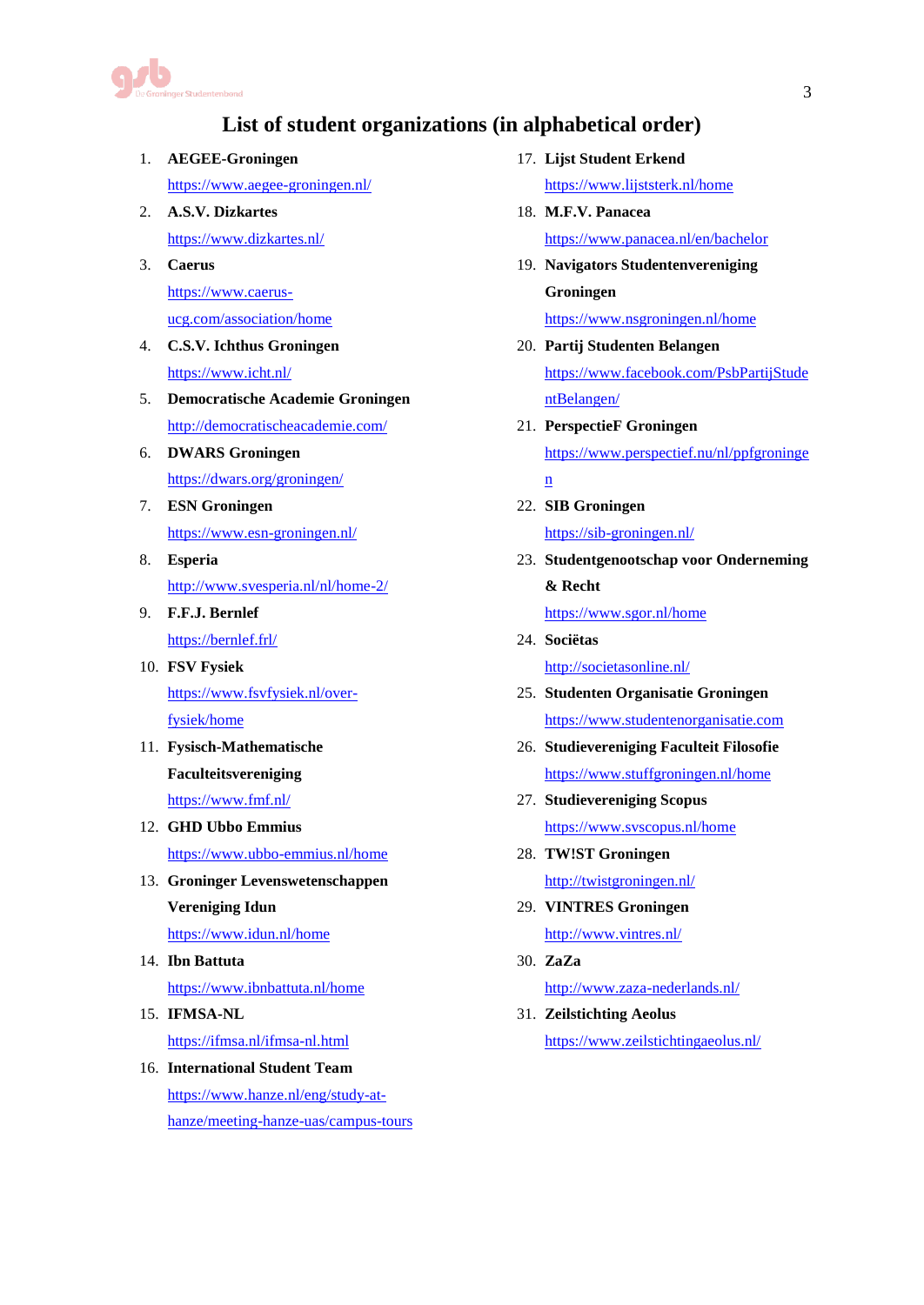

#### **Abstract**

This study explored the opinions of students and lecturers about the ongoing anglicization at higher education institutions in Groningen. In the first part of the study, online survey data was collected from 186 students who were non-native speakers of English, of which 172 students were studying at the University of Groningen and 14 were studying at Hanze University of Applied Sciences. In the second part, interviews were conducted with five lecturers from the University of Groningen and two from the Hanze University of Applied Sciences. The results reveal that both students and lecturers indicate that more differentiation is needed in the language policy of educational institutes. According to them, it is not necessary for every program to be taught entirely in English, especially as some programs are primarily aimed at the Dutch labor market. Furthermore, several students mentioned that they would like better communication and transparency about the language policies. In addition, students were more positive about anglicization when they thought it did not have a negative effect on the transfer of knowledge and when they used English in their daily lives on a regular basis. Moreover, lecturers at the University of Groningen were satisfied with the support offered by their educational institute, while lecturers at the Hanze University of Applied Sciences were less satisfied. Additionally, students would like more support from the educational institutes. They believe more attention should be paid to English language proficiency, intercultural understanding and multilingual and multicultural skills. Lastly, several students would like more integration between Dutch and international students. The implications and the advice for educational institutes based on the findings can be found in the last section.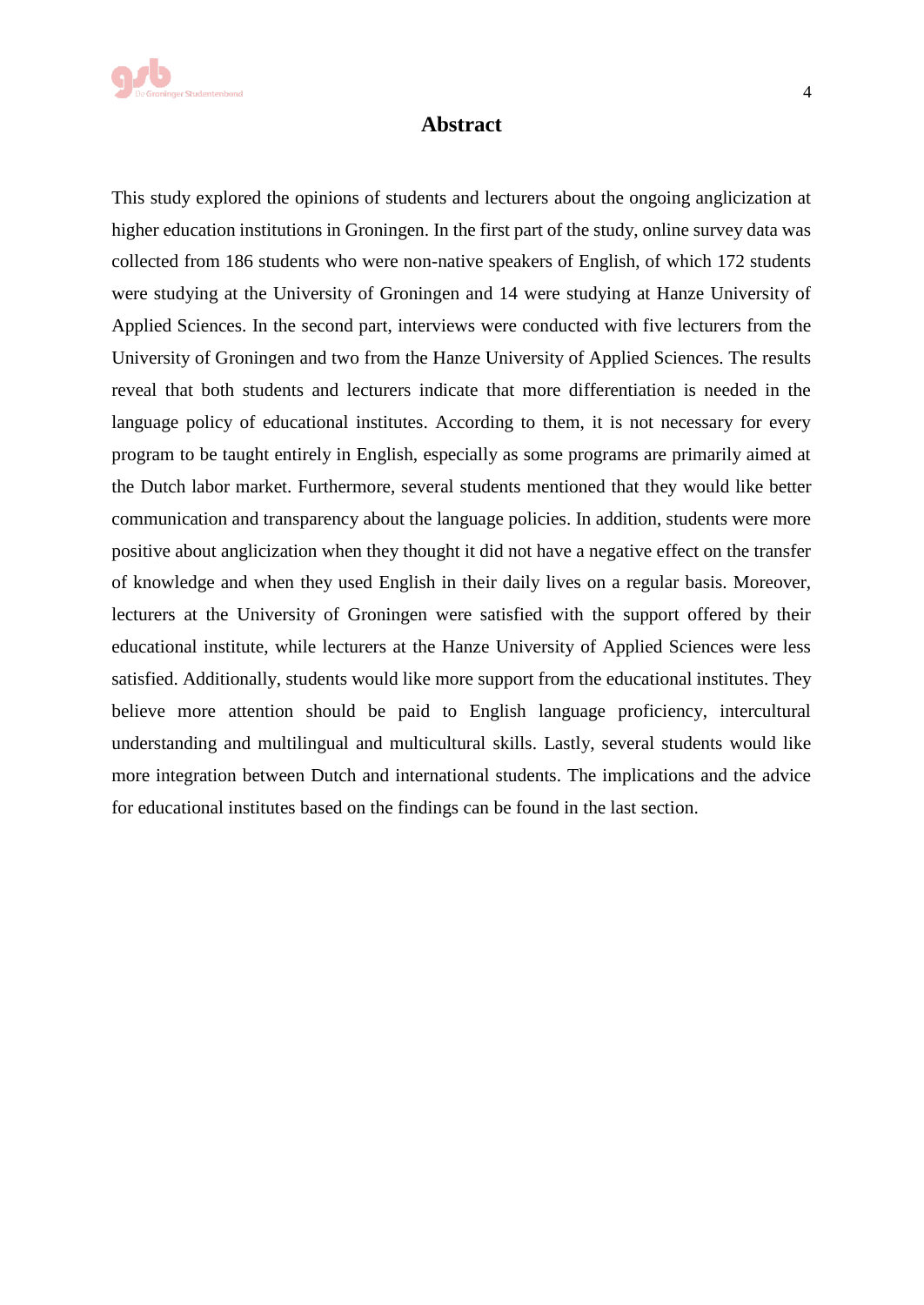

### **Abstract (Dutch)**

In dit onderzoeksproject zijn de meningen van studenten en docenten over de huidige verengelsing van het hoger onderwijs in Groningen onderzocht. In het eerste gedeelte van het onderzoek is data van een online vragenlijst verzameld bij 186 studenten van wie Engels niet de moedertaal is, waarvan 172 studenten studeerden aan de Rijksuniversiteit Groningen en 14 studeerden aan de Hanzehogeschool. In het tweede gedeelte zijn interviews afgenomen met vijf docenten van de Rijksuniversiteit Groningen en twee van de Hanzehogeschool. De resultaten lieten zien dat zowel studenten als docenten vonden dat er meer differentiatie nodig is in het taalbeleid van de onderwijsinstellingen. Volgens de respondenten is het niet nodig om alle studieprogramma's geheel in het Engels te geven, zeker omdat sommige programma's voornamelijk op de Nederlandse arbeidsmarkt gericht zijn. Daarnaast noemden meerdere studenten dat ze betere communicatie en transparantie wensen betreft het taalbeleid. Er werd ook gevonden dat studenten positiever zijn over verengelsing wanneer ze denken dat het de kennisoverdracht niet negatief beïnvloedt en wanneer ze het Engels regelmatig gebruiken in hun alledaagse leven. Verder waren de docenten van de Rijksuniversiteit Groningen tevreden met de ondersteuning die ze krijgen van hun onderwijsinstelling, terwijl de docenten van de Hanzehogeschool minder positief waren. Tevens noemden studenten dat ze meer ondersteuning van de onderwijsinstellingen zouden willen krijgen. Volgens hen zouden de onderwijsinstellingen meer aandacht moeten besteden aan de Engelse taalvaardigheid, intercultureel begrip en meertalige en multiculturele vaardigheden. Tot slot benoemden meerdere studenten dat ze meer integratie tussen de Nederlandse en internationale studenten wensen. De implicaties van deze bevindingen en het daaruit volgend advies aan de onderwijsinstellingen kunnen worden gevonden in de laatste sectie van het artikel.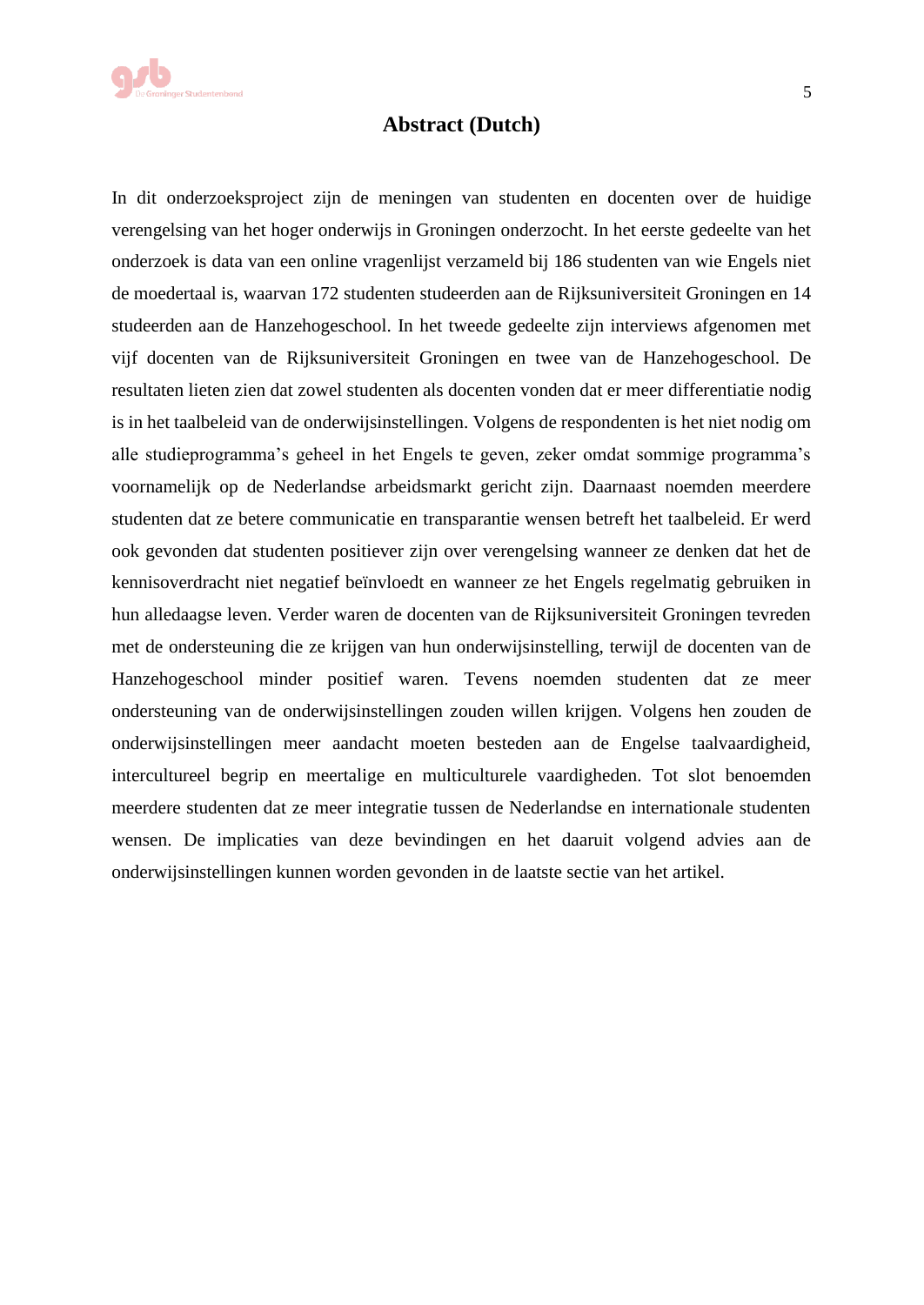

## **Table of contents**

| 1. Introduction                           |    |
|-------------------------------------------|----|
| 2. The students' perspective: survey      | 11 |
| 3. The lecturers' perspective: interviews | 20 |
| 4. General discussion                     | 25 |
| 5. Advice                                 | 31 |
| 6. References                             | 33 |
| 7. Tables                                 | 36 |
| 8. Appendices                             | 39 |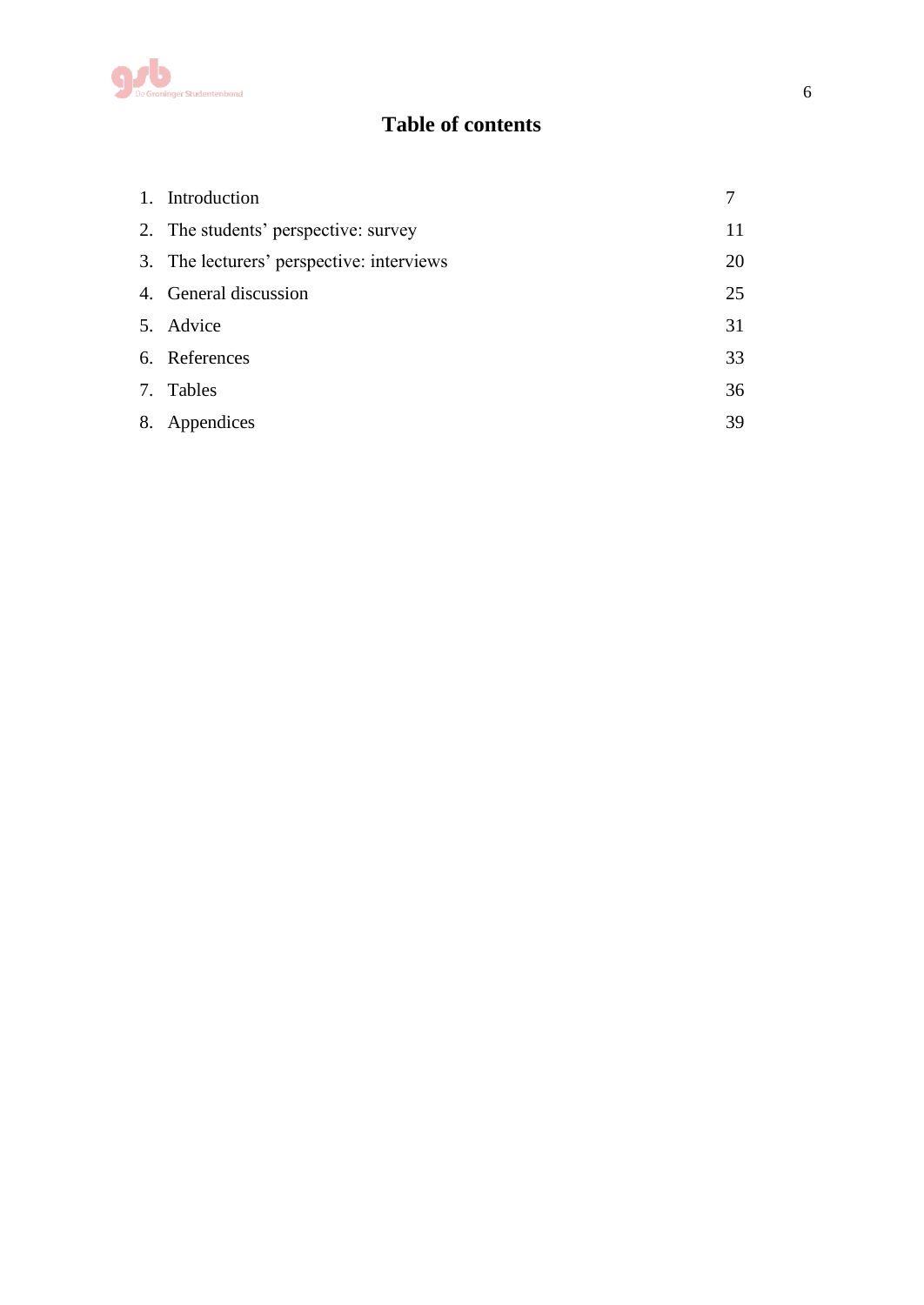

## **1. Introduction**

Over the last few years, the number of study programs offered in English at Dutch higher education institutions has risen steadily (KNAW, 2017). This trend of anglicization (in Dutch: 'verengelsing') is strongest at academic universities, but there is also an increase of it at universities of applied sciences. A study by the NOS (2017) shows that 20% of university bachelors and 70% of master programs in the Netherlands are instructed entirely in English. For universities of applied sciences, this percentage is lower, with 8% of the programs instructed entirely in English (Vereniging Hogescholen, 2017).

Anglicization has caused a lot of discussion and controversy in the media over the past years, with some parties deeming the process as a positive trend and others being more critical of the possible effect on the quality of education and of the motivation behind the switch to English-instructed courses.

#### **Arguments against anglicization**

Looking at news articles on the anglicization of the Dutch higher education system, criticism and concerns about anglicization seem to be the norm rather than the exception (e.g. van Bree, 2014; Klaassen, 2001; & Trouw, 2002). Klaassen (2001), for instance, argued that students do not study as thoroughly when English is the primary language of instruction. Dutch students might have a harder time understanding the information in English, which is why they might learn more superficially. Van Bree (2014) raised the point that when English is used in Dutch universities, it supposedly lowers the transfer of knowledge. This would result in exam fail rates that are almost twice as high for students taking courses taught in English as for students taking courses taught in Dutch. The study of van Bree (2014) showed that this was true even when the English level of the instructor was of good quality. A study by Trouw (2002), however, found no significant difference in exam performance between students following Dutch or English courses.

Another point is that the process of anglicization could place native English speakers at an unfair advantage in the sense that Dutch students might need to invest more time and energy to compensate for not being a native speaker when English is used as the language of instruction (Neerlandistiek, 2018). Since English native speakers do not have to expend this time and energy, they can focus more on other subjects, such as mathematics, additional studying, or hobbies. Thus, one can argue that it might be easier for native English speakers to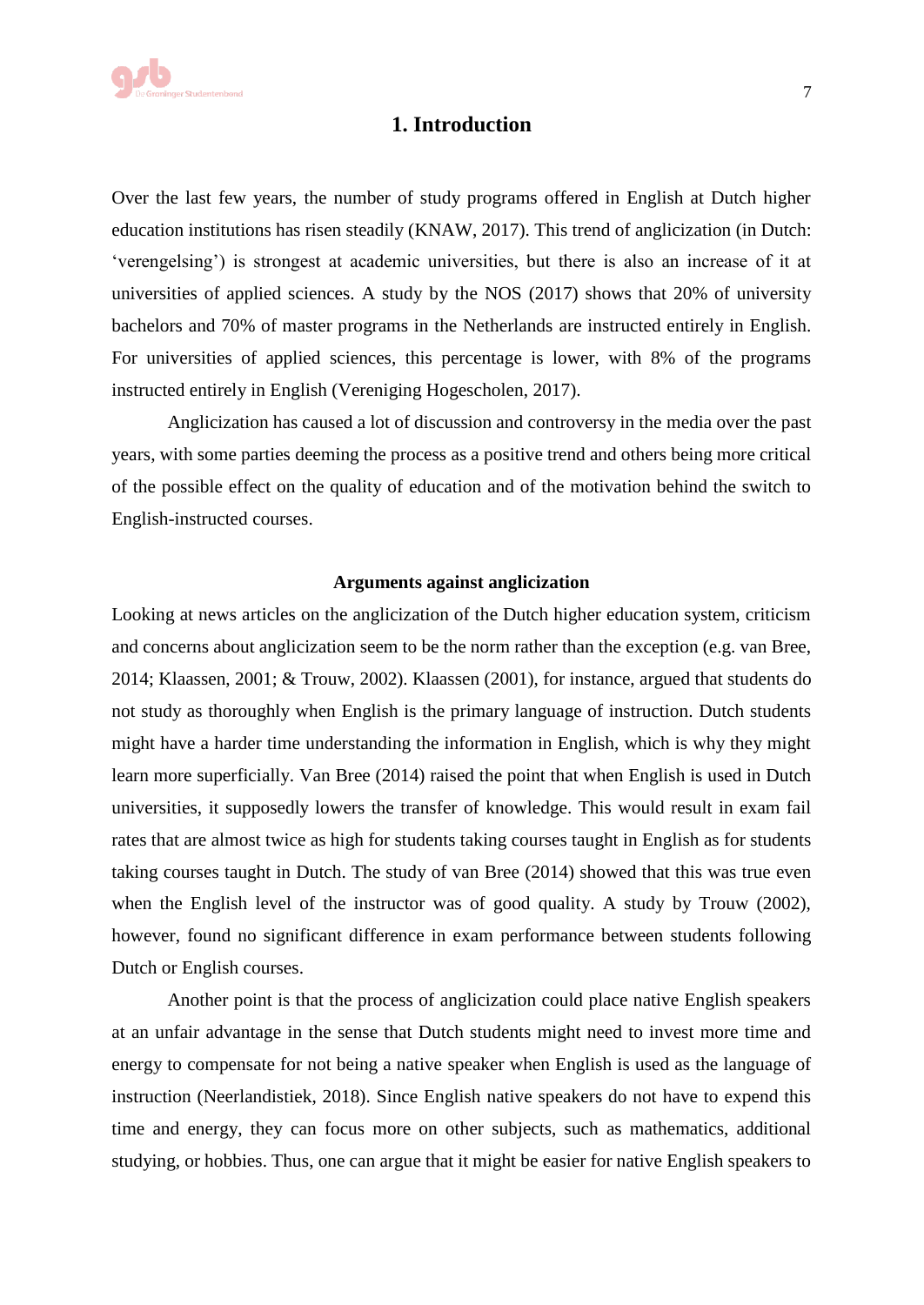achieve higher grades, since they do not need to focus as much on understanding the language of their study materials. This might then facilitate concentration on the actual content of their study materials. However, it is important to consider that most international students in the Netherlands and in Groningen specifically are non-native English speakers (NRC, 2017; Groningen City Monitor, 2018), and are thus not advantaged in this way. Most international students that are non-native English speakers, however, did make a conscious choice to follow a study program instructed in English which may leave them better prepared for studying in English. This is not necessarily the case for Dutch students who, for example, started a study program that was initially instructed in Dutch and only later switched to English for certain courses within the program.

Additionally, a study by Hendriks, van Meurs, and Hogervorst (2016) suggested that students' comprehension of non-native English (e.g. Dutch) lecturers depends on how strong the lecturer's accent is. They found that lecturers with a moderate accent were perceived as less comprehensible, and less likable than lecturers with a more subtle accent (Hendriks, van Meurs, & Hogervorst, 2016). De Voogd (Trouw, 2017) argued that fully English-taught university programs hinder the transition between higher education and the Dutch labor market. According to him, universities have a social responsibility and should prepare students for the local labor market (Trouw, 2017). M. de Roij, a student of Leiden University, observed that the quality of argumentation declined for both students and lecturers, when English was spoken instead of Dutch (EenVandaag, 2017). Huygen (2017) argued against English programs at Dutch universities because, according to him, even before Dutch universities started offering English programs, Dutch universities were highly ranked in international lists. He criticized university policies for being too focused on the financial influx that international students bring with them, and failing to take into account that this leads to more competition among students when the study program is taught in English, due to the limited number of places universities have to offer. Huygen (2017) also claimed that English programs will be at the expense of Dutch language skills and that studying in English will not improve students' English language skills, because the level of English proficiency students are exposed to is not sufficient, and English language errors are not corrected.

#### **Arguments in favor of anglicization**

There are, however, also many positive aspects to anglicization. One of the main arguments, as put forward by the KNAW (2017), is that the international environment at higher education institutes promotes diversity which could benefit the quality of education. However, there are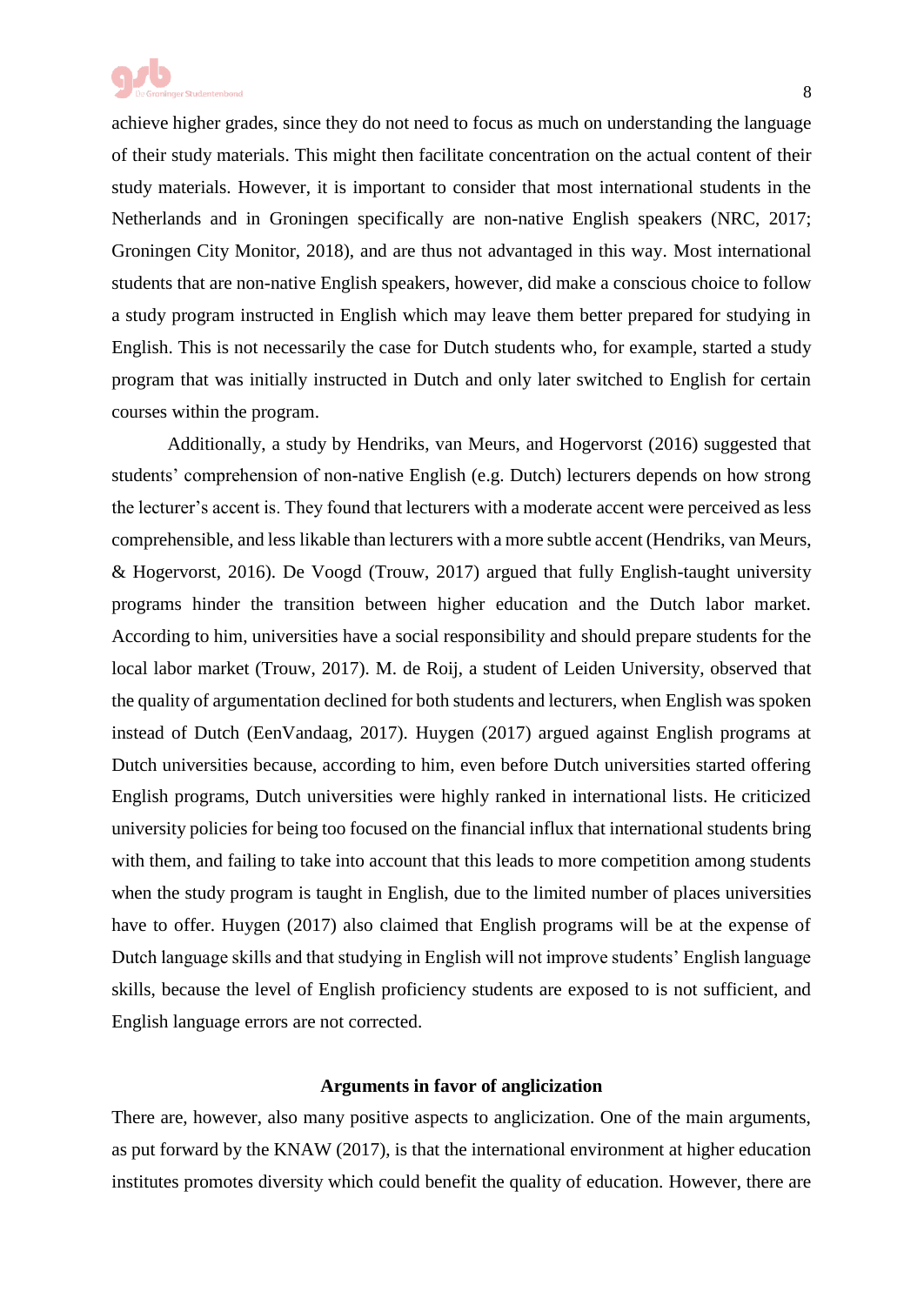

two necessary conditions mentioned by the KNAW (2017) which need to be fulfilled in order to truly benefit from anglicization. Firstly, institutions must invest in the subject-specific and pedagogical aspects associated with their language choice. Lecturers must not only possess adequate English skills, but also the pedagogical skills needed to teach in a second language (KNAW, 2017). Secondly, students and staff must master an adequate number of intercultural skills. Hence, a solid policy is important to achieve these benefits of anglicization. In addition, study programs that aim to prepare students for an international labor market usually use English, whereas programs that want to prepare students for the Dutch labor market typically use Dutch. Thus, the labor market which the students are going to be part of after graduation seems to be an important factor in determining the language of instruction (KNAW, 2017). Anglicization is also partly influenced by economic reasons, as there is global competition between institutions for good students and staff (KNAW, 2017). International students represent a source of financing for institutions of higher education as well, thereby offering the possibility to increase the quality of education. The Dutch Minister of Education (Nu.nl, 2018) states that universities should discuss anglicization and make clear that English lectures are not only used as an instrument in competition. She assumes that some universities choose to offer English-instructed education to boost the number of students without a substantive reason.

#### **Current situation in Groningen**

At the University of Groningen, 66% of master students and 59% of bachelor students are currently following a study program in which English or a combination of English and Dutch is used as the language of instruction (NOS, 2017). At the Hanze University of Applied Sciences, the percentage of students studying in English or a combination of English and Dutch is 14% (NOS, 2017). These numbers include both Dutch and international students. The estimated number of foreign students in Groningen, as per reports released by both the University of Groningen and Hanze University of Applied Sciences, amounts to approximately 8500 internationals (University of Groningen, 2018; Hanze University of Applied Sciences, 2018). According to the most recent updates of the Groningen City Monitor (2018), most international students from the University of Groningen are from Germany (32.5%), the United Kingdom (5.5%), and China (5.0%). Most international students of the Hanze University of Applied Sciences are also from Germany (37.0%), followed by students from China (6.1%), and Bulgaria (4.8%).

As mentioned earlier, there is a lot of discussion in the media about using English as the language of instruction, and the consequences of anglicization on the quality of education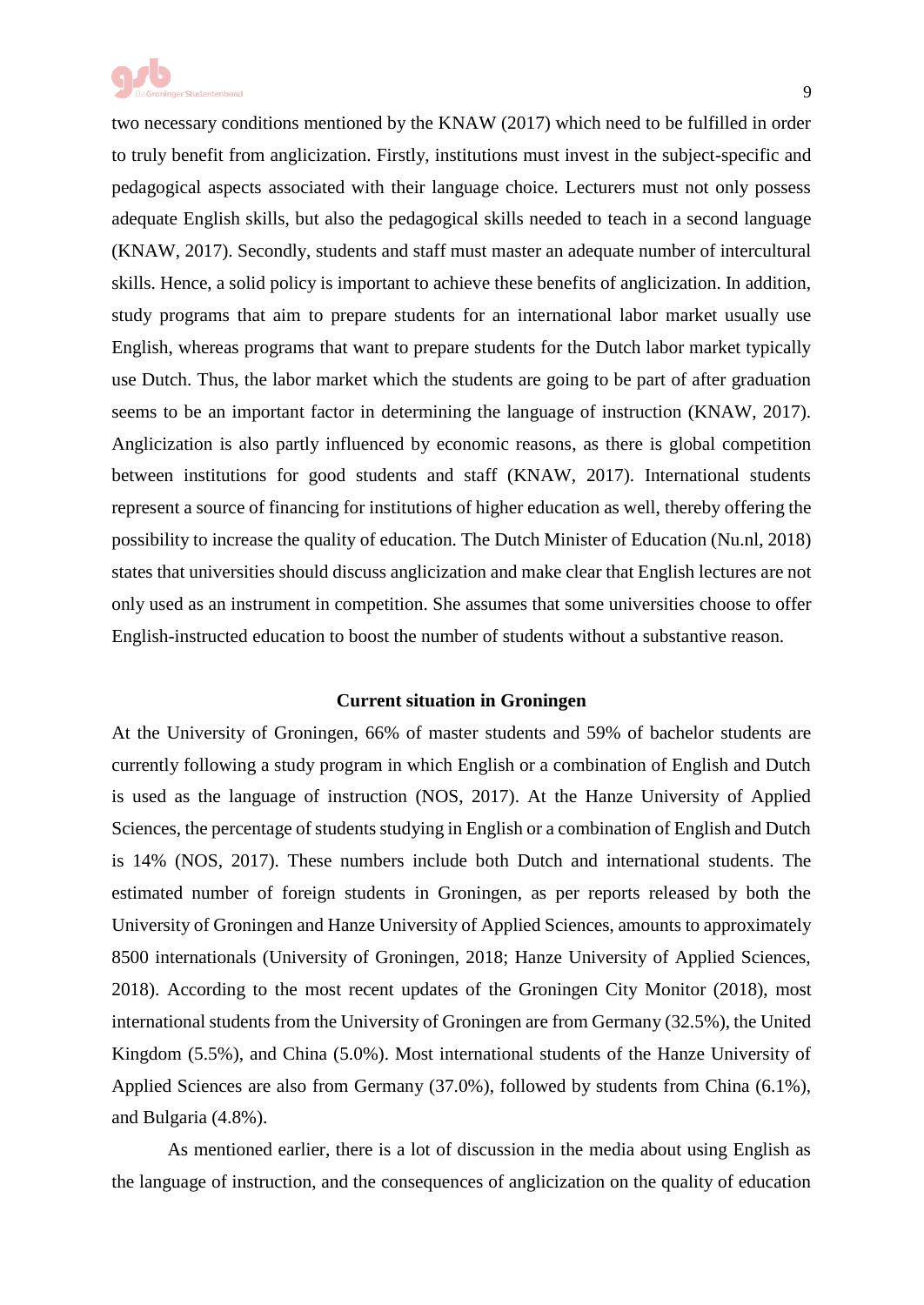

for students. In order to achieve the desired level of quality, both lecturers and students must have a good command of the language of instruction (KNAW, 2017). But how competent do students and lecturers really feel about their English language skills, and how do they experience the anglicization? Even though anglicization has been discussed extensively, little research has been conducted on the experiences and opinions of students and lecturers located specifically in Groningen. Gaining insight into their views and experiences could, however, help to paint a clearer picture on the potential difficulties students and lecturers might face. This could help improve the transition of the language of instruction from Dutch to English. Additionally, this information could be used to assess the necessity of anglicization in different study programs.

#### **The current study**

An exploratory study on the ongoing anglicization of Dutch universities in Groningen was conducted. Since this study's primary concern involved the views of students on the increase of anglicization, the main research focus was to develop a questionnaire that would allow students to appropriately indicate their opinions. In this first part of the study a questionnaire was used to adequately capture students' current perceptions on how the language of instruction used in their study program affects: 1) the quality of education, 2) their confidence, 3) their transfer of knowledge, 4) how necessary they deem English, and 5) how informed they feel about language policies executed at their institution. Besides investigating students' opinions, the research project was aimed at highlighting what lecturers and staff members from the University of Groningen and the Hanze University of Applied Sciences think about the anglicization of universities. Therefore, the second part of the study consisted of interviews with lecturers regarding their stances on anglicization. This not only served as background knowledge for the study, but also offered some insight into the different, yet relevant, population comprising the lecturers. Their opinions, which may differ from those of students, are important because lecturers are likely to both be better informed about language policies at their institute as well as have more expertise in evaluating how anglicization has affected their institute over the years.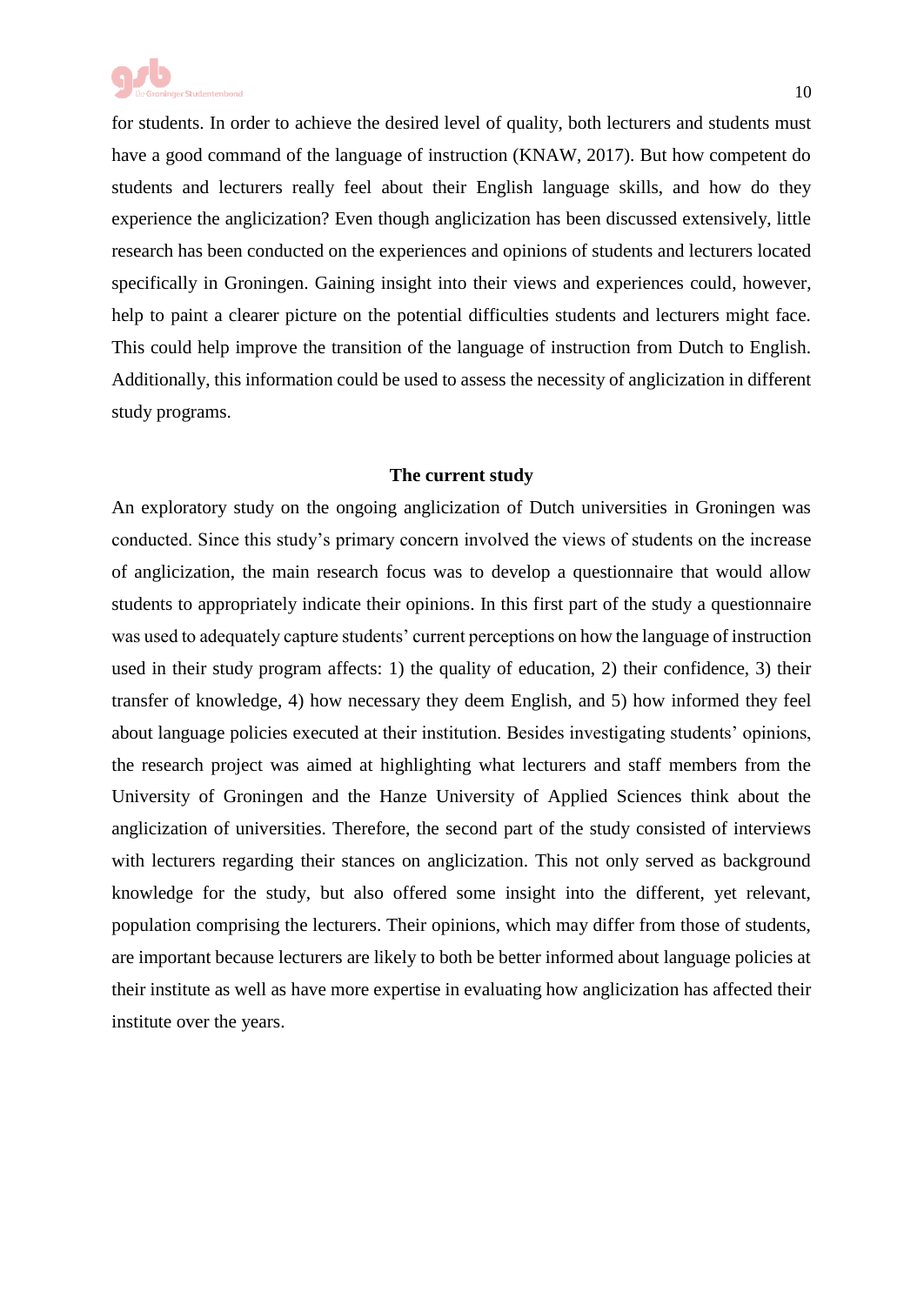## **2. The students' perspective: survey**

#### **Method**

#### **Participants**

A total of 351 participants started the survey, of which 186 were included in the analysis. For the analysis, only the participants who finished the survey and who met the requirement of being a non-native speaker of English were included. Since the focus of this study was on the attitudes of non-native speakers of English towards English-taught education, native speakers were excluded from participation in this study. Moreover, a large number of people dropped out after the section of demographic questions, because of which we were left with the data of the 186 people who did finish the survey.

The final sample consisted of 186 students (67 men and 119 women) of the University of Groningen (*n* = 172) and the Hanze University of Applied Sciences (*n* = 14) who completed the survey. The age of participants ranged from 17 to 28 ( $M = 21.54$ ,  $SD = 1.99$ ). The sample included 161 Dutch students (people who indicated Frisian as their native language were also categorized as Dutch students) and 25 international students. Lastly, the average final exam grade for English of the Dutch students was  $7.45$  ( $SD = .99$ ).

#### **Materials**

A survey consisting of 90 items was created for the study (see Appendix A). The first 14 items involved demographic information of the participants. Items 15 to 87 consisted of statements to which participants responded using a 5-point Likert scale, ranging from 1 (*strongly disagree*) to 5 (*strongly agree*). The last part of the survey consisted of three open questions. The reliability of the close-ended scales was measured by the means of Cronbach's alpha  $(\alpha)$ , which explores if the items of the scale are measuring the same concept. The closer the score is to 1, the higher the internal consistency reliability of the scale (de Waard, 2011).

#### *Demographic information*

The first part of the survey concerned the demographic information of the participants, including age, gender, native language, institution and faculty, and study phase (bachelor, premaster, master). Moreover, this section addressed key aspects of the participants' experience with English prior to as well as within their current study program, such as whether they had been involved in any other English language-related activities, whether they had followed at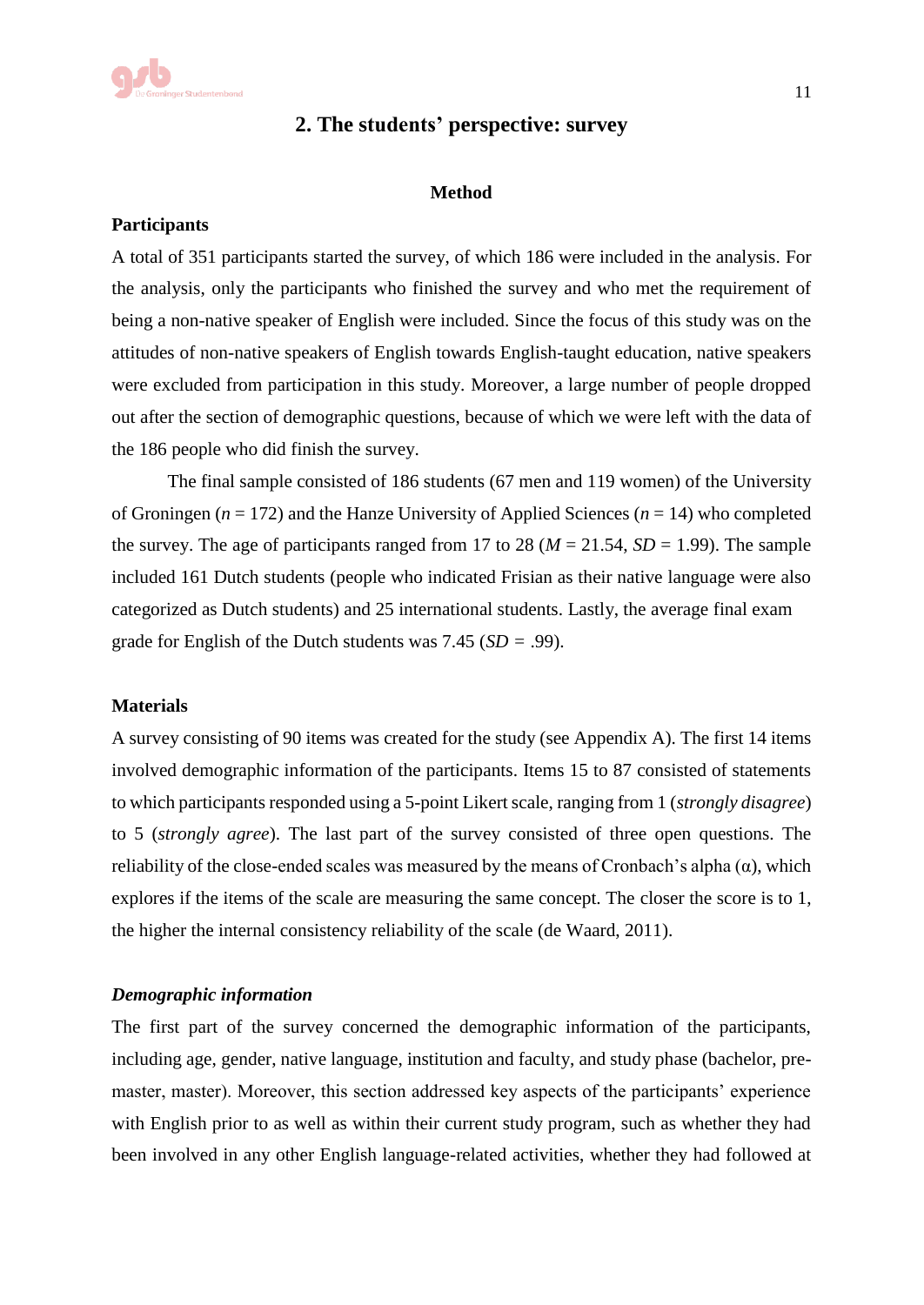

least one course taught in English to date, and what language of instruction they preferred (English, Dutch as their native language, or no preference). This section was designed to provide some context on students' general experiences with English, and to distinguish between individuals who had previously followed English-taught courses versus the ones who had not.

#### *Quality of education*

This section contained 11 items ( $\alpha = 0.89$ ) focused on the opinion of students regarding the impact of English use on the overall quality of courses at higher education. Only students who indicated that they had followed at least one course that was instructed in English responded to this scale. These items addressed the English quality of the auxiliary materials used by lecturers within their courses (lecture slides, additional materials, etc.), together with the English language skills of lecturers and the quality of in-class discussions in English. The items were coded in such a way that a high total score on this scale indicated a positive opinion on the quality of the courses instructed in English.

### *Confidence*

In total 24 items have been included to measure students' confidence in their English language proficiency. Seventeen items ( $\alpha = 0.95$ ) were selected and adapted from the Foreign Language Classroom Anxiety scale by Horwitz and Cope (1986). This scale reflects the extent to which participants are confident about their English language skills (e.g. 'I feel self-conscious about speaking English in front of my peers and lecturers'). Additionally, seven items were added that specifically targeted pronunciation (e.g. 'I think it is okay if people can hear that I am not a native speaker of English'). Items on this scale were coded in such a way that a high total score reflected a high level of confidence.

## *Transfer of knowledge*

The scale of transfer of knowledge included six items ( $\alpha = 0.73$ ) related to how the use of English within study programs influenced the efficiency of knowledge transfer between lecturers and students. In this part, the impact of switching from courses taught in one's native language to English-only courses was evaluated, as well as the individual's opinion on the role of the lecturer's English level in efficiently passing on their knowledge (e.g. 'I believe the ability of lecturers to properly share their knowledge is negatively affected if courses are taught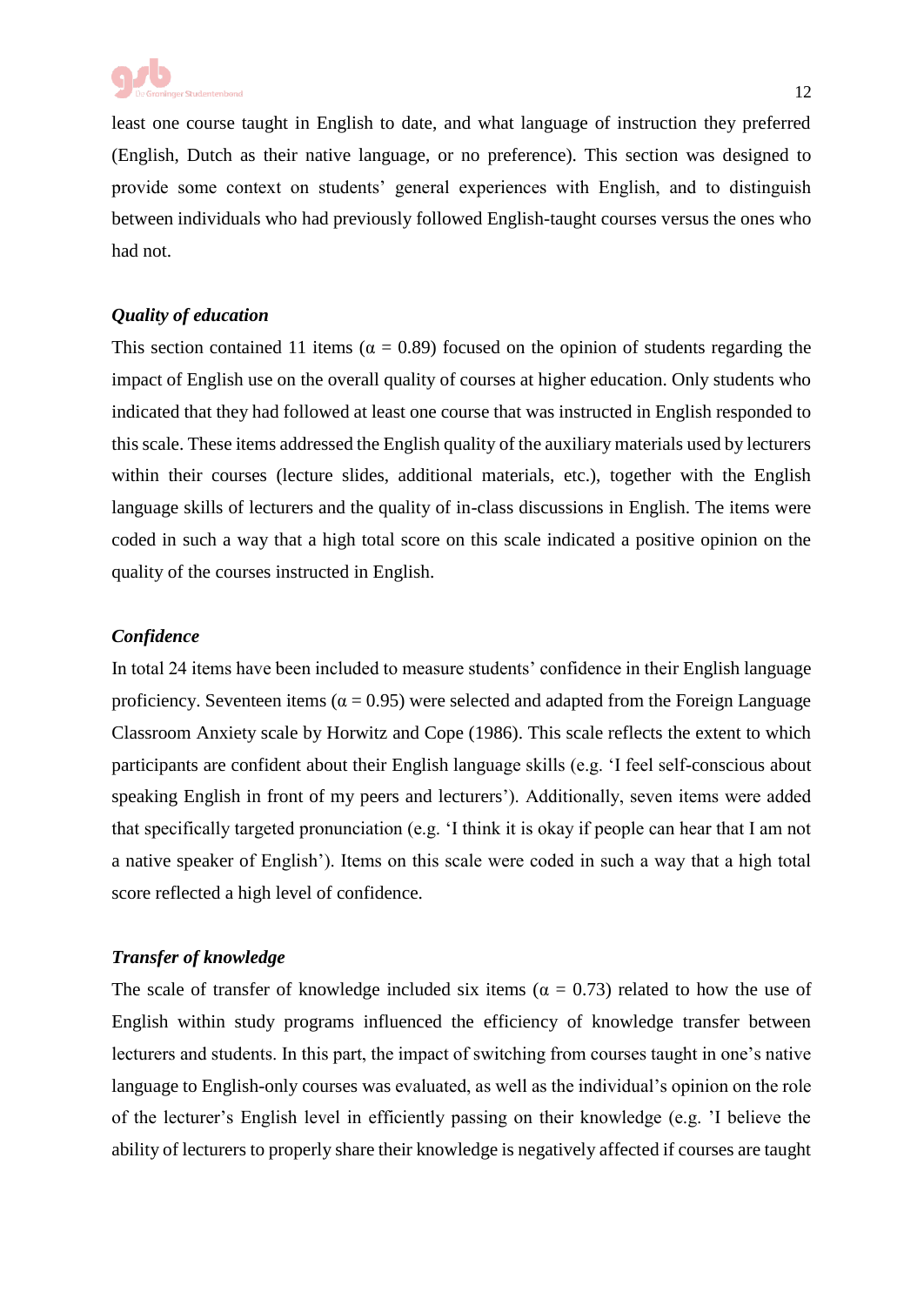

in English'). Items were coded in such a way that a high score on this scale reflected a positive opinion on knowledge transfer in English-taught courses.

#### *Context of English use*

The section about context of English use included 21 items ( $\alpha = 0.92$ ) related to the use of the English language outside of the context of higher education, English level requirements from participants within their degrees and their views on the necessity of English for their prospective careers. Within this part of the questionnaire, the frequency of English use for each individual within their degree (nine items) was inquired upon (e.g. 'In my current degree, I have to communicate with non-Dutch peers on a regular basis') as well as outside of the context of higher education (six items) and in a future working environment (six items). A high score on this scale reflected a high frequency of English use.

#### *Anglicization*

This section included six items ( $\alpha = 0.78$ ) aimed at participants' general opinion about the process of anglicization at Dutch higher education institutions (e.g. 'I find it positive that Dutch universities offer English courses/programs'). The items were coded in such a way that a high total score on this subscale indicated a positive attitude towards anglicization.

#### *Informedness*

The last part of the survey included five items ( $\alpha = 0.81$ ) that examined the extent to which students were feeling well-informed and up-to-date regarding the educational institution's English policy regulations and changes (e.g. 'I feel well-informed by my educational institution about the language requirements for a course taught in English'). A high score on these statements reflected that a participant felt well-informed. This section also involved three open questions where participants were asked to indicate what their faculty, institution and instructors could do differently regarding communication about language policies.

#### **Procedure**

The survey was designed based on the literature discussed in the introduction. Before the survey was released, a pilot was conducted in order to test and ensure the quality of the scales. The survey was posted on the Facebook page of the GSb and was promoted using advertisements financed by the GSb as well as through word-of-mouth promotion. Moreover, the survey was spread across different social media platforms by members of the Research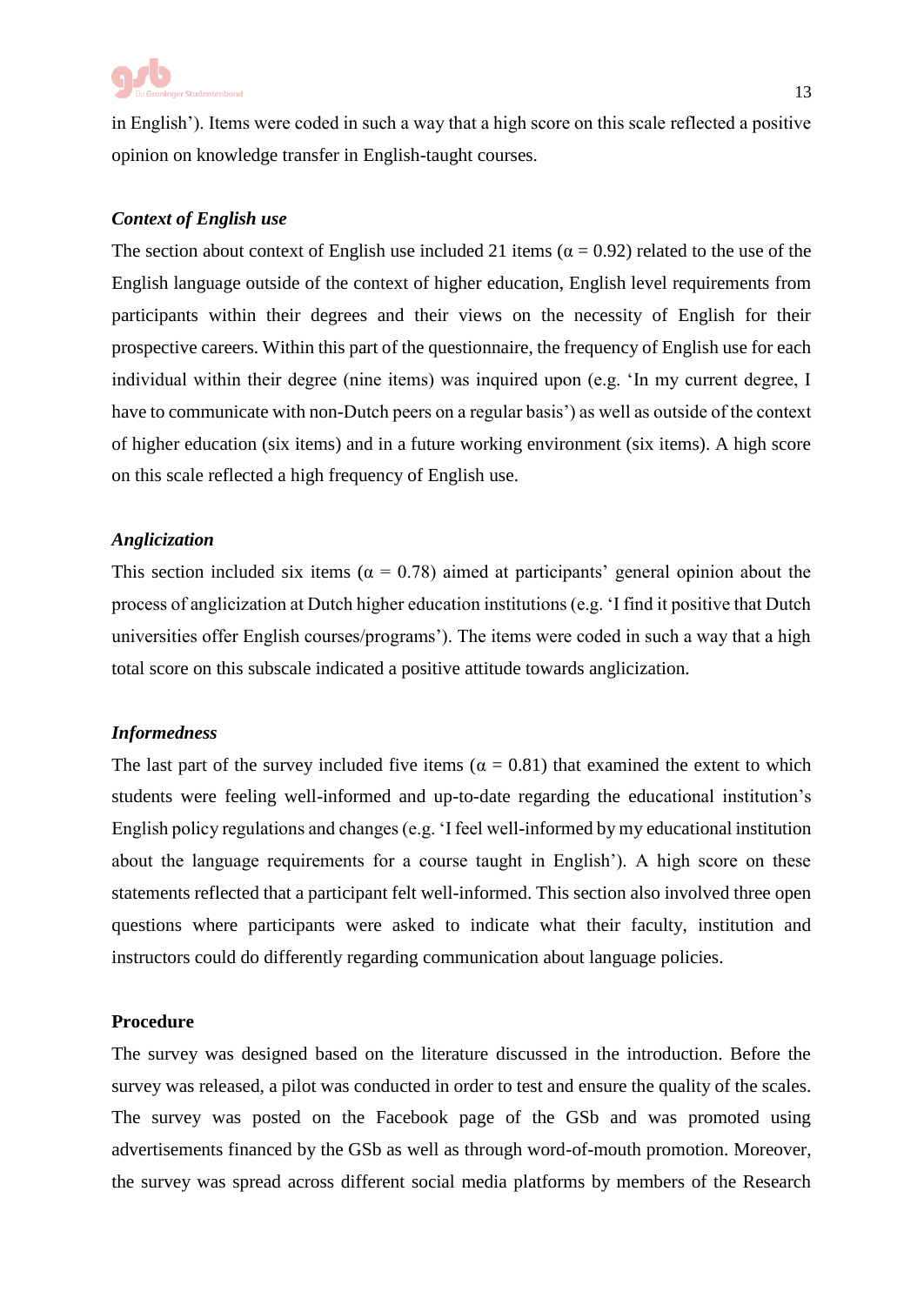Committee. Additionally, student organizations and associations were approached to distribute the survey among their members. The students could participate in the study on a voluntary basis. No compensation was provided, but participants could enter their email address in order to have a chance of winning one of the gift cards provided by the GSb.

#### **Results**

#### **Descriptives of the scales**

Table 1 shows the descriptive statistics and the correlations of the variables measured by the scales. Based on the confidence intervals, it was found that the mean scores were significantly lower at the alpha level of .05 for the informedness scale ( $M = 2.99$ ,  $SD = .95$ , 95% CI [2.86, 3.14]) and the anglicization scale ( $M = 3.05$ ,  $SD = .86$ , 95% CI [3.93, 3.18]) when compared to the other scales. The average scores were leaning more towards a neutral opinion, as the score was close to '3'. However, no difference was found when the two scales were compared to each other. On the other hand, both the mean of the context total scale ( $M = 3.90$ ,  $SD = .76$ , 95% CI [3.79, 4.01]), which included the use of English within and outside the study context and within the prospective careers, and the mean of the quality scale ( $M = 3.82$ ,  $SD = .78$ , 95%) CI [3.68, 3.96]) scored significantly higher at the .05 level than the other scales, except when compared to each other.

From all significant correlations, only the moderate ( $r \geq .50$ ) and strong relations ( $r >$ .70; Mukaka, 2012) will be discussed hereinafter. The quality scale was found to have a moderate positive correlation with the transfer of knowledge scale,  $r = .63$ . It seemed that the perspectives of higher quality of additional English material predicted a more positive opinion on effectiveness of the knowledge transfer. Confidence seems to be positively correlated with the transfer of knowledge scale,  $r = .57$ , and the context total scale,  $r = .63$ . Transfer of knowledge also seems to be positively correlated to the context total scale,  $r = .54$ , as well as to the opinions on anglicization,  $r = .64$ , and the opinion on informedness,  $r = .55$ . In addition, a positive correlation between the context total scale and the opinions on anglicization were found,  $r = .49$ .

#### **Predictors of opinions on anglicization**

After checking the assumptions of normality, linearity, homoscedasticity, and multicollinearity (see Appendix B for an explanation of the assumptions), a stepwise regression was performed to develop a model for predicting students' opinion towards anglicization. The students'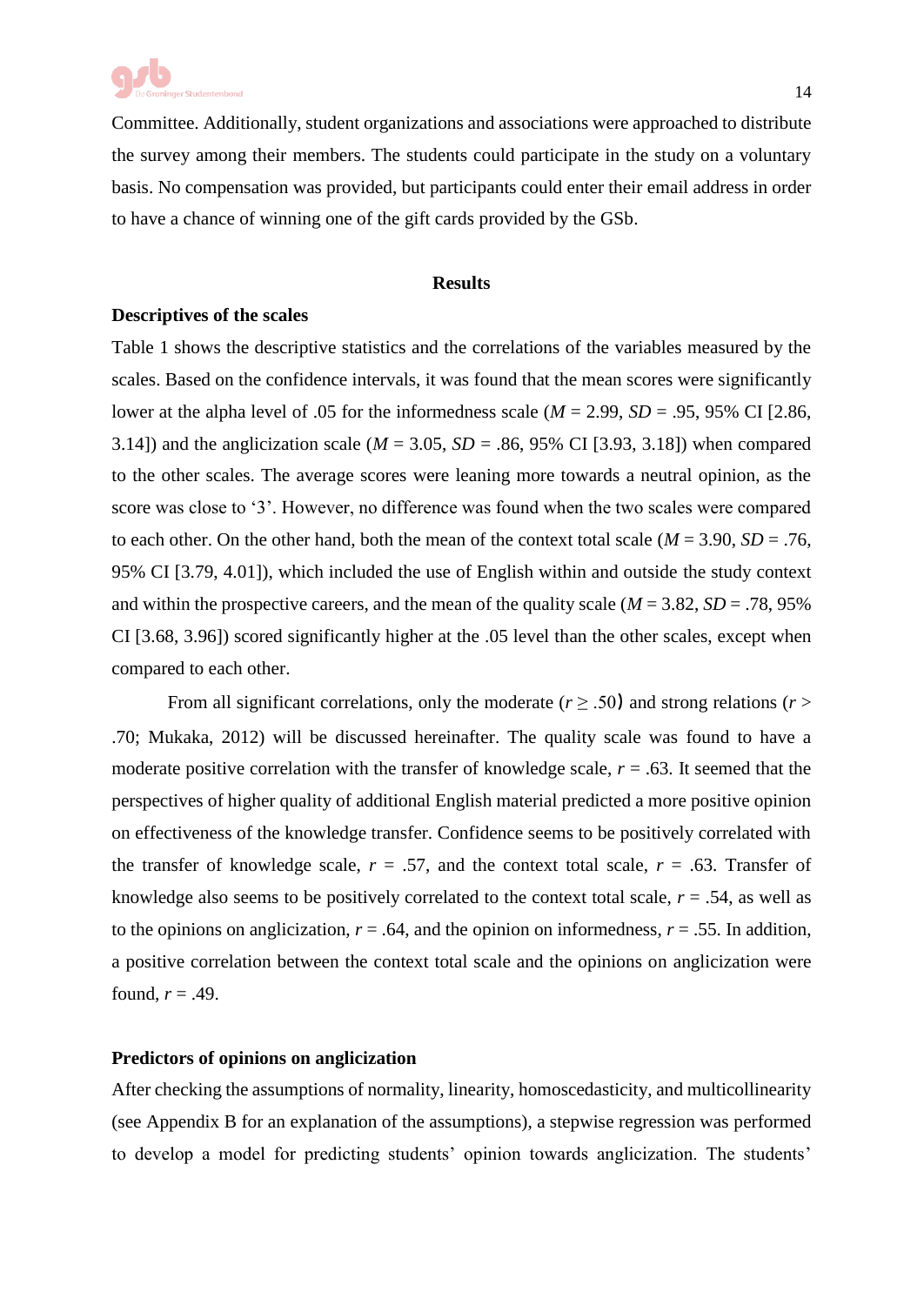

responses about quality, confidence, transfer of knowledge, context, informedness, institution, study phase, whether they had followed English courses before, and their preferred language were included as possible predictors. Only the transfer of knowledge and context total had significant  $(p < .05)$  partial effects in the full model. The final model is shown in Table 2. The two predictor model was able to account for approximately 38% of the variance in students' opinion on anglicization,  $F(2, 118) = 35.45$ ,  $p < .01$ ,  $R^2 = .38$ . Both the coefficients transfer of knowledge and context total were positive,  $b$ transfer  $= .5$ ,  $SE = .09$ ,  $b$ context  $= .299$ ,  $SE = .11$ . Therefore, this model predicts a more positive opinion towards anglicization when students' evaluations of their transfer of knowledge and their context total scores are higher.

#### **Demographic information as predictor of the scales**

After checking the assumptions of normality, linearity, homoscedasticity, and non-collinearity (see Appendix B), a MANOVA including five independent variables (IVs; nationality, institution, study phase, whether people have followed English courses before, and language preference of instruction), and including the six scales (quality of education, confidence, transfer of knowledge, context of English use, anglicization, and informedness about language policies) as the dependent variables (DVs) was conducted.

The multivariate result was significant for preferred language of instruction, Pillai's Trace = .61,  $F(12, 19) = 6.77$ ,  $p < .01$ ,  $np^2 = .30$ , indicating a significant effect of preferred language on the DVs. In addition, two significant interactions were obtained: 1) Between nationality and language preference, Pillai's Trace = .17,  $F(6, 92) = 3.19$ ,  $p < .01$ ,  $np^2 = .17$ , and 2). Between study phase and whether students had followed additional English courses before, Pillai's Trace = .13,  $F(6, 92) = 2.33$ ,  $p = .04$ ,  $np^2 = .13$ . However, regarding the interaction of nationality and language preference it is important to consider that the sample did not include many internationals in general  $(n = 25)$ . In particular, the sample did not include any internationals indicating that they prefer their native language over English, thus the significant interaction is likely caused by an unrepresentative and small sample of the international students. The interaction between study phase and whether students had followed additional English courses before had significant effects on students confidence and total context. However, the sample did not have the same number of participants in each study phase. Most students were bachelor students and only four participants were pre-master students. Thus, it is difficult to draw any sound conclusions from these interactions, despite their statistical significance.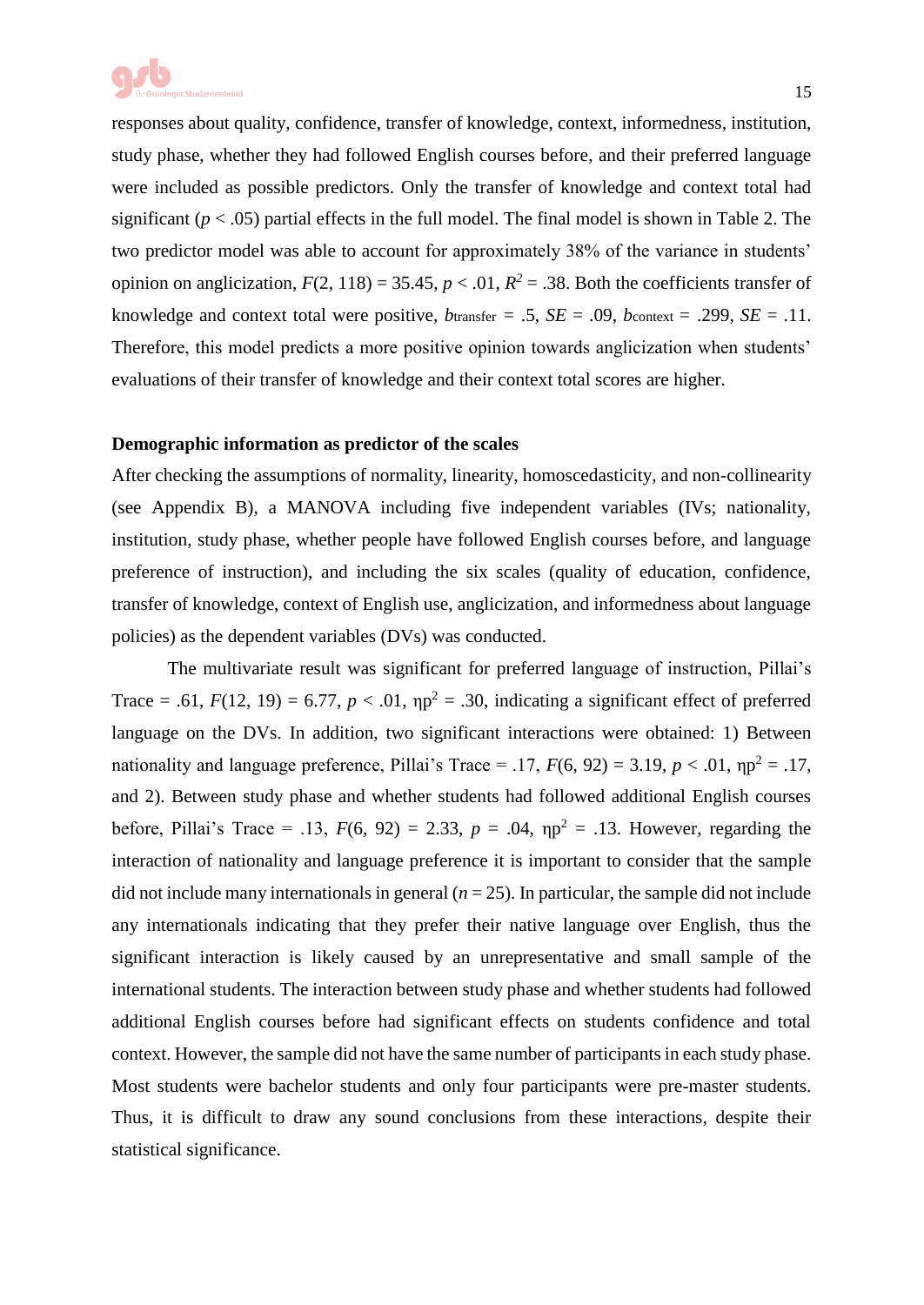

Univariate testing found language preference to significantly predict all six DVs (see Table 3). The interaction of nationality and language preference only reached significance for quality of education,  $F(1, 97) = 4.75$ ,  $p = .03$ ,  $np^2 = .05$ , and for confidence,  $F(1, 97) = 8.16$ ,  $p < .01$ ,  $np^2 = .08$ . The interaction of study phase and whether the student had followed additional English courses was only significant for confidence,  $F(1, 97) = 4.13$ ,  $p = .05$ ,  $np^2 =$ .04, and for the total context of English use,  $F(1, 97) = 5.00$ ,  $p = .03$ ,  $np^2 = .05$ . All other main effects and interactions were nonsignificant.

Posthoc analyses using Bonferroni revealed that people who indicated that they prefer English or that they have no language preference evaluated the quality of their education to be significantly higher than people who prefer their native language  $(p < .01)$ . The difference between people preferring English versus those who indicated 'no preference' was not significant ( $p > .99$ ). People who indicated that they prefer English or that they have no language preference reported significantly higher confidence  $(p < .01)$  as opposed to people favoring their native language. Preferring English versus having no preference was associated with significantly higher confidence  $(p = .02)$ . People who indicated that they prefer English or that they have no language preference reported significantly higher transfer of knowledge  $(p < .01)$  opposed to people favoring their native language. The difference between people preferring English versus those who indicated 'no preference' was not significant (*p* = .12). Preferring English or having no preference was associated with significantly higher scores on context ( $p < .01$ ) compared to those who prefer their native language. Preferring English versus having no preference was associated with significantly higher scores on context ( $p = .02$ ). Preferring English ( $p < .01$ ) or having no preference ( $p = .01$ ) was associated with a significantly more positive opinion towards anglicization compared to those who prefer their native language. Preferring English versus having no preference was associated with having significantly more positive views regarding anglicization ( $p = .02$ ). Preferring English ( $p < .01$ ) or having no preference  $(p < .01)$  was associated with reporting to be better informed about language policies compared to those who prefer their native language. Whether people prefer English or have no preference did not significantly affect how informed they felt about language policies ( $p > .99$ ).

#### **High school English grade as a predictor**

After checking the assumptions of univariate normality, bivariate normality, linearity, and homoscedasticity (see Appendix B), a multivariate regression was performed to predict: quality, confidence, transfer of knowledge, context total, anglicization, and informedness based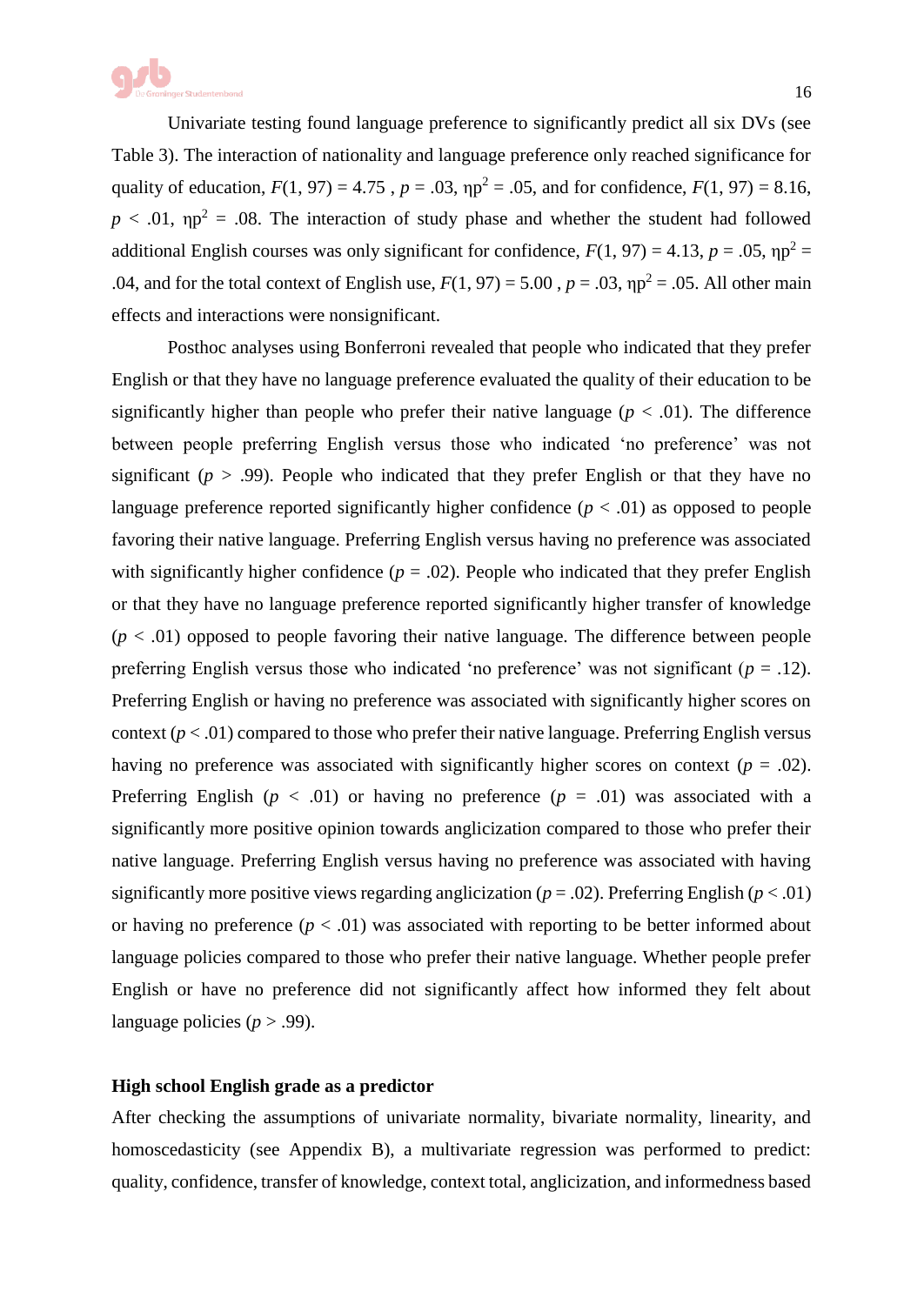

on students' English grades in high school. Both normality scales showed slight violations for some scales but considering the big sample size and the lack of outliers, these slight violations do not seem problematic and may thus be disregarded. The multivariate test revealed a significant main effect of English grade on the selected DVs, Pillai's Trace = .36, *F*(6, 87) =  $8.16, p < .01, \eta p^2 = .36.$ 

It was found that a student's English grade significantly predicted several scales (see Table 4). A person's English grade significantly predicts their reported quality score,  $b = .16$ ,  $SE = .07$ ,  $p = .03$ . In other words, when people obtained a higher English grade in high school they were likely to evaluate the quality of their higher education to be higher as well. Furthermore, it was found that a person's English grade significantly predicted their selfreported confidence,  $b = .40$ ,  $SE = .05$ ,  $p < .01$ . People who obtained a higher English grade in high school were therefore more likely to report feeling more confident in their English language proficiency. In addition, a person's English grade significantly predicted their transfer of knowledge,  $b = .17$ ,  $SE = .07$ ,  $p = .02$ . Hence, people who obtained a higher English grade in high school were more likely to report higher transfer of knowledge at their study program. Lastly, it was found that a person's English grade significantly predicted their score on context total,  $b = .27$ ,  $SE = .06$ ,  $p < .01$ . In other words, people who obtained a higher English grade in high school were more likely to use English more in their daily lives.

#### **Open questions of survey**

#### *Positive comments*

Most of the positive comments came from international students, who indicated that overall, they were happy with the quality of their program and the level of English and that they would even want to have more courses offered in English. The same was found for participants whose entire study program was in English, such as students of American Studies and English Language and Culture. However, these participants acknowledged that they voluntarily chose to follow a program in English, which might have led to different expectations.

#### *Recommendations faculty/institution*

#### *Maintain the Dutch language*

Many students argued for a structural bilingual approach rather than having anglicization as a goal. One student mentioned that this approach 'would emphasize both the Dutch character of the university as well as its international orientation'. Ideally, a course would be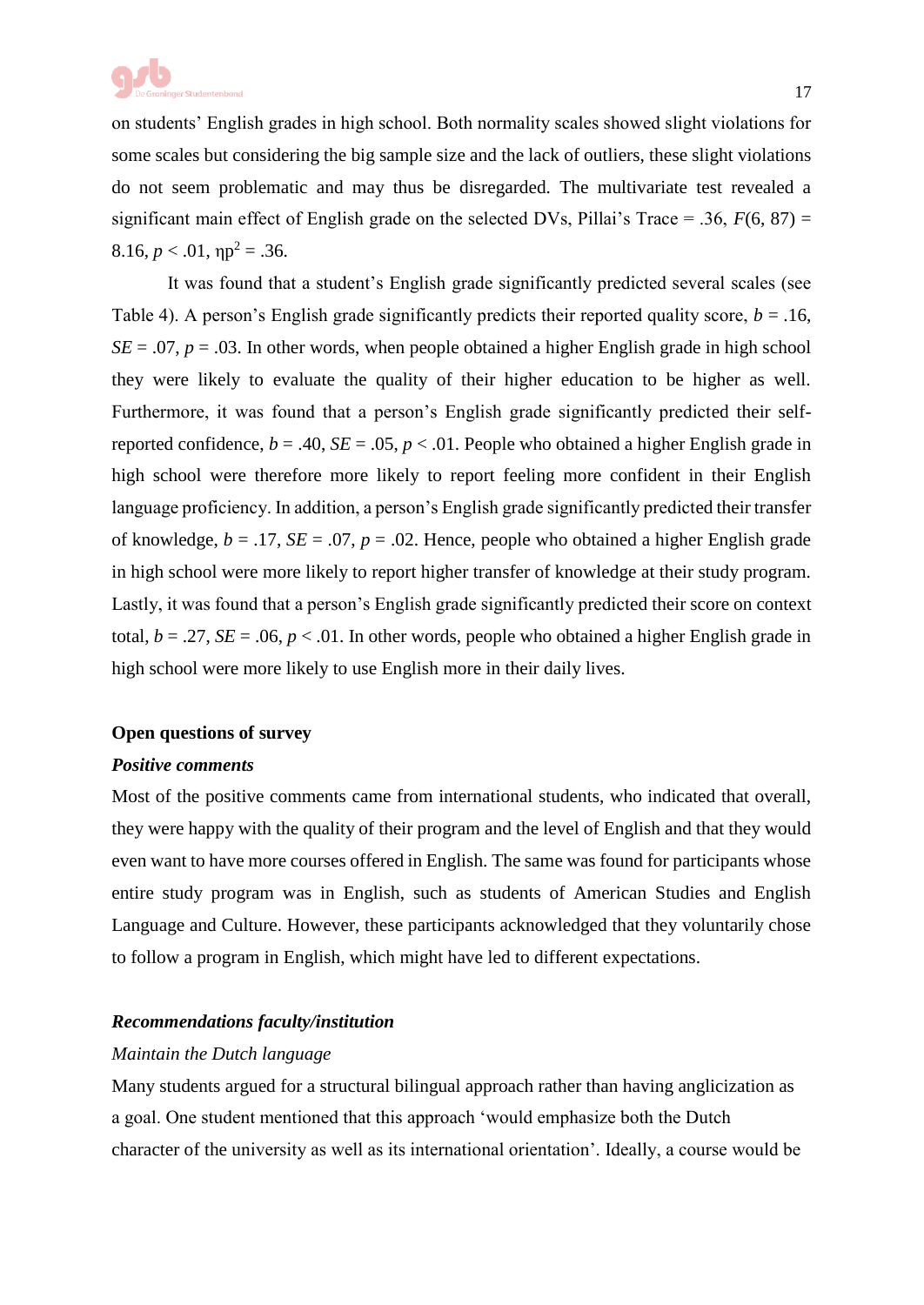offered in both Dutch and English, so that people are not forced to take the English course. Additionally, it was mentioned that more flexibility in language policies would be preferable, such that for instance Dutch students would be allowed to write individual assignments in Dutch if an English course were taught by a Dutch lecturer.

## *More support for improving language skills*

Another point that was raised concerned the support that students can receive if they wish to improve their English language skills. Many students expressed the feeling that within their program, little attention is being paid to writing, speaking and academic English skills. They argued that if more programs and courses are offered in English, it should be the responsibility of the university to offer language support to facilitate this change. This could be done in the form of mandatory courses in the first year or by making the courses of Language Center more accessible and affordable for students.

## *More support for improving language skills by lecturers*

Related to the previous issue, students mentioned that a course should only be taught in English if the lecturer is proficient enough in the language. Suggestions included offering more opportunities for lecturers to improve their pronunciation, spelling and general communication skills, as well as more support for the translation of lecture slides and exam questions.

## *Determine language policy per program*

A further point addressed that the usefulness of English-taught courses should be evaluated per program or even per course. Many students indicated that it makes sense for internationally oriented courses to be taught in English, but that simply translating existing courses that talk about issues in the Dutch society into English does not offer any value. They argue that language policies should depend on whether a program prepares students for the Dutch or the international labor market.

#### *More transparency about language policies*

According to many respondents, the communication about language policies should improve. Many examples were given of students who signed up for a Dutch program, only to then find out that the majority of courses would be taught in English. In general, participants indicated that they would like to be better informed about their options as well as future changes in language policies.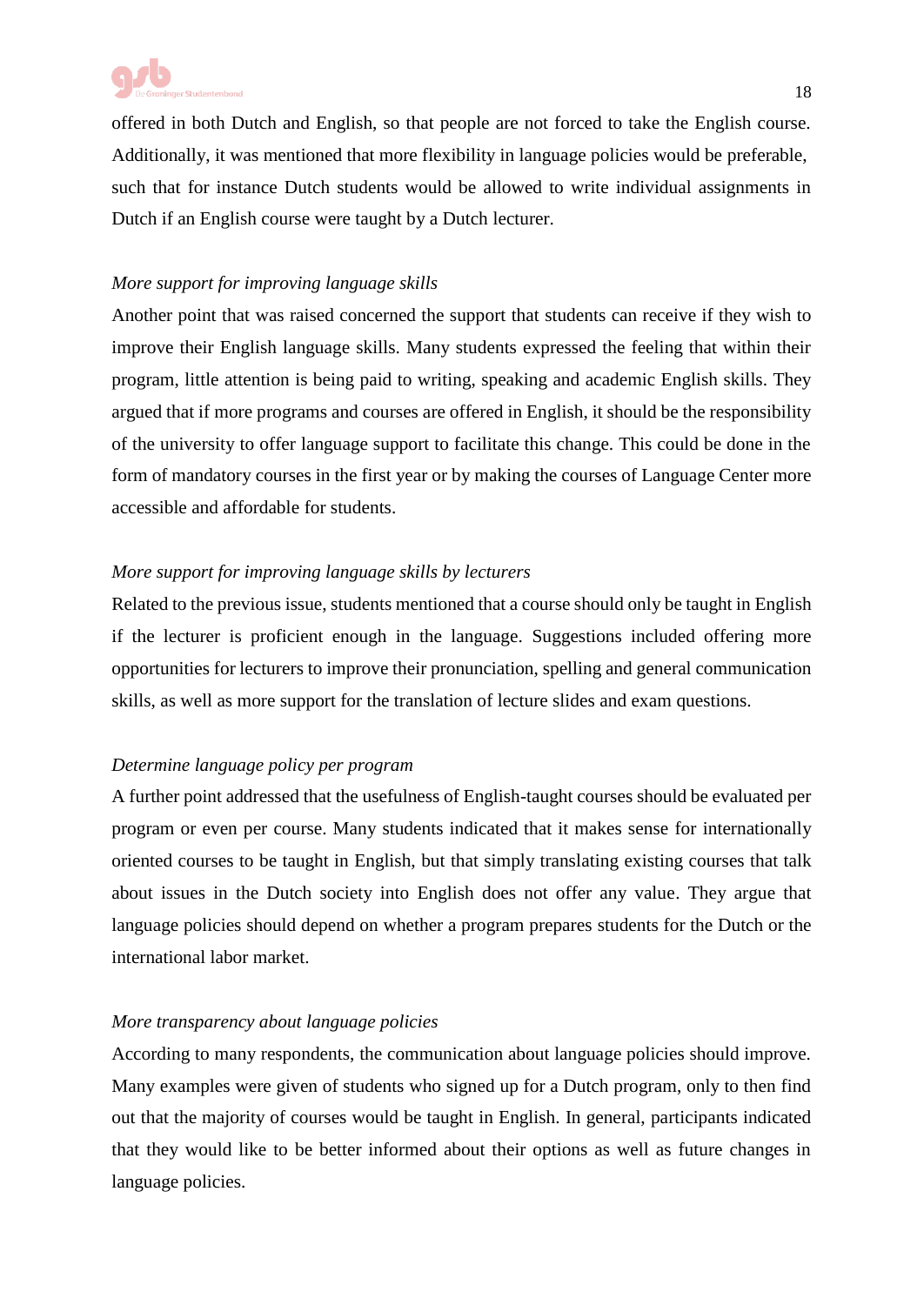

#### *Transition rather than all at once*

The rate at which anglicization takes place was often commented upon. Some students mentioned that their entire course program was in Dutch during the first year and completely in English the following year, a change they considered too drastic. It was argued that the high rate at which anglicization occurs negatively affects the quality of the courses, as lecturers might not have enough time to adequately prepare for the courses they have to instruct in English. Most students commented that they are not necessarily against anglicization, but that it should be carried out at a rate at which the quality of the courses can be maintained.

#### *Inclusion*

As mentioned above, many students noted that English courses often involved a mere translation of the Dutch version of the course. Related to this, students commented that changing the language of instruction to English does not automatically lead to a more international classroom, something that is put forward as an argument for anglicization. In order to achieve better integration of Dutch and international students, the focus should not only be on the language itself, but also on topics such as intercultural understanding.

#### *General comments on anglicization*

In general, participants seemed to agree on the importance of being prepared for an international labor market, for which knowledge of the English language is necessary. However, they felt that the current motivation behind the anglicization process is more about attracting international students and thereby generating more money for the institution. Students indicated that this could be justified if the money was invested in improving the quality of the courses, but that this is not yet the case. Moreover, the goal of creating an 'international classroom' cannot be achieved by merely translating existing courses or programs into Dutch and more attention should be paid to multilingual and multicultural approaches. As put forward by a number of participants, anglicization can only yield positive outcomes if it involves more integration between Dutch and international students.

As a last remark, students expressed the worry that a high level of English proficiency is slowly becoming an entry requirement to higher education, making it less accessible for students from lower socioeconomic backgrounds. In order to prevent higher education from being exclusively accessible to the 'elite', the institutions should offer students more support in improving their English language skills.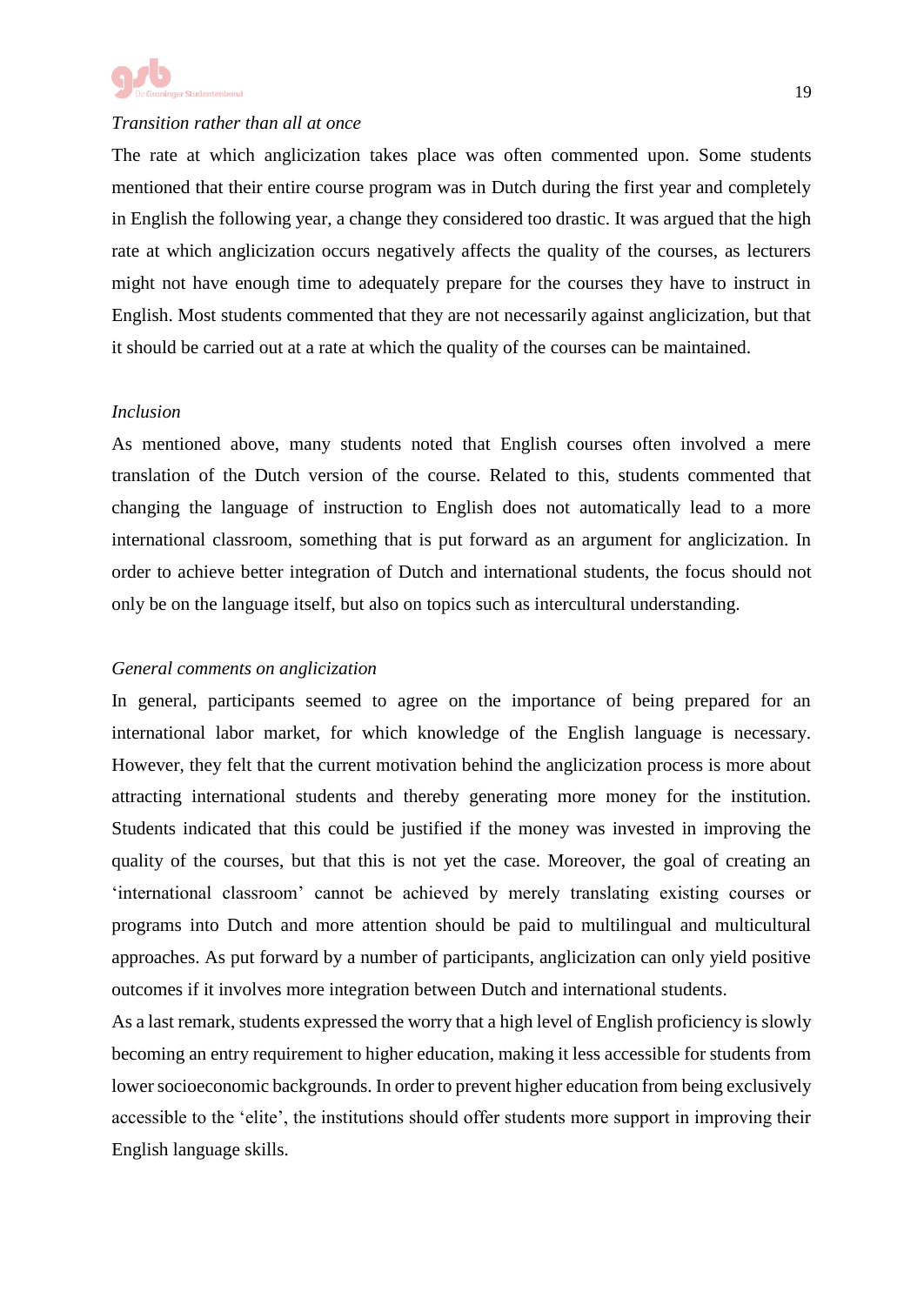## **3. The lecturers' perspective: interviews**

#### **Method**

#### **Participants**

In total, 11 lecturers who were native Dutch speakers were approached via email of which seven lecturers agreed to take part in an individual interview session on a voluntary basis. This sample included five lecturers from the University of Groningen (71.4%) and two lecturers from the Hanze University of Applied Sciences (28.6%). Each interviewed lecturer of the University of Groningen was employed at a different faculty, which included the Faculty of Arts (FA); the Faculty of Behavioral and Social Sciences (BSS); the Faculty of Economics and Business (FEB); the Faculty of Science and Engineering (FSE) and the Faculty of Spatial Sciences (FSS). The lecturers of the Hanze University of Applied Sciences were an employee of the School of Communication, Media and IT (SCMI) and an employee of the School of Nursing (SN).

The lecturers mentioned that their schedules varied throughout the year. However, at the moment the interviews were conducted, the number of hours each of them taught ranged from 0 hours up to 12 hours per week. Moreover, all were involved in multiple courses, except for one lecturer who was at the moment involved in only one course. Additionally, each lecturer instructed at least one course in English and the majority also instructed at least one course in Dutch. Lastly, the lecturers of FSE, FA, SCMI and SN had experience with English as the language of instruction for 10 years or longer, while the others had experience with instructing in English between three to nine years.

#### **Material**

A semi-structured interview guide was composed specifically for this study, in which the interview was outlined and structured in order to standardize the procedure. The questions were mainly based on the literature discussed in the introduction (e.g. KNAW, 2017; Klaassen, 2001). The lecturers were asked about their opinion on several statements mentioned in the literature. One such statement, for example, was: "What is your opinion on the statement that it is more difficult for lecturers to use didactic/pedagogical when teaching in English instead of Dutch?". Moreover, topics such as their confidence in their English language proficiency and their views on the competence of their colleagues were reviewed. In addition, the views of the lecturers on the anglicization policies of their employer and the support they were receiving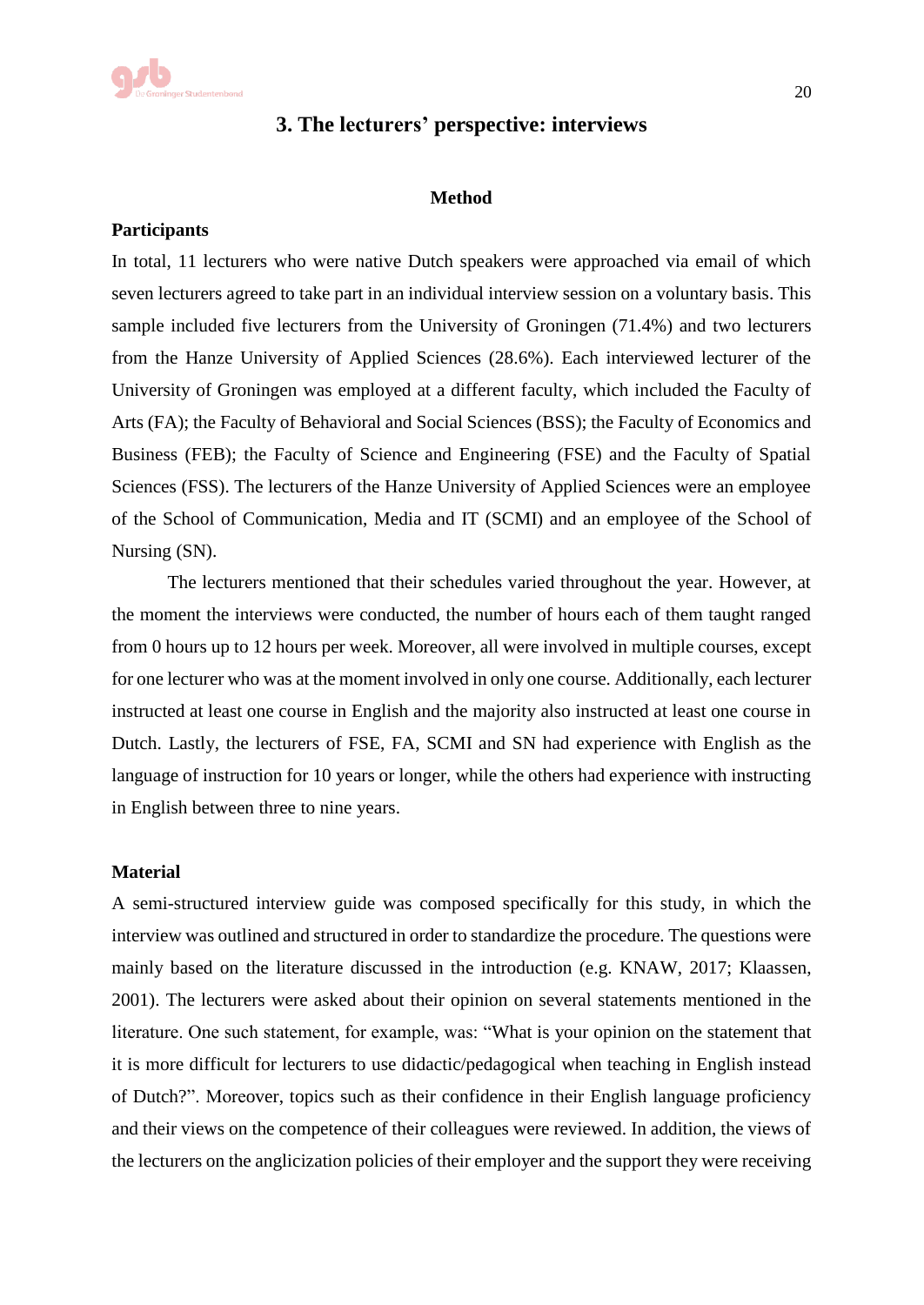

from the educational institutes were discussed. Lastly, the lecturers were asked to share their views on the experiences of both Dutch and international students with regard to anglicization and the effects of anglicization on the Dutch language proficiency of Dutch students. The complete interview guide can be found in Appendix C.

#### **Procedure**

Lecturers who taught courses in both English and Dutch were targeted. Furthermore, to obtain an overview of the differences between faculties, lecturers had to be from different faculties or institutes. The participants were contacted via a standard email (see Appendix D), which was adapted to the specific lecturer that was being approached. The email informed the participants about the study itself and their rights as participants. In addition, the interview questions were included as an attachment, so the lecturers could take a look at them before deciding whether to participate or not. Provided that a participant agreed to take part in the study, an appointment was made. After the interviews, the recordings of the conversations were transcribed and the transcriptions were sent to the lecturer in order to give them the opportunity to approve the information.

#### **Results**

Transcriptions of the interviews were analyzed, interpreted, and compared manually. The topics discussed were divided into two subtopics: 1) the experiences of the lecturers themselves and 2) their views on the experiences of students.

#### **Experiences of lecturers**

The lecturers agreed that not every study program should be instructed entirely in English and that more differentiation is needed in the language policy of educational institutes. They mentioned that instruction in English generally leads to positive outcomes such as greater diversity, general and financial growth of the educational institute and a better preparation for students towards the globalized labor market. Nevertheless, they commented that the transition to English as the language of instruction should be considered within the context of the program. The lecturer of FSS commented that the English language plays a crucial role in academia, but that the degree of necessity differs between fields of study. Most lecturers agreed that instruction in English is not needed in every program, especially as some are aimed at the Dutch labor market and society. In addition, both the lecturers of FEB and FSE mentioned that in the end, Dutch students make up the largest part of the student population and that many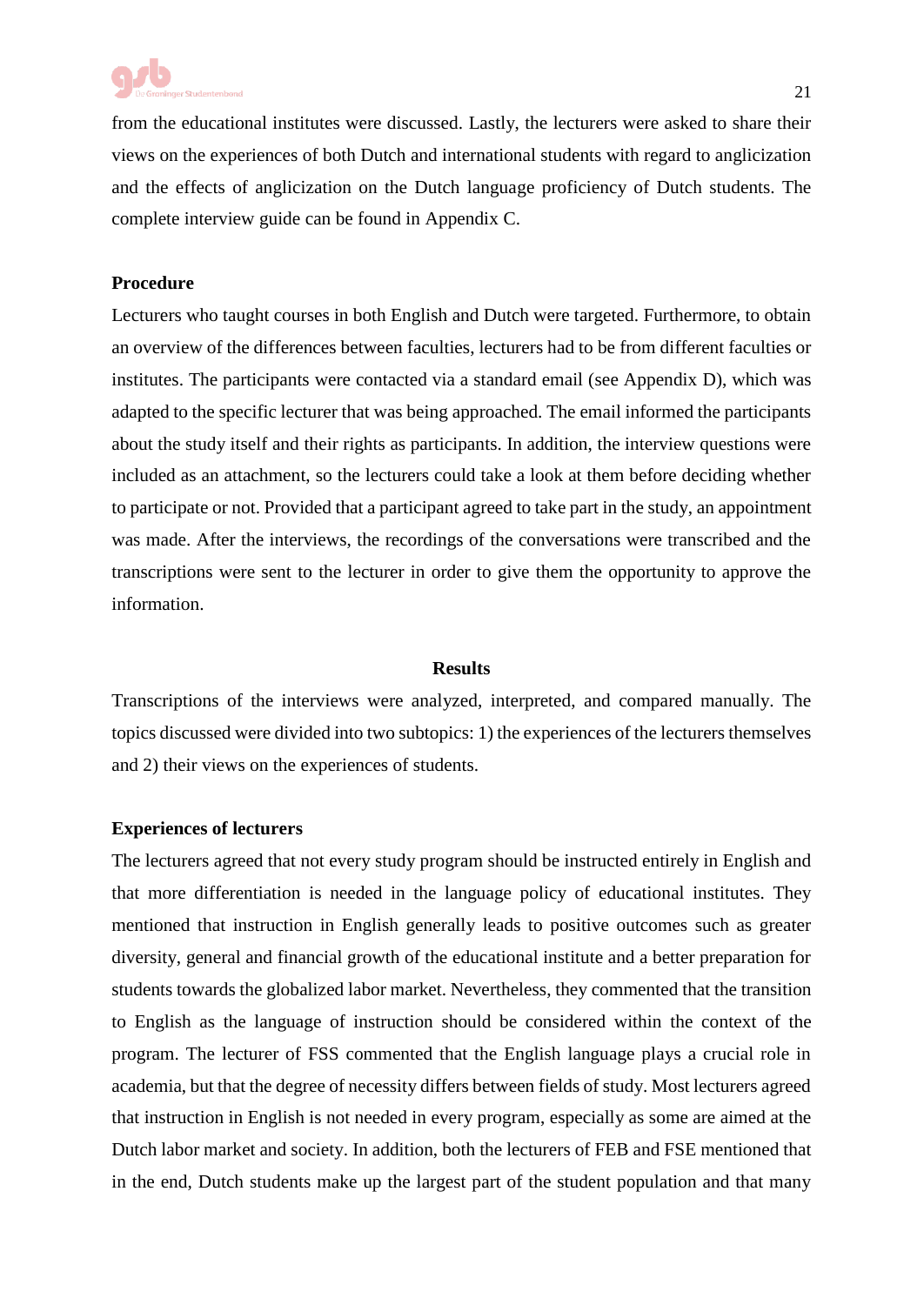

students still prefer a program taught in their native language. For these reasons, they agreed that Dutch programs should still be offered next to English programs.

Whereas the lecturers of BSS, FEB and FSS thought the quality of education to be unaffected by the language of instruction, the lecturer of FSS argued that using English as the language of instruction would increase the quality of education as it leaves room for a more diverse student population. Nevertheless, the background of both students and lecturers, instead of the language of instruction, might influence the quality of education according to some of the lecturers. For instance, the lecturer of FSE said that instruction in English might lower the quality of education when teaching a group consisting of Dutch students only, but increase the quality when teaching a mixed group of students. In addition, the lecturers of FA, SCMI and SN were concerned with the loss of quality due to Dutch students and lecturers having trouble expressing themselves accurately in English. The SN lecturer commented that this might especially be the case during a transitional period from Dutch to English.

Furthermore, the majority of lecturers did not experience differences in their pedagogical skills between teaching in English or in Dutch, but some mentioned that thinking of examples and anecdotes is more difficult while teaching in English. It was also mentioned by some that evaluating and grading papers is more difficult in English than in Dutch. Moreover, the majority evaluated their colleagues as competent in their English language skills, but some also mentioned they know a few colleagues who are not as proficient. In general, the lecturers were confident about their own English language proficiency, even though it had taken them some time to adapt. A slight difference in confidence in their English language proficiency was found between the lecturers at the University of Groningen and lecturers at the Hanze University of Applied Sciences, as the lecturers at the university seemed more confident about their English skills. In addition, some mentioned that practice had helped them to develop their English language skills, but that they still needed extra preparation time for an English course.

According to the lecturers of the University of Groningen, they were sufficiently supported by their higher education institute. For example, the lecturer of FSS mentioned that the faculty offered to translate PowerPoint slides and that lecture recordings were made and checked by the Language Center of the university. Several lecturers also mentioned they were required to take an English language proficiency test at the Language Center and that lecturers can follow English courses at the Language Center in their free time. However, not many lecturers make use of this opportunity due to their already busy schedules. In addition, the lecturer of BSS said the faculty takes the language preference of lecturers into consideration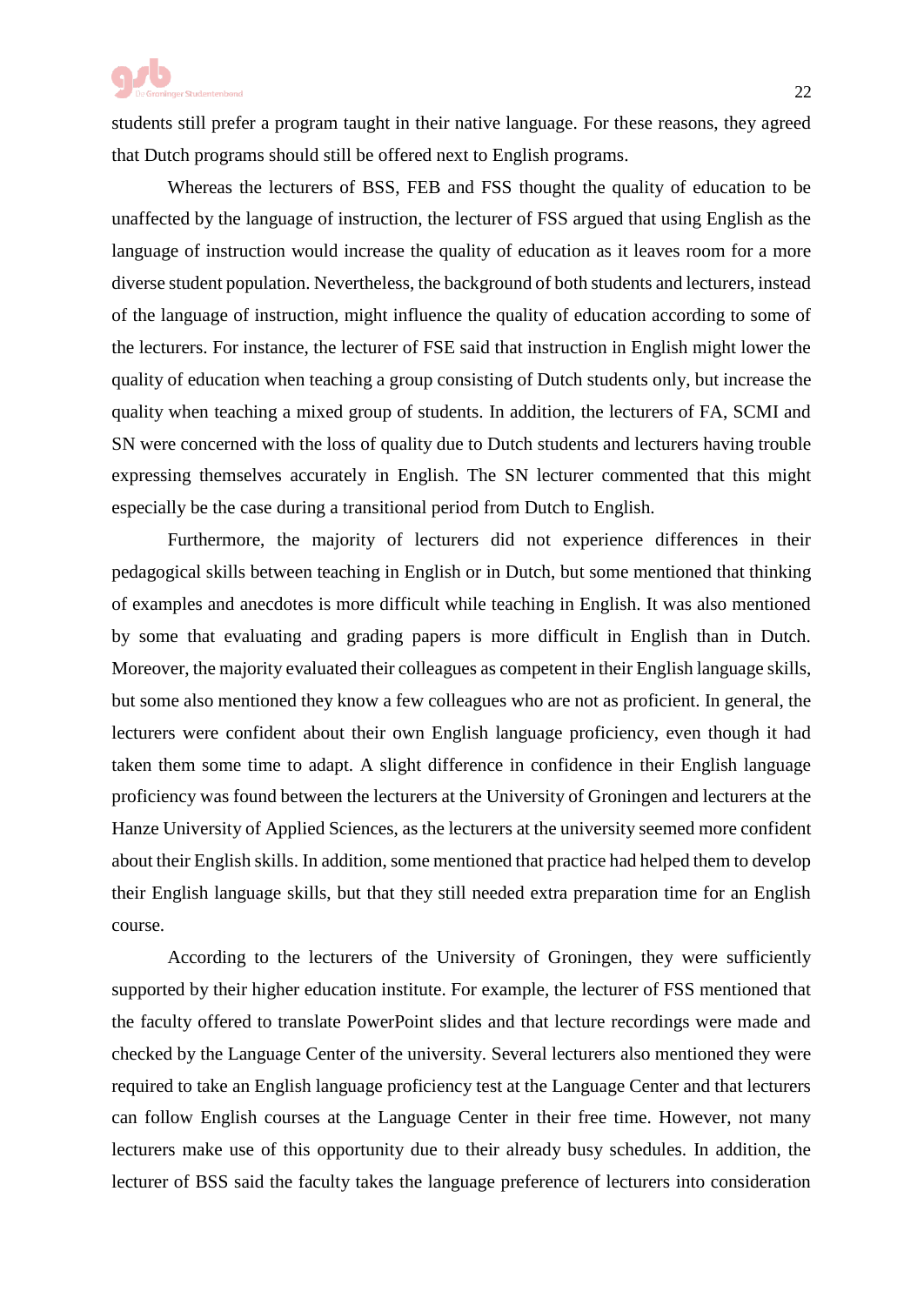when making a division of the courses. This support offered by the university contrasts with the comments of the lecturers of the Hanze University of Applied Sciences, who said that they were not offered any support and had to actively seek it. For example, the lecturer of SN and SCMI noted that the educational institute would assume that lecturers are proficient enough in English and do not need any additional help. The SCMI lecturer indicated that many lecturers would appreciate being asked more frequently whether they feel competent enough to teach in English.

#### **Views on experiences of students**

Multiple lecturers mentioned that most Dutch students are reluctant to speak English in the beginning, but that they gradually become accustomed to it. Furthermore, the lecturer of FEB commented that they observed a dichotomy between students with a high and a low level of English proficiency. According to the lecturer, not being as fluent in English might become an obstacle that students will have to overcome.

The lecturers of FSS and FSE mentioned that international students might feel excluded by the Dutch students, as most of them speak Dutch with each other. However, they said that exclusion of non-Dutch students happens less frequently as the faculties are becoming more international. The lecturer of FEB also said that you should have a consistent language policy as a lecturer in order to make the international students feel more included. Moreover, the lecturer of BSS observed greater differences in English language proficiency within international students than within Dutch students, with most Dutch students' English language proficiency being quite high. Also, multiple lecturers thought that most international students are satisfied with the quality of education and appreciate the opportunity to study in the Netherlands.

The last topic discussed was about the effects of instruction in English on the Dutch language proficiency of students. Some mentioned that the Dutch language proficiency of students should not be a concern of the higher educational institutes and that it should be the responsibility of secondary schools. However, others observed a deterioration of the Dutch language proficiency of students in written reports, which they attribute to a lack of feedback on students' writing in Dutch. Related to this, the lecturer of FA mentioned that there should be more focus on academic writing skills in Dutch.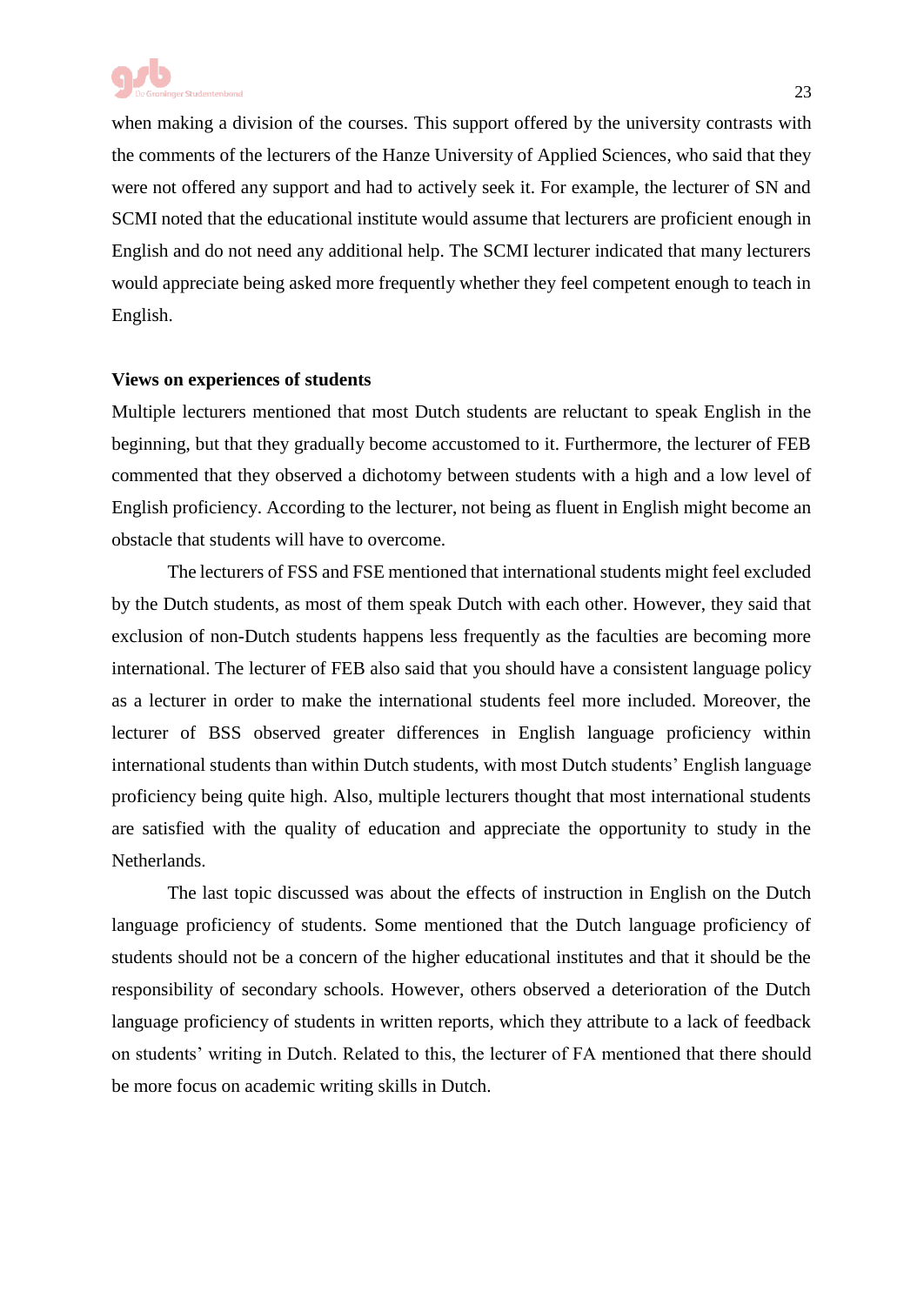

## **Further remarks**

Both lecturers of the Hanze University of Applied Sciences mentioned that anglicization is not synonymous with internationalization, as the culture within the educational institutes does not necessarily become more international by simply offering programs in English. In addition, the lecturer of FA said they do not get a lot of support in developing international and intercultural skills and that they sometimes have trouble acknowledging and dealing with cultural issues. Furthermore, some lecturers mentioned that students do not receive a lot of feedback on their English speaking skills from native English speakers and this way, their language proficiency is less likely to improve. Lastly, the lecturer of FSS commented that the language policy should focus more on the increased diversity due to anglicization instead of focusing on the financial reasons.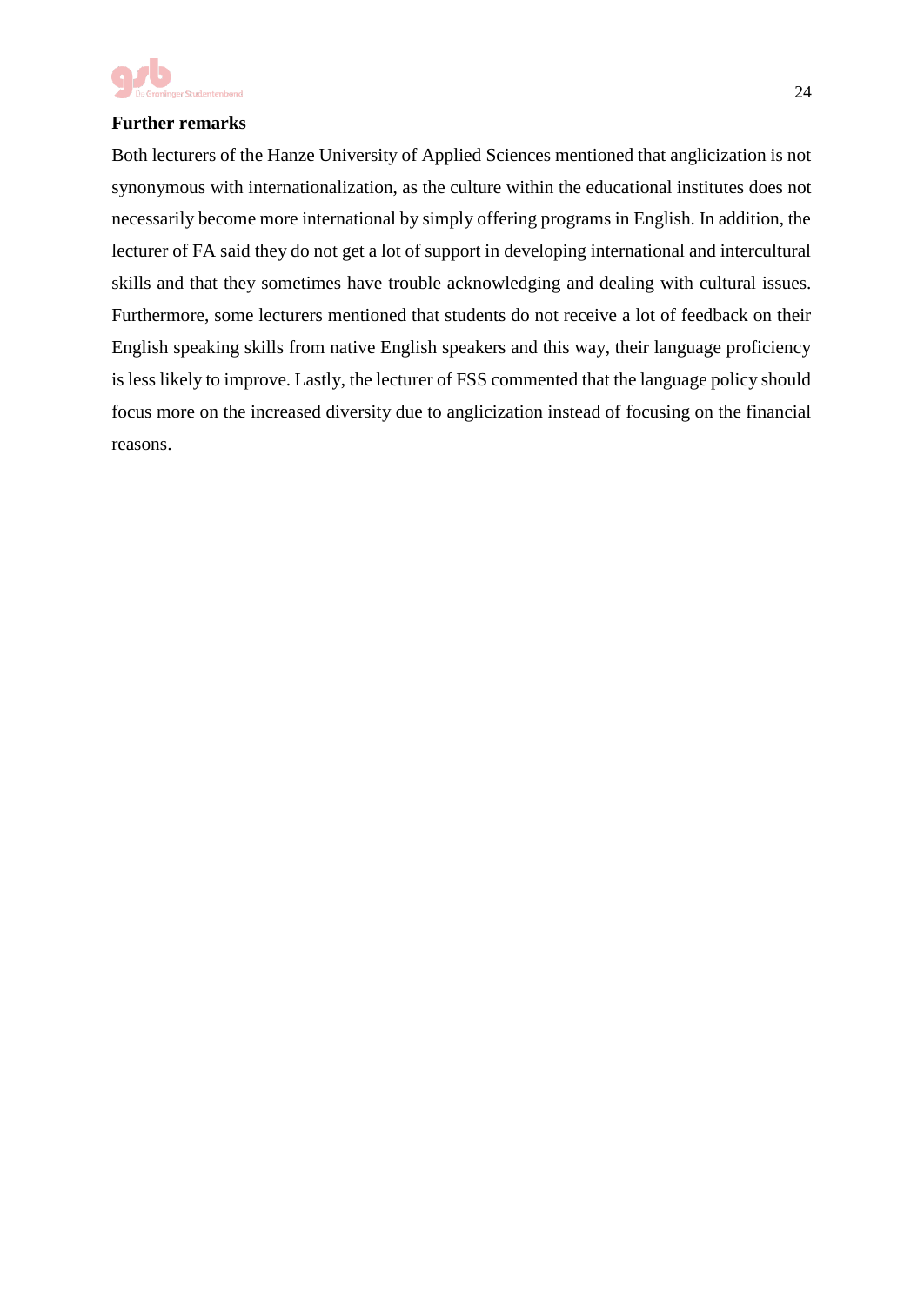## **4. General discussion**

The current research project investigated the opinions of both lecturers and students on the topic of anglicization of higher education in Groningen. The first part of the study aimed to explore students' attitudes towards anglicization, using a survey. In the second part of the study, interviews with lecturers of both the University of Groningen and the Hanze University of Applied Sciences were conducted to gain insights into their views and experiences regarding anglicization.

#### **Main findings**

One of the main findings was that both the students and lecturers think that more differentiation is needed in the language policy of educational institutes. According to them, not every program should be taught entirely in English, as some study programs are primarily aimed at the Dutch labor market and society. They believe courses should only be instructed in English if it adds value to the study program. It can be concluded that students' overall evaluation of the survey scales was relatively high. For example, the majority of students was positive regarding the quality of the use of English within their study programs, as well as their confidence in their English language proficiency. On the other hand, the results showed mixed opinions of the lecturers regarding the loss of quality due to anglicization. Some mentioned that not necessarily the language, but the composition of both the group of students and lecturers influence the quality. Others were concerned with the loss of quality due to Dutch students and lecturers having trouble expressing themselves accurately. Students also commented that the high rate at which anglicization occurs might negatively affect the quality of the courses, as lecturers might not have enough time to adequately prepare for the classes they have to instruct in English.

A number of other concerns were raised by students. It seems that students' average rating on the informedness scale on the language policy was relatively low compared to the other scales, except for the anglicization scale. This indicates the presence of uncertainty towards the process of communication of policies between the educational institutes and students. This is also underlined by the content of the responses to the open questions. Many students described they had signed up for a Dutch program, only to find out later that the majority of the courses would be taught in English. In general, students mentioned they would like to be better informed about these language policies. It also seems that the students' average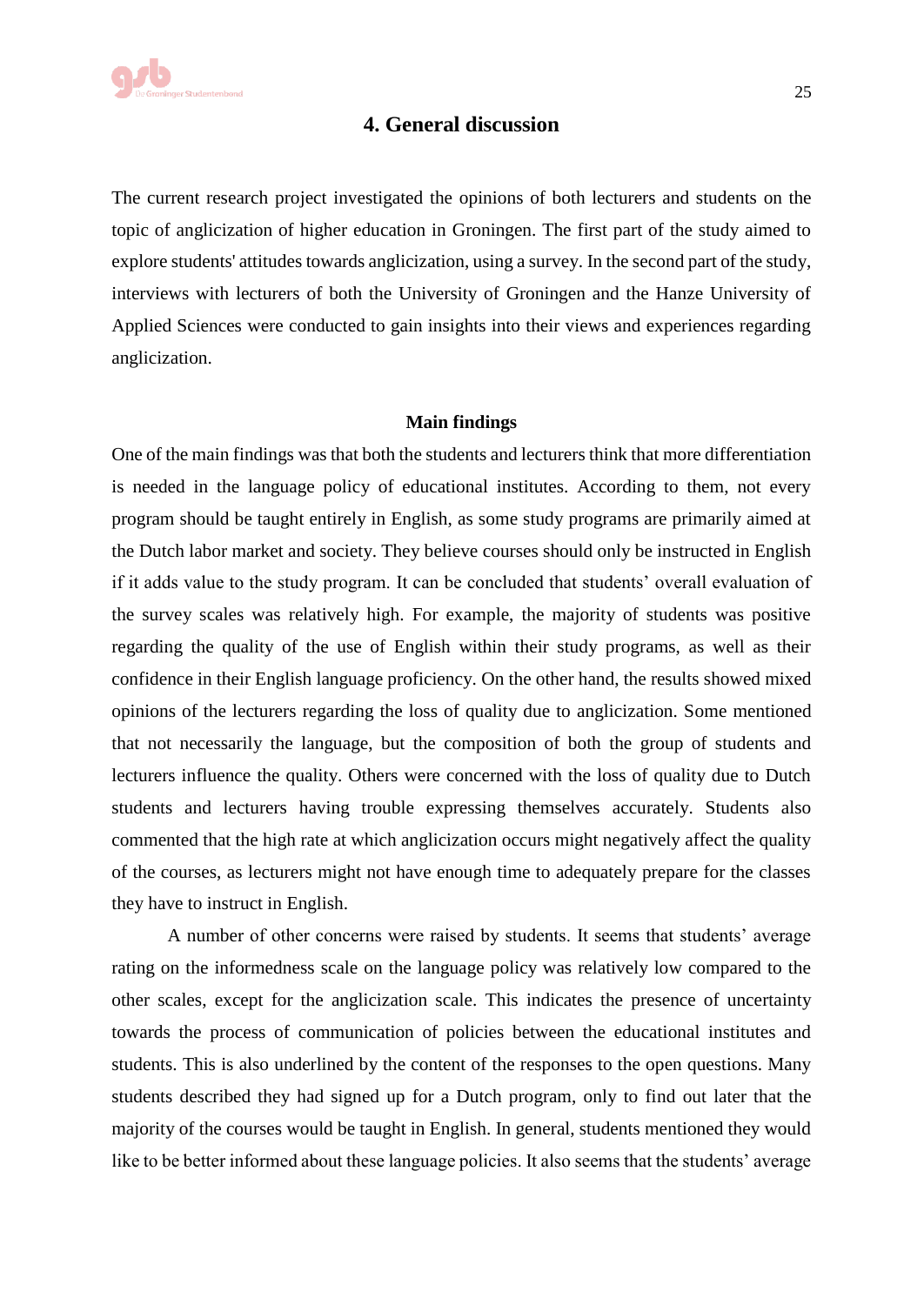

opinion on anglicization was relatively low compared to the other scales, except for the informedness scale. The students commented they were not necessarily against anglicization and seemed to agree on the importance of being prepared for an international labor market. However, students thought that the reasons for the anglicization process are too heavily motivated by financial reasons, which was also mentioned by one lecturer during an interview.

In addition, students' opinions on anglicization could be predicted by their opinions on the effects of the transfer of knowledge and their scores on the total context of English use. Therefore, their opinions on anglicization were more positive if they thought courses that are being taught in English do not negatively affect their transfer of knowledge, if they were exposed to English frequently, and if they deemed it necessary for their prospective careers. It might be the case that if students think the language of instruction does not affect the transfer of knowledge, and thus does not affect the difficulty of the program, they do not mind using a language other than their native language. They might even be more positive towards anglicization, because they see possible positive outcomes of anglicization. Furthermore, it might be that students' opinions on anglicization are positively impacted by their exposure to English as they might get used to instruction in English and might seek it actively within their studies and free time. They also might be more positive and open towards anglicization when they deem it necessary for their long-term careers and international employment prospects.

Next to the general opinions on the process of anglicization, more specific subtopics were investigated. It can be concluded from the survey that the majority of students were generally confident about their English language proficiency. Several lecturers also mentioned they evaluate the English language proficiency of most Dutch students to be high, but that they observed greater differences among international students. Moreover, the lecturers thought most Dutch students gradually become accustomed to instruction in English. Furthermore, most lecturers were confident in their own English skills, even though it had taken them some time to adapt. However, the lecturers at the University of Groningen seemed more confident than the lecturers at the Hanze University of Applied Sciences. This distinction might be explained by differences in support offered by the educational institutes and the differences in educational methods associated with both levels of education (University of Groningen, 2017). The practical application of knowledge used at a university of applied sciences might be more aimed towards the Dutch labor market and the materials might be more readily available in Dutch compared to university level study programs. Lastly, lecturers commented on the influence of anglicization on the Dutch language proficiency of students. Some thought that the Dutch language proficiency of students should not be a concern of the higher educational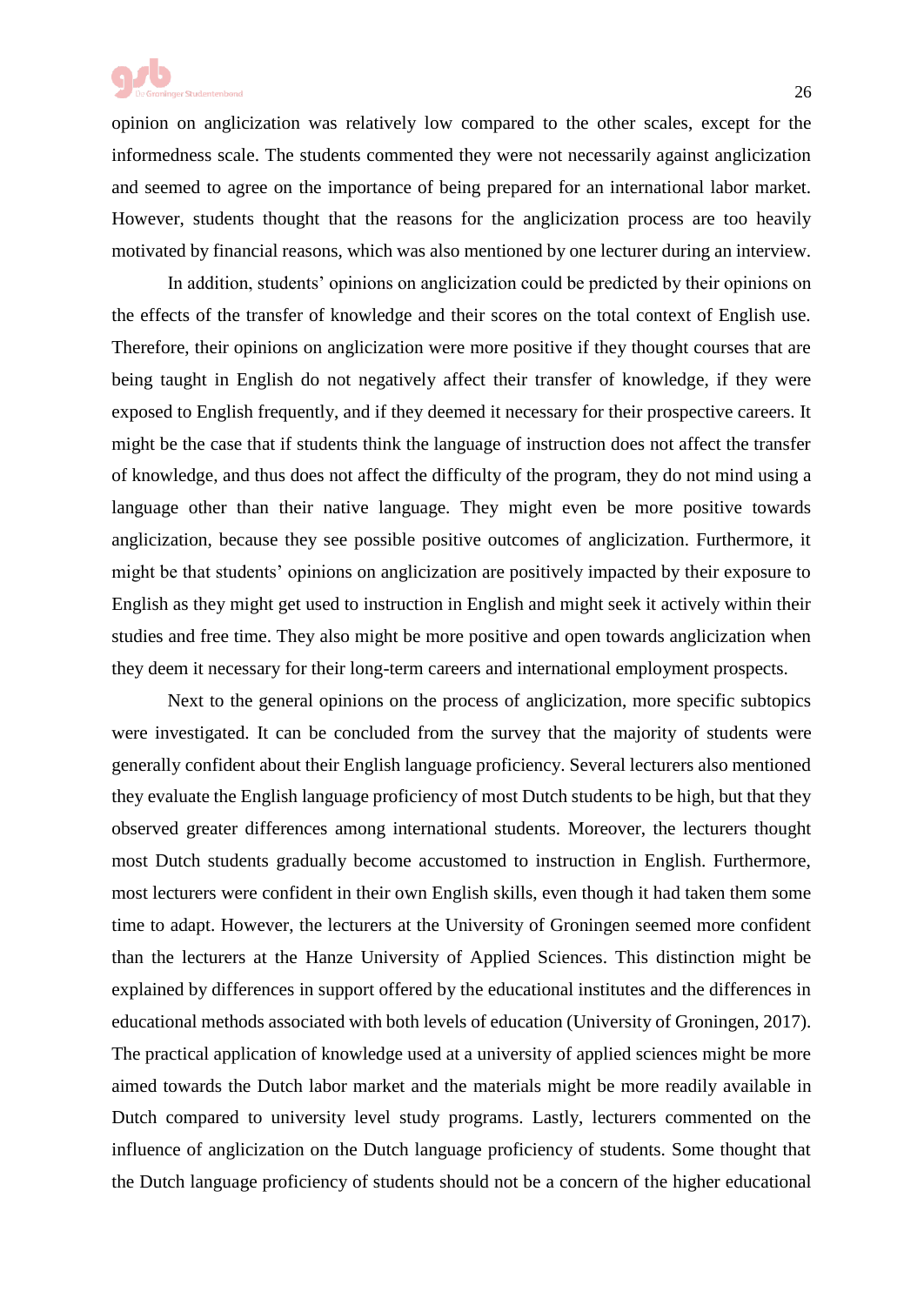

institutes, but of the secondary schools. Nevertheless, others observed a deterioration of the Dutch language proficiency of students in written reports due to anglicization. This observation is in line with Huygen's (2017) argument, which stated that instruction in English will be at the expense of Dutch language skills.

#### **Support offered by the educational institutes**

The last main finding considers the support offered by the educational institutes. The lecturers of the University of Groningen commented that they got offered enough support by their educational institute. For example, a lecturer mentioned that the faculty offered to translate PowerPoint slides and that lectures were recorded and checked by the Language Center of the university. In addition, another lecturer said that their faculty takes the language preference of lecturers into consideration when dividing the courses among the lecturers. Furthermore, some also mentioned that lecturers can follow the English courses at the Language Center in their spare time, but that not many lecturers make use of this opportunity due to their already busy schedules. This support offered by the University of Groningen contrasts with the comments of the lecturers of the Hanze University of Applied Sciences, who said that they were not offered any support and that they had to actively seek it. In addition, lecturers mentioned that their educational institute assumes they do not need help and that everyone is sufficiently proficient in English. Furthermore, a lecturer said they did not receive a lot of support regarding developing their international and intercultural skills and they sometimes have trouble acknowledging and coping with different cultures.

The students also mentioned their views on the support offered by their educational institute. Students mentioned there is little attention for writing, speaking and academic English skills within their program. According to them, it should be the responsibility of the educational institute to offer more affordable language support if more programs and courses are offered in English. In addition, the students mentioned that more opportunities should be offered for lecturers to improve their English language proficiency. However, educational institutes should keep in mind that the majority of lecturers are already very busy. The students also agreed with the lecturers on the topic of intercultural understanding, multilingual and multicultural approaches, as they mentioned their preference for more integration between Dutch and international students. Some students said anglicization can only lead to positive outcomes if it involves more integration between Dutch and international students and if the concept of international classroom is applied correctly.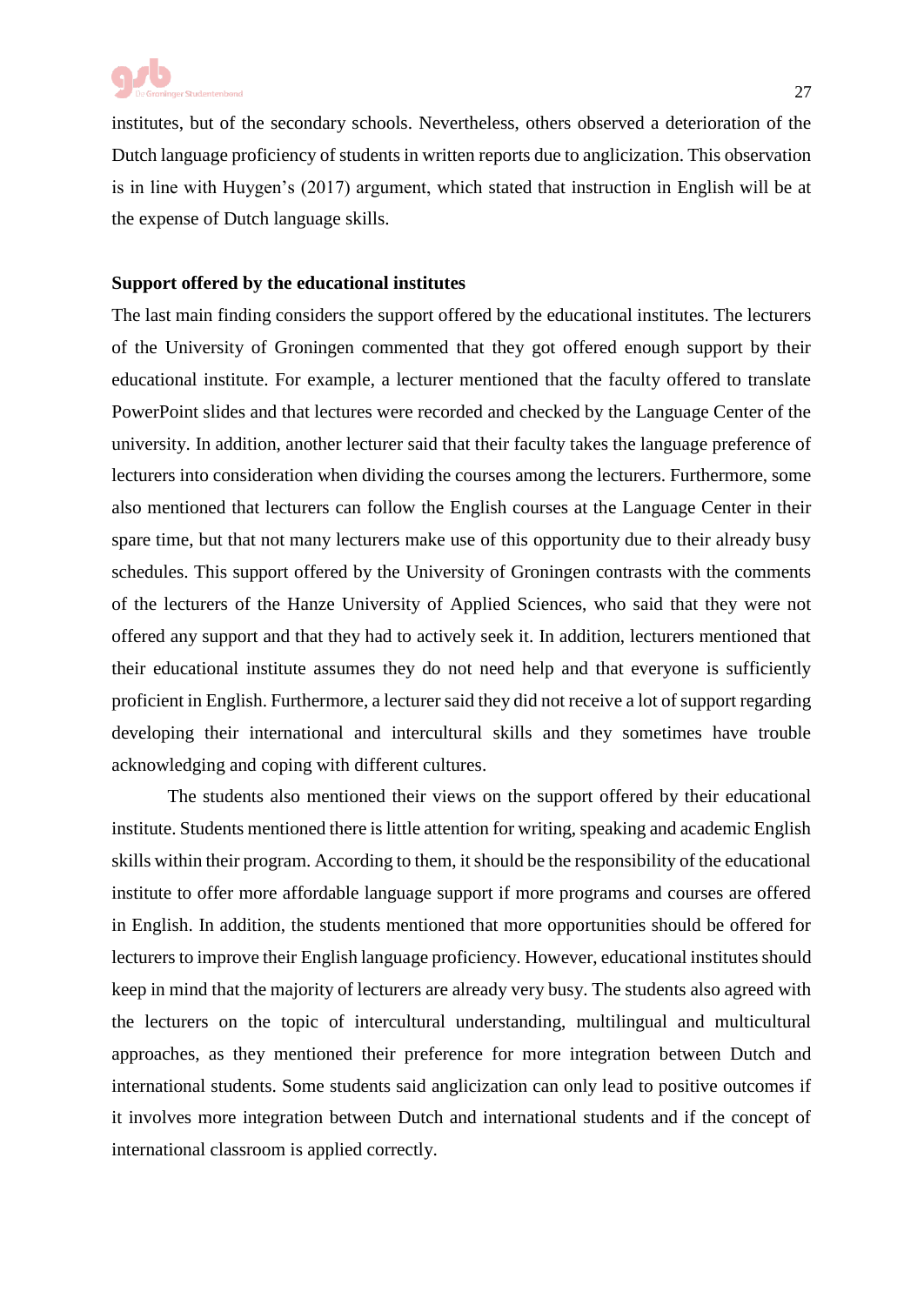

#### **Exploratory findings**

#### **English grade as a predictor**

In an additional exploratory analysis, it was found that English grade was a significant predictor for multiple scales, including confidence, quality of education, transfer of knowledge and context in total. These results point towards students' English grades to be efficient predictors for their self-confidence, their exposure to English, and how necessary students deem English, following their high school years. A higher English grade predicted a higher level of selfconfidence regarding their language proficiency, which implies the importance of high school English courses in preparing students for higher education. Additionally, the importance of preparation for English-instructed education is also stressed by the positive relationship between English grade and students' transfer of knowledge. The transfer of knowledge and understanding of the material might influence the study progress of the students. Surprisingly, a higher English grade also predicted a more positive perception of the quality of education in English. This might occur because students with high English grades pay more attention to detail and are more appreciative of the correct use of English. This finding suggests individual differences as a predictor of evaluations of quality.

#### **Language preference as a predictor**

In an exploratory MANOVA, language preference of students was found to significantly predict all six survey scales. Students who preferred English reported significantly higher confidence, higher transfer of knowledge, higher quality of education, higher scores on context, higher informedness, and a more positive opinion on anglicization than students who preferred instruction in Dutch. This underlines the importance of students' preferences regarding the language of instruction, as it relates to their perceptions, experiences and opinions regarding their study program.

#### **Strengths, limitations and future research**

This study has a number of strengths. First, it is one of the few studies that has investigated the opinions of both students and lecturers on anglicization and it is one of the first studies to show data of a sample from Groningen. This offers insight into the experiences of both the relevant populations of the higher educational institutes. Moreover, it considers the specific situation and context in Groningen, as this might be different for other Dutch student cities. A second strength of this study involves a combination of qualitative and quantitative data, as collected through a survey and through interviews. The quantitative data allows for a broad capacity of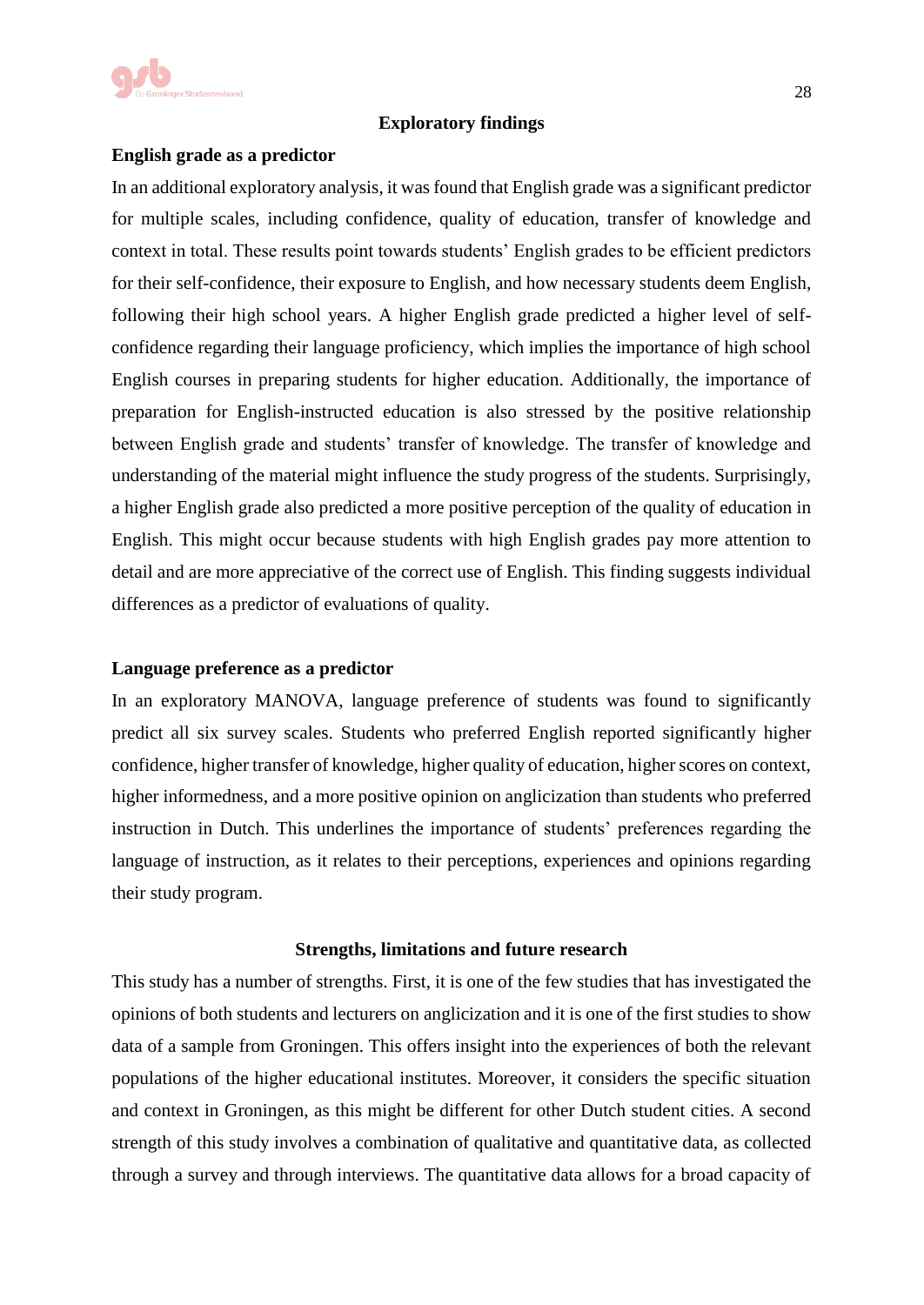

information that can be gathered, while the qualitative data allows for more in-depth insights into the individual opinions of participants. In addition, one of the benefits of using a survey is its anonymity, which allows respondents to give more honest and valid answers (Brinkman, 2011). The benefit of using interviews is to explore the topic in a general way and it is an effective way to obtain detailed information about personal feelings, perceptions and opinions (de Waard, 2011). The period of time invested in the promotion of the survey enabled the questionnaire to reach a large number of students from multiple faculties and different study phases. For this, study organizations were approached, and social media were actively used.

Besides the strengths, this study also has a number of limitations. The sample for the survey can be regarded as a convenience sample. Because not all members of the population had access to the survey, some groups might be overrepresented or underrepresented. In addition, there is a selection bias for both the interviews and survey, because people who were passionate about the topic were more likely to participate. This might affect the quality and the generalizability of the data. Moreover, there are other disadvantages of using online surveys, such as socially desirable answer bias and the fact that it is difficult to control the extent to which answers are thought through (Brinkman, 2011). Furthermore, approximately half of the people who started the survey finished it, thus restricting the generalizability of these findings. The length of the survey was mentioned as a reason for this high dropout rate. However, we believe that a more detailed survey allowed us to collect more nuanced information from respondents. Another limitation of restricting the generalizability is the small sample size of Hanze University of Applied Sciences students compared to the real population. This was also the case for international students, who were underrepresented in this study. In addition, international lecturers were not included in the interview sample as they were not the target group. However, they might have different opinions on this topic. Lastly, because of the small sample size of the lecturers  $(n = 7)$ , it remains difficult to generalize the results of the interviews, but it gives insight and background information in order to paint a broader picture of the effects of anglicization. Thus, although generalizations from this study should be approached with caution, the results provide a better and deeper understanding of the opinions and experiences of students and lecturers in coping with anglicization. Additionally, this study might serve as the foundation of a continued discussion on anglicization.

For future research, it is recommended to investigate the necessity of English in different fields of higher education. Longitudinal research could help to predict if following a program instructed in English ensures better performance in and opportunities for an (international) job. Besides that, Hanze University of Applied Sciences students and students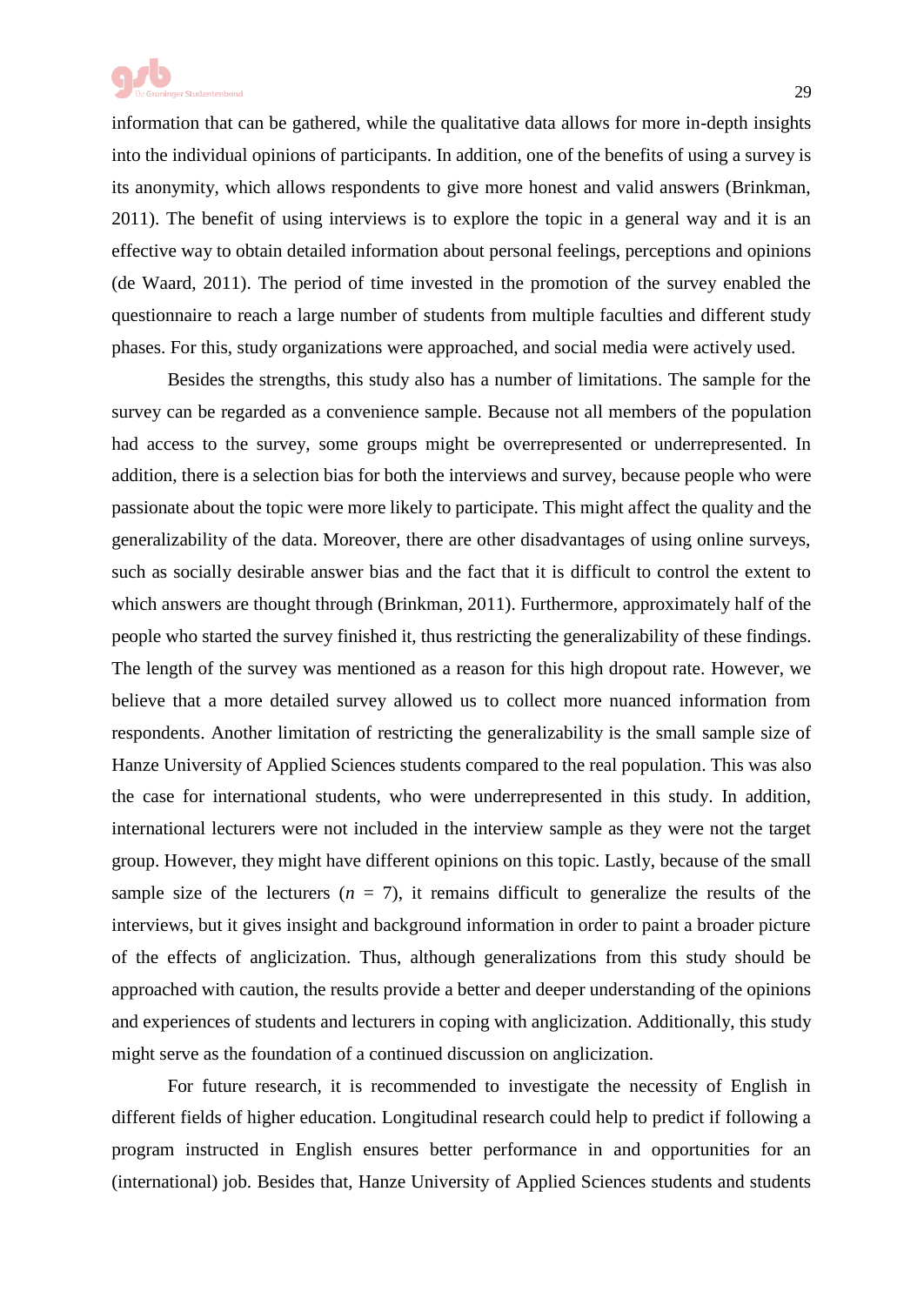

from several fields were underrepresented in this study. For this reason, no comparisons could be made between these different types of students. Future research is needed to examine their opinions and to get an idea of the possible differences between studies/faculties and between Hanze University of Applied Sciences and University of Groningen students. Another recommendation for future studies is to include the opinions of policy makers and international lecturers. This could provide a different perspective on the topic of anglicization. Lastly, conducting research at secondary schools on the teaching of English language proficiency could be helpful to see if these preparations are sufficient for students to start with an English study program or if more attention is needed.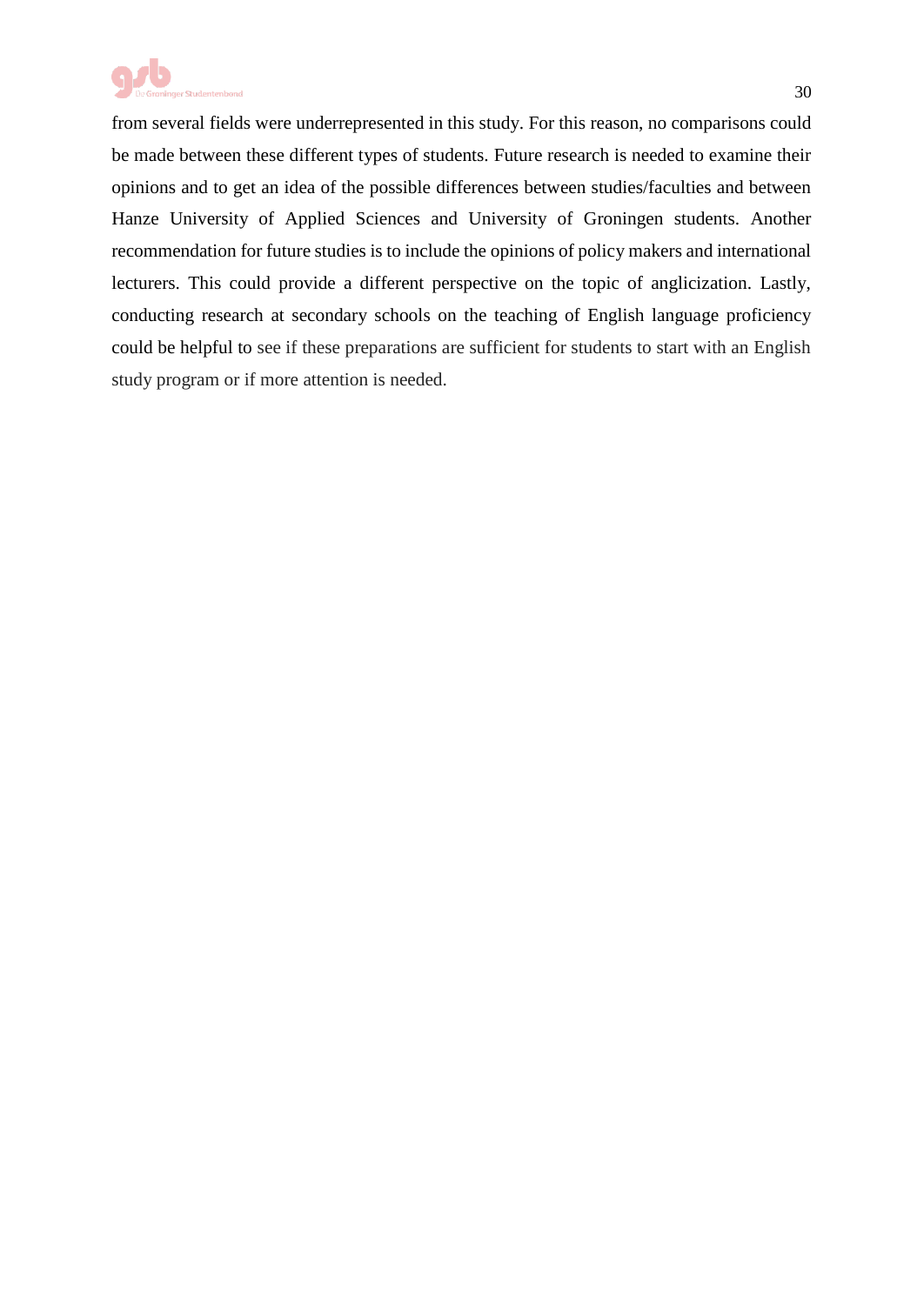

## **5. Advice**

Based on the data collected from the respondents of the survey and the interviews conducted with lecturers from the University of Groningen and Hanze University of Applied Sciences, the following section contains an overview of recommendations regarding the improvement of the anglicization process.

It was mentioned by students and lecturers from both educational institutes that they are not necessarily against anglicization. Multiple participants mentioned positive outcomes, such as increased diversity within the organization, which might improve the quality of education. However, a number of key points have been made throughout this research process. They will be briefly readdressed in the following paragraphs.

#### **Necessity of English and rate of transition**

According to the respondents, only certain courses, i.e. the ones where the use of English is mandated by the global aspect of the course, should be offered as English-only courses (e.g. International Business; International Law). Therefore, the instruction in English should add value to the course. In addition, the lecturers agreed that not every study program should have English as the dominant language of instruction, as some are primarily aimed at the Dutch labor market and society. Ideally, a course would be offered in both Dutch and English, so students and lecturers can express their preference. However, this is not always possible, especially when a study program is regarded as small. In this case, more flexibility in the language policy would be preferable. For example, students would be allowed to write individual assignments in Dutch if the course is instructed by a Dutch lecturer. These policy rules should also be communicated clearly to both lecturers and students.

Furthermore, students mentioned that the rate of the anglicization process is too drastic and that it should be carried out at a rate at which the quality of the courses can be maintained. This makes it easier to adapt for both students and lecturers during the transitional period.

#### **Support**

In relation to the development of language skills for both students and lecturers from these two organizations, more support from both Hanze University of Applied Sciences and Groningen University is required. In the case of the university, many students complained about high costs of participating in English courses from the Language Center, whilst the Hanze University of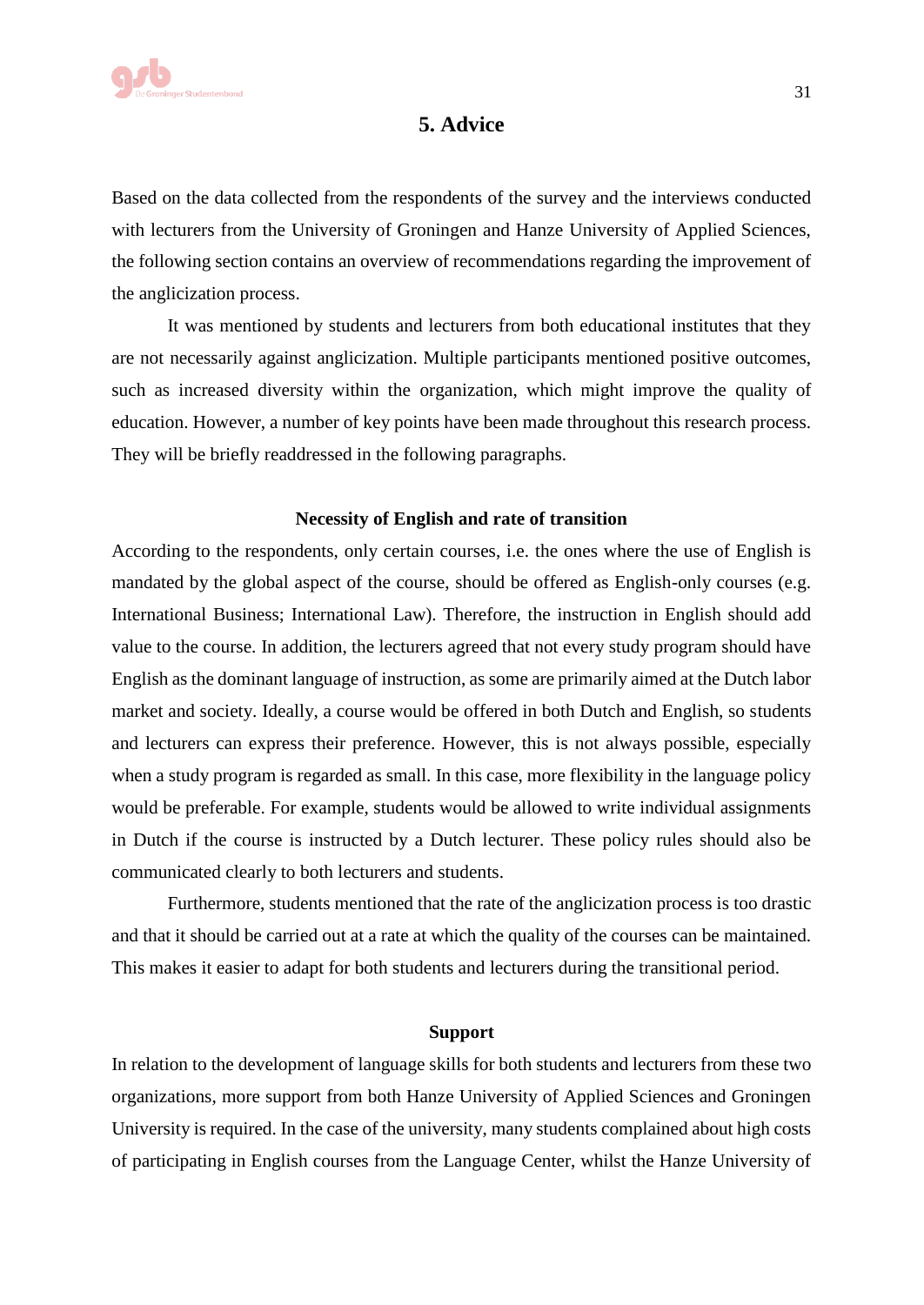

Applied Sciences could improve on the promotional activities for their language courses. In addition, opportunities for lecturers to improve their English should be offered. Especially the Hanze University of Applied Sciences seems to be lacking in this area, as the lecturers mentioned they were not receiving enough support. Even though it was mentioned that lecturers from both institutes could take English courses, they should be incorporated in the schedules of the lecturers as the workload of most lecturers is already high. Furthermore, support should not only focus on the language aspect of internationalization, but also on the required intercultural and pedagogical skills, as also highlighted by the KNAW (2017). Some lecturers mentioned that they did not receive support on these kinds of topics.

#### **Communication**

In addition, both educational institutions should improve on the communication of their language policies for both students and lecturers, as this issue was mentioned by multiple respondents. Students should be better informed about the number of English/Dutch courses in their program prior to starting their academic year. Keeping students up-to-date with each faculty's intentions and future plans regarding language policy should be prioritized, since many of these individuals might not feel open towards taking courses in English in the future. In addition, both students and lecturers should be engaged in future policy making.

#### **International classroom**

The last item considers the topic of diversity and internationalization, which is often mentioned as a positive outcome of anglicization. Both students and lecturers argued that changing the language of instruction from Dutch to English does not automatically lead to a more international classroom. For example, a lecturer mentioned to sometimes have trouble acknowledging and coping with different cultures, as they do not receive any support with these issues. In order to achieve better integration of Dutch and international students and employees, the focus should not only be on the language itself, but also on topics such as intercultural understanding, pedagogical skills and multilingual and multicultural approaches. This advice is also in line with the report published by the KNAW (2017). A number of students mentioned that integration and mutual understanding between Dutch and international students is needed to yield positive outcomes of anglicization.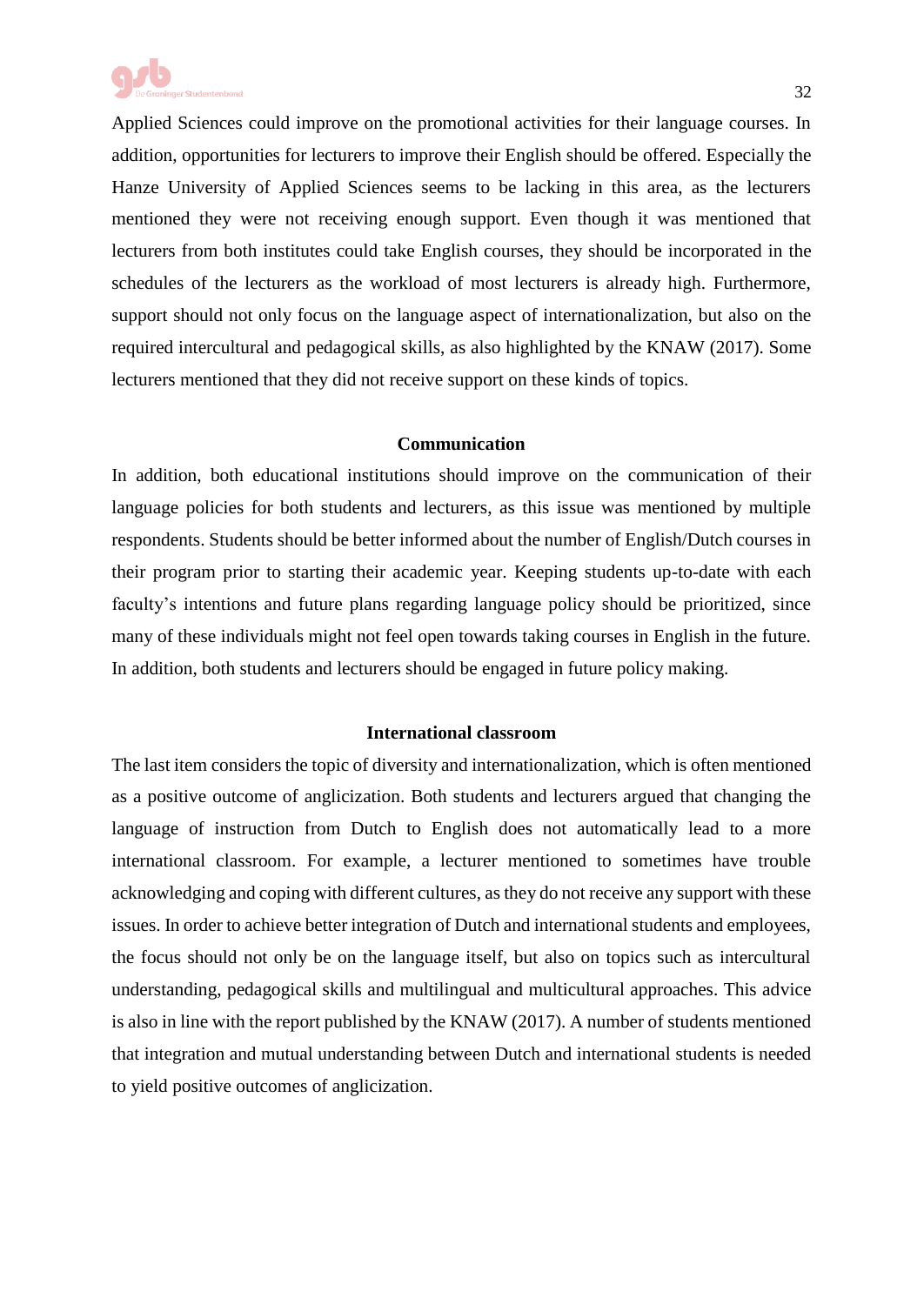

## **6. References**

- van Bree, C. (2014). *Het Nederlands in gevaar? En andere prangende taalkwestie.* Houten/Antwerpen: Prisma.
- Brinkman, J. (2011). *Cijfers spreken: Overtuigen met onderzoek en statistiek.* Groningen/Houten: Noordhoff Uitgevers.
- EenVandaag (2017). Engels op de universiteit: vloek of een zegen? Retrieved from [https://eenvandaag.avrotros.nl/binnenland/item/engels-op-de-universiteit-vloek-ofeen](https://eenvandaag.avrotros.nl/binnenland/item/engels-op-de-universiteit-vloek-ofeen-zegen/)[zegen/](https://eenvandaag.avrotros.nl/binnenland/item/engels-op-de-universiteit-vloek-ofeen-zegen/)
- Groningen City Monitor (2018). Top 10 foreign students by country, RUG and Hanze. Retrieved from [http://groningencitymonitor.nl/en/the-people/students/top-10-foreign-students-by](http://groningencitymonitor.nl/en/the-people/students/top-10-foreign-students-by-country-rug-and-hanze)[country-rug-and-hanze](http://groningencitymonitor.nl/en/the-people/students/top-10-foreign-students-by-country-rug-and-hanze)
- Hanze University of Applied Sciences (2018). Facts & figures. Retrieved from <https://www.hanze.nl/eng/organisation/hanze-uas/facts-figures>
- Hendriks, B., van Meurs, F., & Hogervorst, N. (2016). Effects of degree of accentedness in lecturers' Dutch-English pronunciation on Dutch students' attitudes and perceptions of comprehensibility. *Dutch Journal of Applied Linguistics*, *5*(1), 1-17. doi:10.1075/dujal.5.1.01hen
- Horwitz, E. K., Horwitz, M. B., & Cope, J. (1986). Foreign language classroom anxiety. *The Modern Language Journal*, *70*(2), 125-132.
- Huygen, F. (2017). Misvattingen in het debat over verengelsing. *ScienceGuide.* Retrieved from <https://www.scienceguide.nl/2017/11/misvattingen-debat-verengelsing/>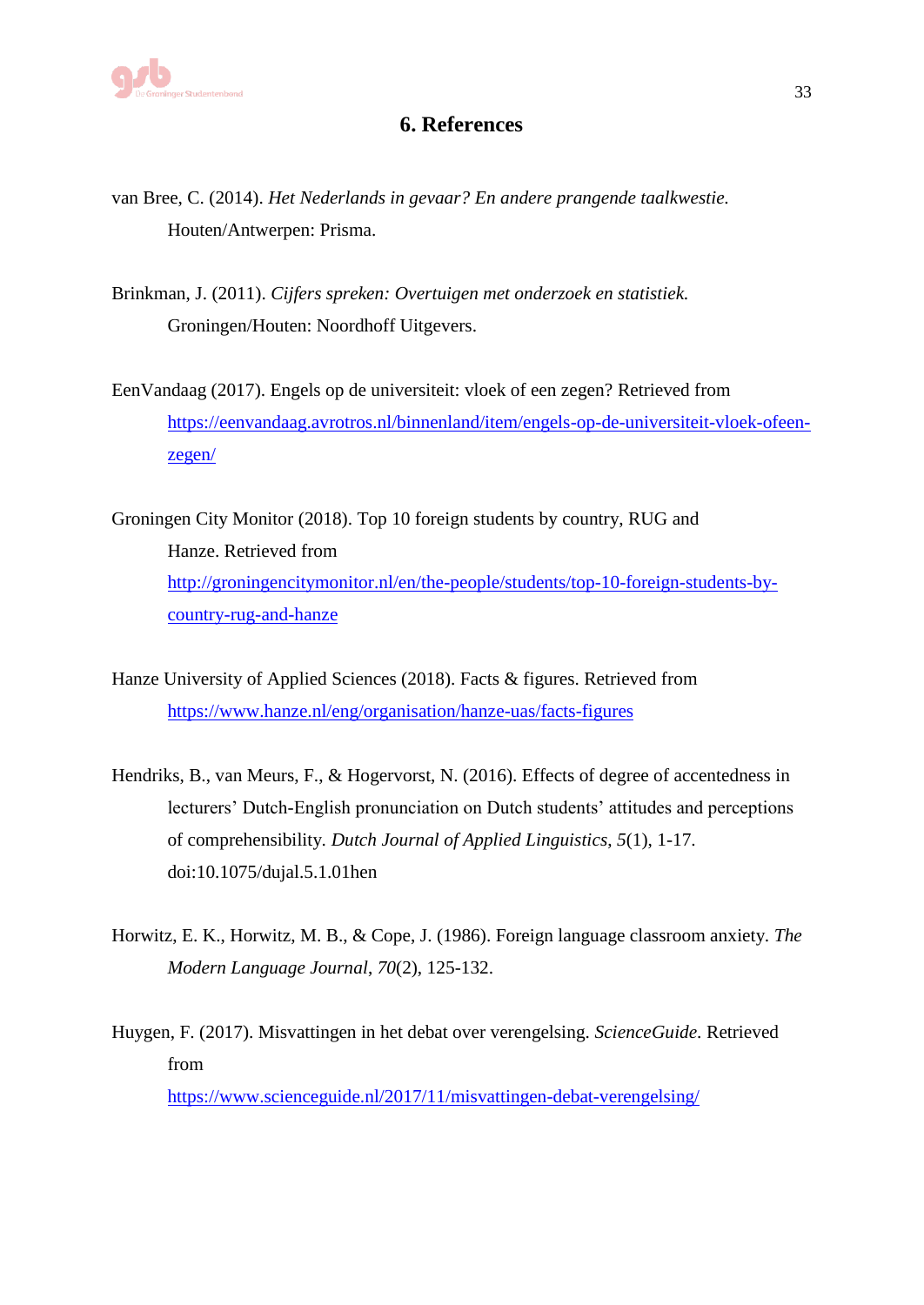- Klaassen, R. G. (2001). The international university curriculum: Challenges in Englishmedium engineering education (Doctoral dissertation). Retrieved from [https://repository.tudelft.nl/islandora/object/uuid:dea78484-b8c2-40d0-9677-](https://repository.tudelft.nl/islandora/object/uuid:dea78484-b8c2-40d0-9677-6a508878e3d9?collection=research) [6a508878e3d9?collection=research](https://repository.tudelft.nl/islandora/object/uuid:dea78484-b8c2-40d0-9677-6a508878e3d9?collection=research)
- KNAW (2017). *Nederlands en/of Engels?: Taalkeuze met beleid in het Nederlands hoger onderwijs*. Amsterdam: Koninklijke Nederlandse Akademie van Wetenschappen (KNAW).
- Mukaka, M. (2012). A guide to appropriate use of Correlation coefficient in medical research. *Malawi Medical Journal: The Journal of Medical Association of Malawi*, *24*(3), 69–71.
- Neerlandistiek (2018). Wetenschappelijke argumenten voor bezorgdheid over verengelsing aan de universiteit. Retrieved from [https://www.neerlandistiek.nl/2018/01/wetenschappelijke-argumenten-voor](https://www.neerlandistiek.nl/2018/01/wetenschappelijke-argumenten-voor-bezorgdheid-over-verengelsing-aan-de-universiteit/)[bezorgdheid-over-verengelsing-aan-de-universiteit/](https://www.neerlandistiek.nl/2018/01/wetenschappelijke-argumenten-voor-bezorgdheid-over-verengelsing-aan-de-universiteit/)
- NOS (2017). Engels in het hoger onderwijs moet niet vanzelfsprekend zijn. Retrieved from [https://nos.nl/op3/artikel/2182626-engels-in-het-hoger-onderwijs-moet-niet](https://nos.nl/op3/artikel/2182626-engels-in-het-hoger-onderwijs-moet-niet-vanzelfsprekend-zijn.html)[vanzelfsprekend-zijn.html](https://nos.nl/op3/artikel/2182626-engels-in-het-hoger-onderwijs-moet-niet-vanzelfsprekend-zijn.html)
- NRC (2017). Recordaantal buitenlandse studenten in Nederland. Retrieved from [https://www.nrc.nl/nieuws/2017/03/30/recordaantal-buitenlandse-studenten-in](https://www.nrc.nl/nieuws/2017/03/30/recordaantal-buitenlandse-studenten-in-nederland-2-a1552448)[nederland-2-a1552448](https://www.nrc.nl/nieuws/2017/03/30/recordaantal-buitenlandse-studenten-in-nederland-2-a1552448)
- Nu.nl (2018). Minister kijkt of scholen om verkeerde financiële prikkels voor Engels kiezen. Retrieved from [https://www.nu.nl/politiek/5105516/minister-kijkt-of-scholen-verkeerde-financiele](https://www.nu.nl/politiek/5105516/minister-kijkt-of-scholen-verkeerde-financiele-prikkels-engels-kiezen.html)[prikkels-engels-kiezen.html](https://www.nu.nl/politiek/5105516/minister-kijkt-of-scholen-verkeerde-financiele-prikkels-engels-kiezen.html)
- Trouw (2002). Is het Engels van professor wel voldoende? Retrieved from <https://www.trouw.nl/home/is-het-engels-van-professor-wel-voldoende-~a19d21e6/>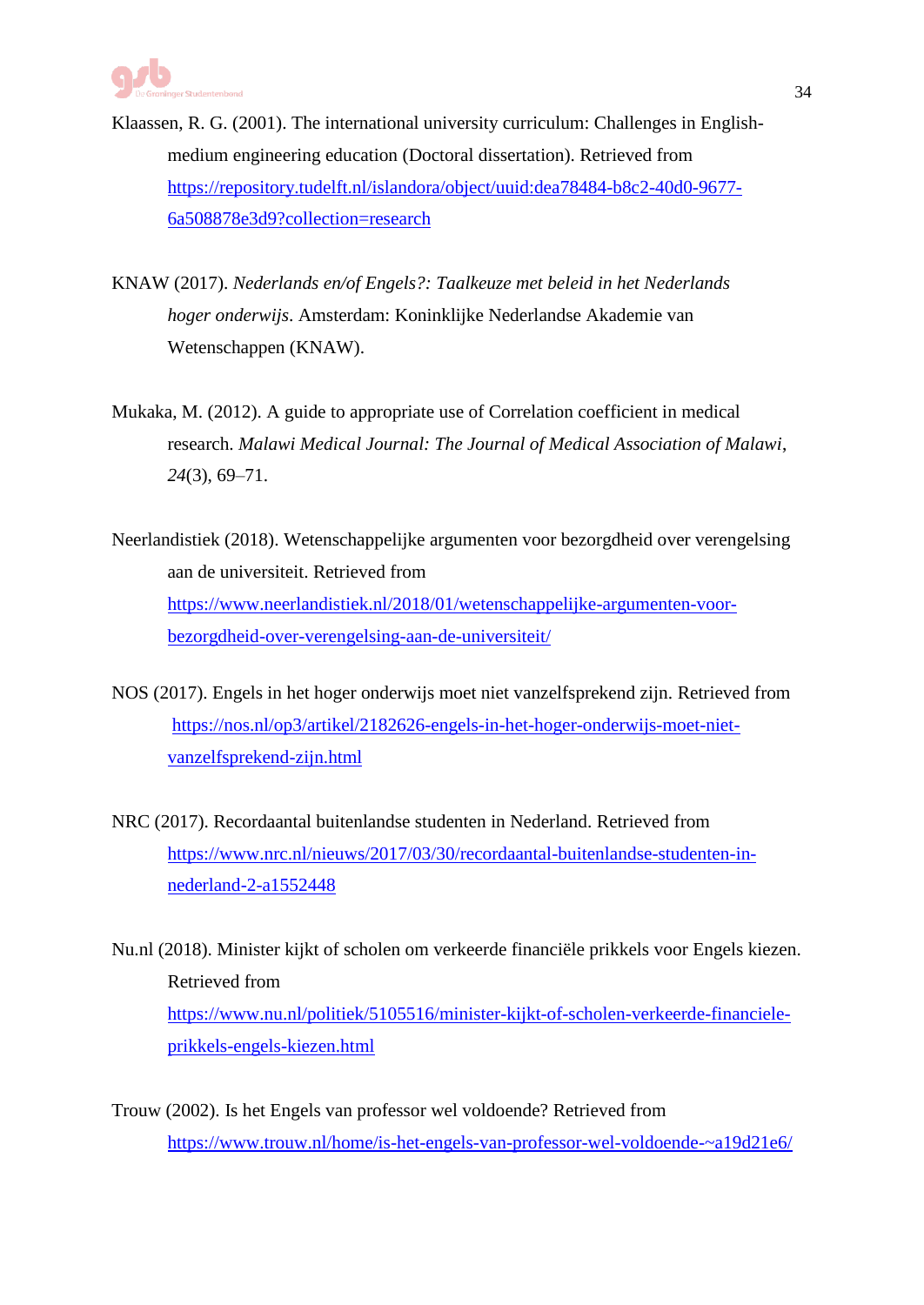

[https://www.trouw.nl/samenleving/engels-op-de-academie-moeten-we-om-onze](https://www.trouw.nl/samenleving/engels-op-de-academie-moeten-we-om-onze-roots-of-aan-onze-carriere-denken-~aec5f478/)[roots-of-aan-onze-carriere-denken-~aec5f478/](https://www.trouw.nl/samenleving/engels-op-de-academie-moeten-we-om-onze-roots-of-aan-onze-carriere-denken-~aec5f478/)

University of Groningen (2017). Differences between research and applied sciences. Retrieved from <https://www.rug.nl/education/find-out-more/studie-keuze/keuzehulp/verschilhbowo>

University of Groningen (2018). Key figures. Retrieved from <https://www.rug.nl/about-us/where-do-we-stand/facts-and-figures/?lang=en>

Vereniging Hogescholen (2017). Aantal hbo-opleidingen met Engels als voertaal blijft beperkt. Retrieved from [https://www.vereniginghogescholen.nl/actueel/actualiteiten/aantal-hbo-opleidingen](https://www.vereniginghogescholen.nl/actueel/actualiteiten/aantal-hbo-opleidingen-met-engels-als-voertaal-blijft-beperkt)[met-engels-als-voertaal-blijft-beperkt](https://www.vereniginghogescholen.nl/actueel/actualiteiten/aantal-hbo-opleidingen-met-engels-als-voertaal-blijft-beperkt)

de Waard, D. (Ed.) (2011). *Research methods and data analysis for psychology: Custom edition*. New York, NY: McGraw-Hill Education Custom Publishing.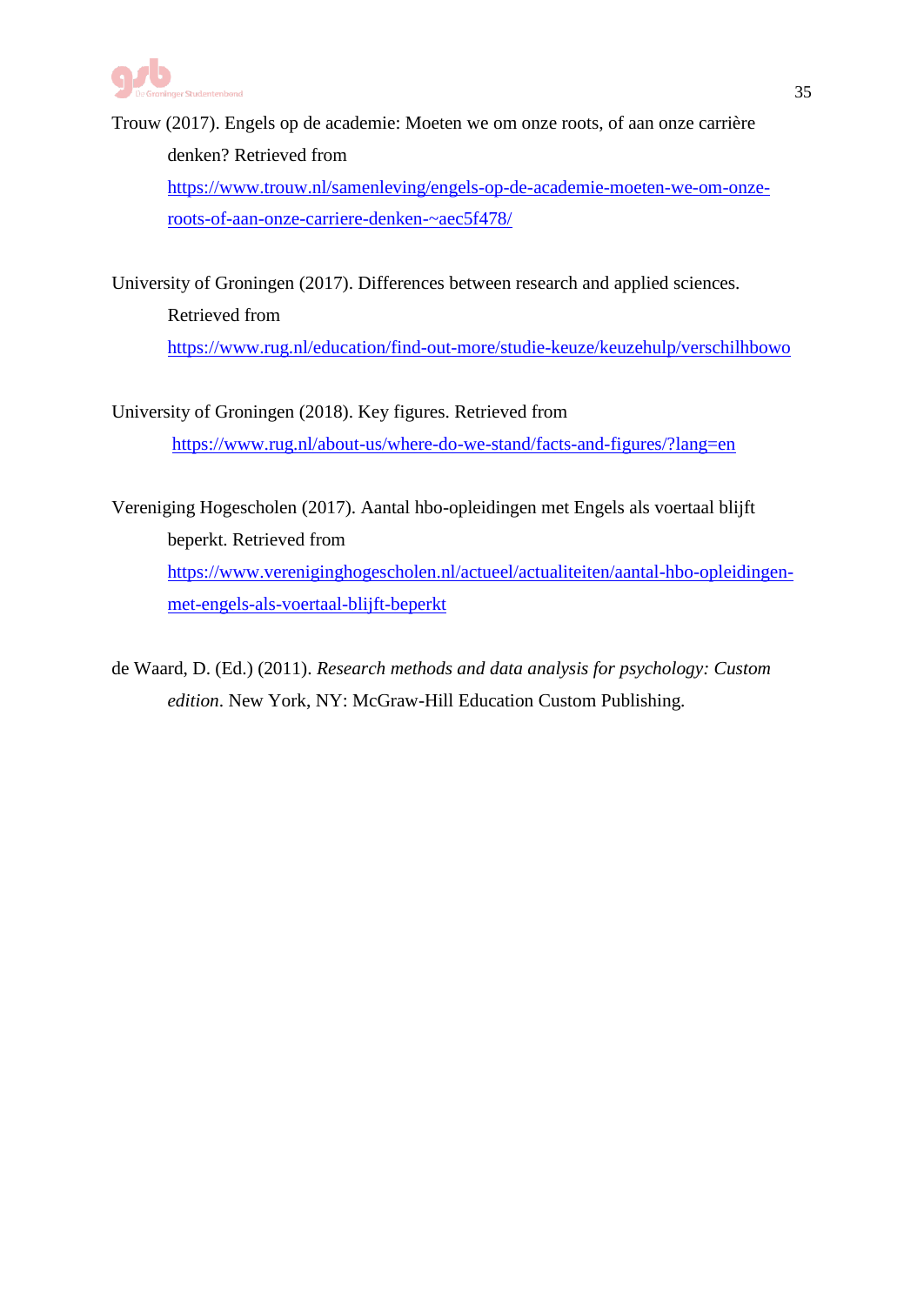

## **7. Tables**

Table 1

*Correlations, Means, Standard Deviations and Confidence Intervals*

| Variable                      | $\boldsymbol{M}$ | SD  | 95% CI   | $\mathbf{1}$ | 2   | 3   | $\overline{4}$ | 5   | 6 |
|-------------------------------|------------------|-----|----------|--------------|-----|-----|----------------|-----|---|
| 1. Quality <sup>a</sup>       | 3.82             | .78 | [3.68,   |              |     |     |                |     |   |
|                               |                  |     | $3.96$ ] |              |     |     |                |     |   |
| 2. Confidence <sup>b</sup>    | 3.46             | .78 | [3.34,   | .42          |     |     |                |     |   |
|                               |                  |     | $3.57$ ] |              |     |     |                |     |   |
| 3. Transfer of                | 3.36             | .79 | [3.25,   | .63          | .57 |     |                |     |   |
| knowledge <sup>c</sup>        |                  |     | 3.48]    |              |     |     |                |     |   |
| 4. Context total <sup>b</sup> | 3.90             | .76 | [3.79,   | .44          | .63 | .54 |                |     |   |
|                               |                  |     | 4.01]    |              |     |     |                |     |   |
| 5. Anglicization <sup>b</sup> | 3.05             | .86 | [3.93,   | .28          | .41 | .64 | .49            |     |   |
|                               |                  |     | $3.18$ ] |              |     |     |                |     |   |
| 6. Informedness <sup>b</sup>  | 2.99             | .95 | [2.86,   | .45          | .38 | .55 | .37            | .38 |   |
|                               |                  |     | $3.14$ ] |              |     |     |                |     |   |

## $a_n = 122$ .

 $^{\rm b}$ n = 186.

 $c_n = 185.$ 

All correlations are significant at the .01 level (two sided).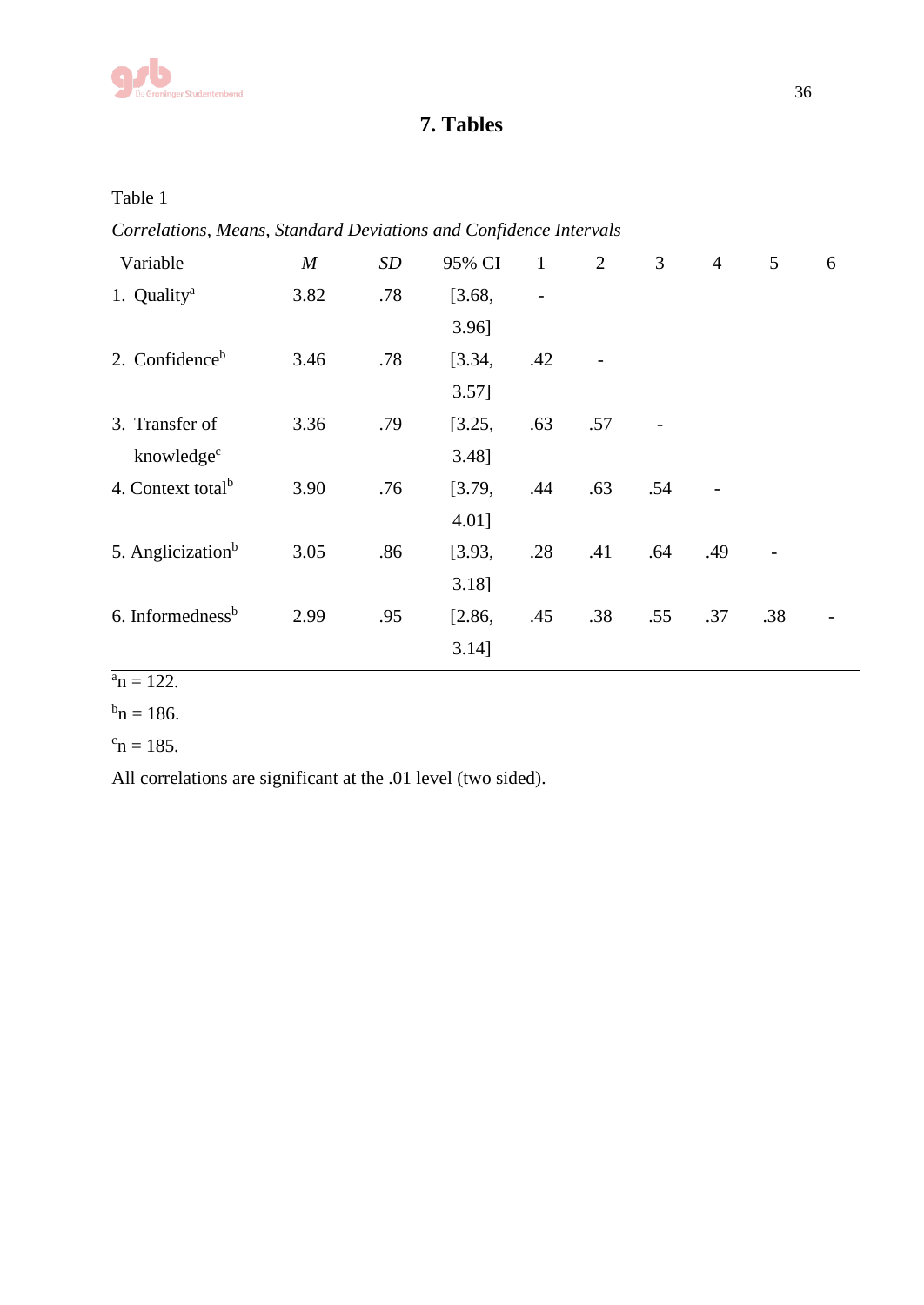

### Table 2

| Predictors                                       | b   | SE b | $\overline{T}$ | Sig. |         |
|--------------------------------------------------|-----|------|----------------|------|---------|
| (Constant)                                       | .20 | .39  | .51            |      |         |
| Transfer of                                      | .50 | .09  | 5.38**         | .00  |         |
| knowledge                                        |     |      |                |      |         |
| Context total                                    | .29 | .11  | $2.85**$       | .01  |         |
| $R^2$                                            |     |      |                |      | .38     |
| $\bm{F}$                                         |     |      |                |      | 35.35** |
| $*$ <sup>*</sup> p<br>$\stackrel{<}{_{\sim}}.01$ |     |      |                |      |         |

*Model of the Prediction of the Opinion on Anglicization*

## Table 3

*Univariate Tests of Language Preference as a Predictor of the Scales*

| Predictor         | Variables           | Sum of  | df           | $\boldsymbol{F}$ | $np^2$ |
|-------------------|---------------------|---------|--------------|------------------|--------|
|                   |                     | squares |              |                  |        |
| Prefered language | Quality             | 1.88    | 1            | $14.23**$        | .23    |
|                   | Confidence          | 2.38    | $\mathbf{1}$ | 28.35**          | .37    |
|                   | Transfer of         | .42     | $\mathbf{1}$ | $26.76**$        | .36    |
|                   | knowledge           |         |              |                  |        |
|                   | Context total       | .16     | 1            | $17.42**$        | .26    |
|                   | Anglicization       | .32     | 1            | $8.47**$         | .15    |
|                   | <b>Informedness</b> | .78     | 1            | $4.127*$         | .08    |
| Error             |                     |         | 97           |                  |        |
| Total             |                     |         | 121          |                  |        |

 $*p < .05$ 

 $*$  $p < .01$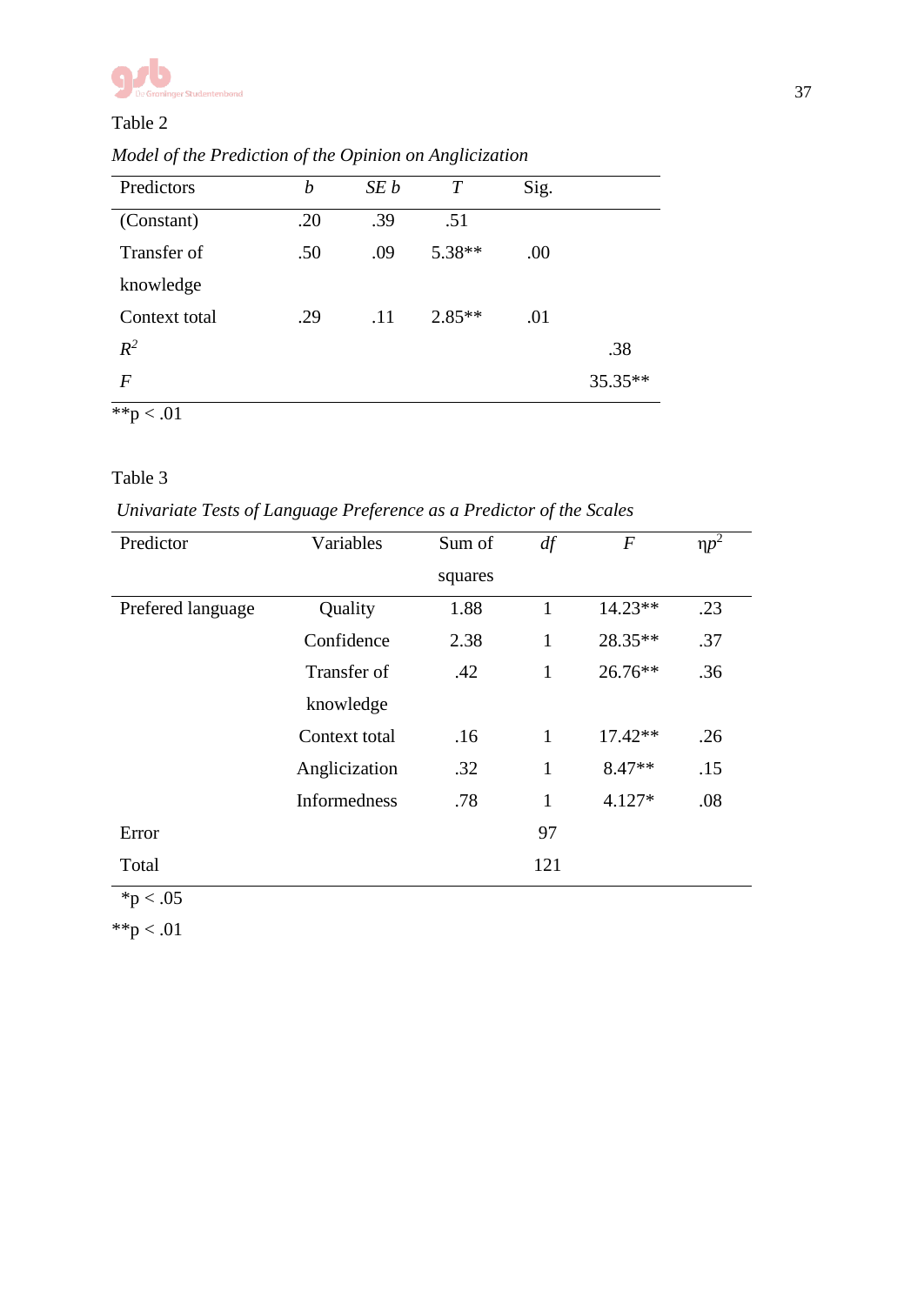

## Table 4

| Predictor     | Variables           | b   | SE b | $\boldsymbol{F}$ | $np^2$ |  |
|---------------|---------------------|-----|------|------------------|--------|--|
| English grade | Quality             | .16 | .07  | $4.91*$          | .05    |  |
|               | Confidence          | .39 | .06  | 45.09**          | .33    |  |
|               | Transfer of         | .17 | .07  | $5.67*$          | .06    |  |
|               | knowledge           |     |      |                  |        |  |
|               | Context total       | .27 | .06  | $20.94**$        | .19    |  |
|               | Anglicization       | .14 | .08  | 3.08             | .03    |  |
|               | <b>Informedness</b> | .09 | .09  | .86              | .01    |  |

*Univariate Tests of High School English Grade as a Predictor of the Scales*

 $*p < .05$ 

 $*$  $p < .01$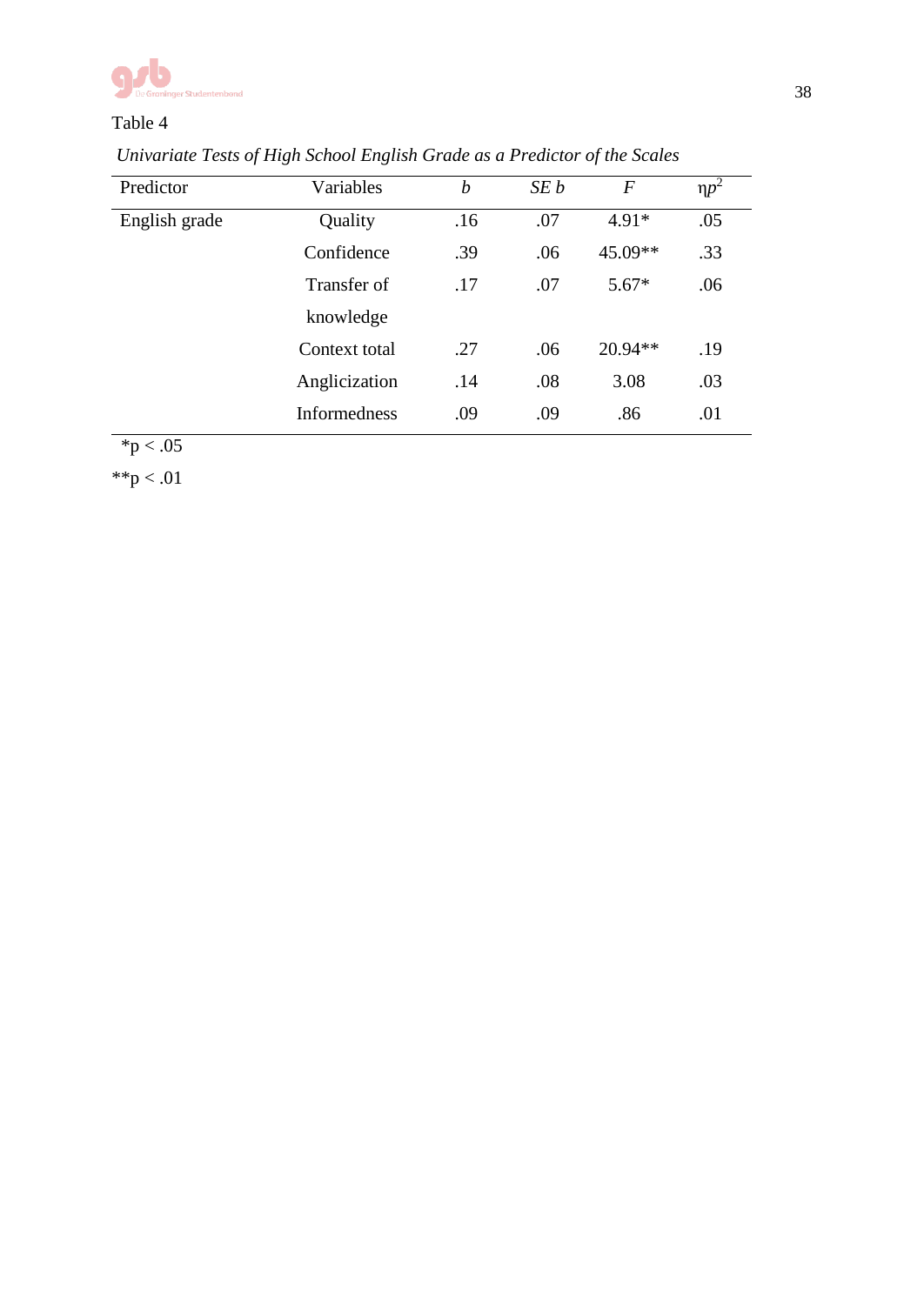

## **8. Appendices**

## **Appendix A: GSb Survey on anglicization - 2018**

## **Demographic information (answer possibilities depend on the question)**

- 1. What is your age?
- 2. What is your gender?
- 3. What is your native language?
- 4. At what institution are you studying?
- 5. At what faculty do you study? (If studying at University of Groningen)
- 6. At what faculty do you study? (If studying at Hanze University of Applied Sciences)
- 7. What do you study?
- 8. In what phase of your study program are you?
- 9. In what year of your program are you? (choose the year of which you follow the most courses)
- 10. In your study program up until now, have you followed at least one course in which you have to actively use English (speaking, writing, presenting)?
- 11. Apart from mandatory English classes in high school, did you do any of the following things to improve your English before starting your studies? (Multiple options possible)
- 12. Which language do you use most often in your daily life?
- 13. What language of instruction do you prefer?
- 14. What was your final grade for English in high school? (Ranging from 1-10, no decimals)

## **Statements of the "Quality of English" scale (5-point Likert scale)**

- 1. My non-English lecturers have good English language skills.
- 2. The English lecture slides are of good quality.
- 3. The English exam questions are formulated clearly and correctly.
- 4. I am satisfied with the overall quality of my studies taught in English.
- 5. The fact that my study program is in English lowers its quality.
- 6. My non-English lecturers lack adequate English language skills.
- 7. The English lecture slides contain a lot of mistakes.
- 8. The English exam questions are formulated poorly.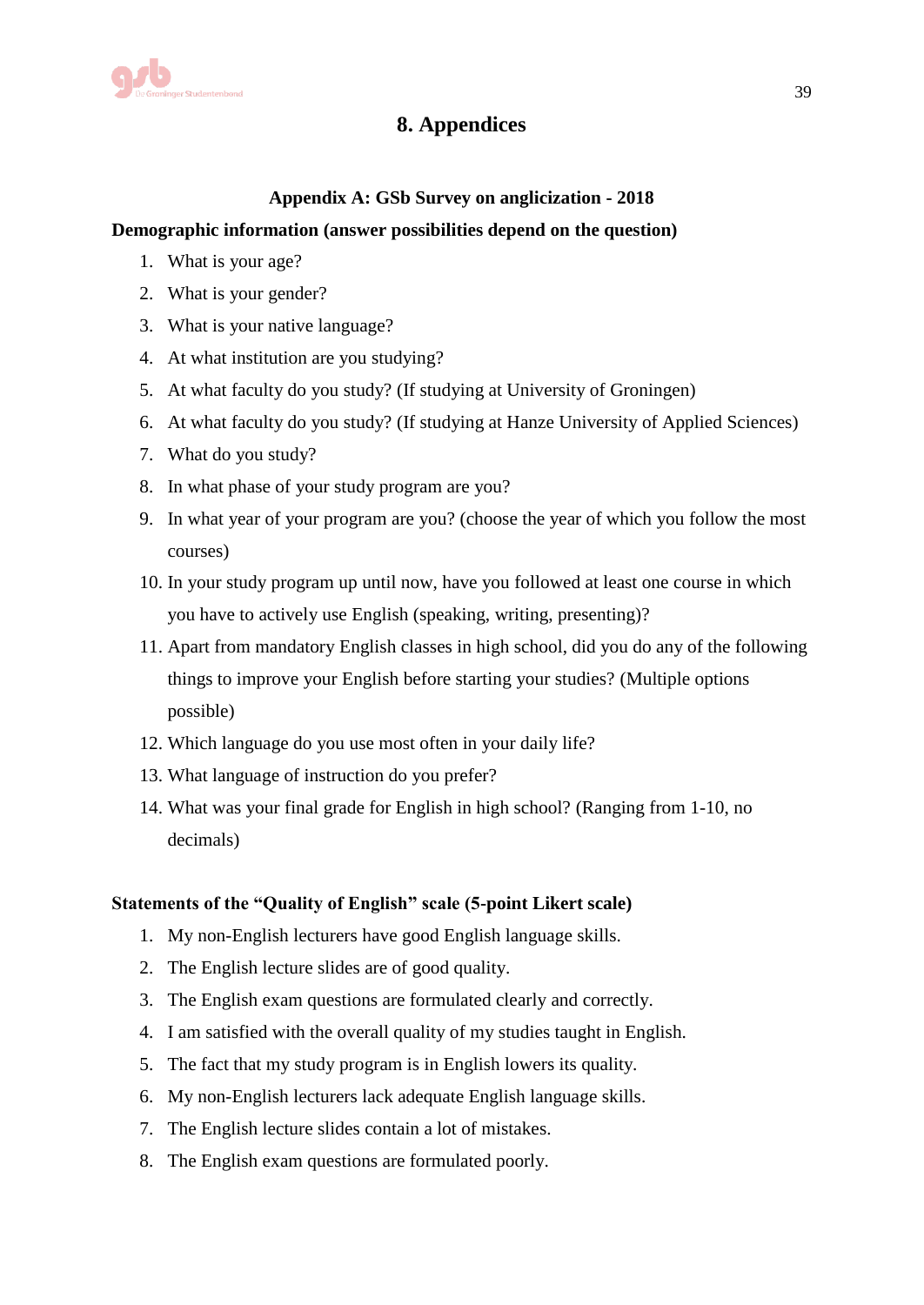

- 9. The overall quality of my studies taught in English is low.
- 10. In-class discussions are more superficial because they are in English.
- 11. The fact that my study program is in English adds to its quality.

## **Statements of the "Confidence" scale (5-point Likert scale)**

#### *Overall confidence*

- 1. I feel self-conscious about speaking English in front of my peers and lecturers.
- 2. I worry that people will judge me if I make a mistake when speaking English.
- 3. I get nervous when I know that I am going to be called on in a class where I have to speak English.
- 4. If I cannot follow what the lecturer is saying in an English class, I will ask for clarification.
- 5. I generally think that other students in my course are better at English than I am.
- 6. Speaking in English without preparation is not a problem for me.
- 7. For me, the language of instruction of a course does not affect its difficulty.
- 8. I am able to follow classes taught in English as well as classes taught in my native language.
- 9. I feel more tense and nervous in classes taught in English than in classes taught in my native language.
- 10. I believe it is more difficult to convey a message in English than in my native language.
- 11. If I have to write a paper in English, I find it more difficult to express my thoughts than I would in my native language.
- 12. If I have to do a presentation in English, I find it more difficult to express my thoughts than I would in my native language.
- 13. I find it more difficult to structure a paper or presentation in English than I would in my native language.
- 14. If I have to engage in a discussion in English, I find it more difficult to express my thoughts than I would in my native language.
- 15. If I have to engage in a discussion in English, I find it more difficult to come up with arguments on the spot than I would in my native language.
- 16. If I have to engage in a discussion in English, I find it more difficult to formulate a reply to what other classmates said than I would in my native language.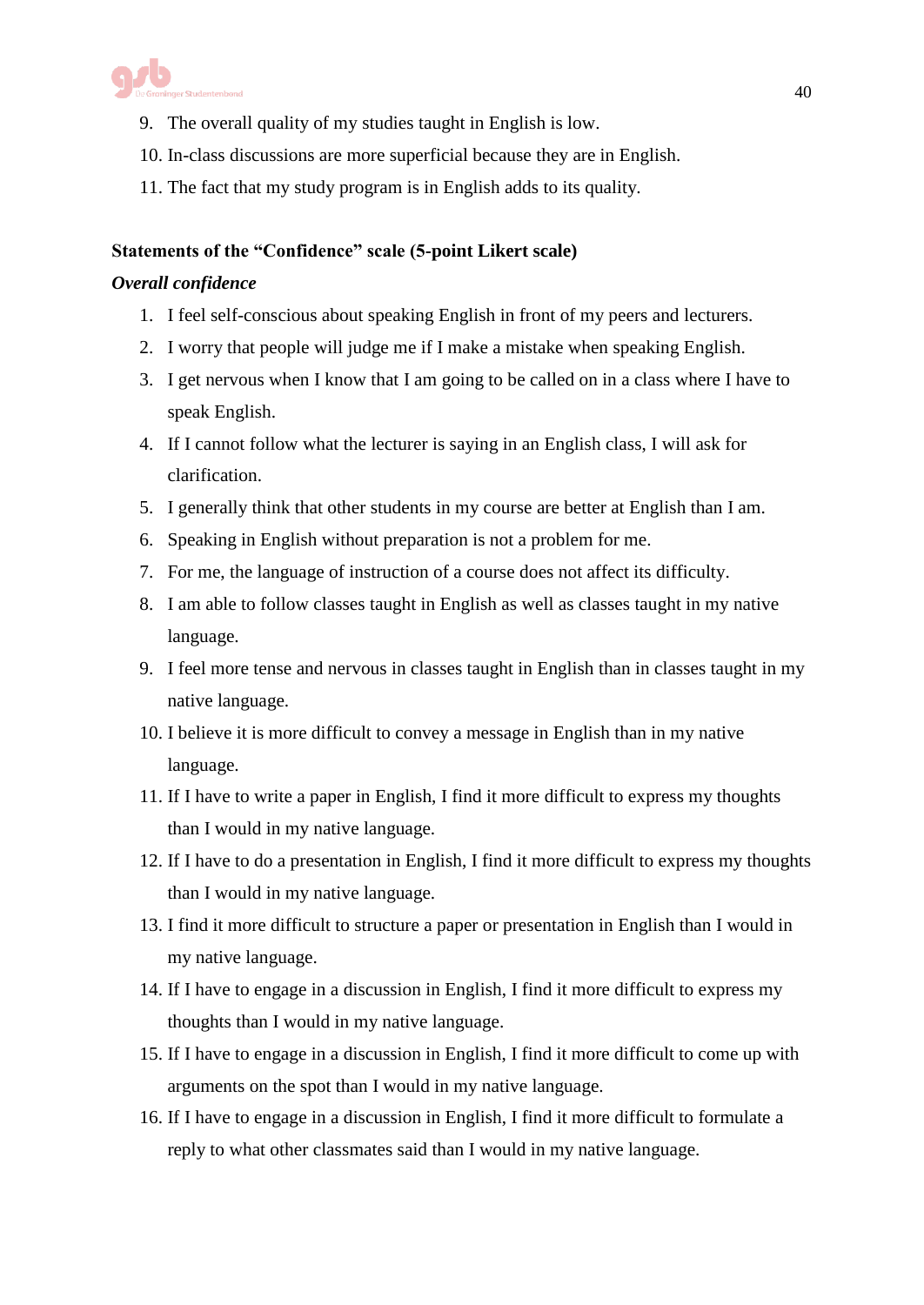

17. I spend more time preparing for a class taught in English than for a class taught in my native language.

## *English pronunciation subscale*

- 1. I feel confident about my English pronunciation.
- 2. It is my goal to sound like a native speaker of English.
- 3. I believe people will only take me seriously if I speak English without a clear foreign accent.
- 4. I sometimes do not raise a point, because I am insecure about my English pronunciation
- 5. I feel that people generally find it easy to understand my English pronunciation.
- 6. I think it is okay if people can hear that I am not a native speaker of English.
- 7. I believe that my accent when speaking English makes me sound less competent than I would if I were to speak my native language

## **Statements of the "Transfer of knowledge" scale (5-point Likert scale)**

- 1. I believe the ability of teachers to properly share their knowledge is negatively affected if courses are taught in English.
- 2. I think the adjustment period that follows a switch from native-language courses to English courses impacts the learning process effectiveness negatively.
- 3. I feel that the global characteristic of English and the number of materials available in English facilitate a smoother understanding of various study-related concepts.
- 4. It takes more effort to concentrate and pay attention to my English classes, compared to classes in my native language.
- 5. I believe it is harder to relate information captured during English classes to day-today discussions and situations in my native language, due to the differences in terminology between the two languages.
- 6. Having courses taught in English enables me to improve my foreign language skills and adds to my ability to access a wider range of sources of information.

## **Statements of the "Context" scale (5-point Likert scale)**

## *Within study program context*

1. In my current degree, it is necessary that I am able to read scientific articles in English.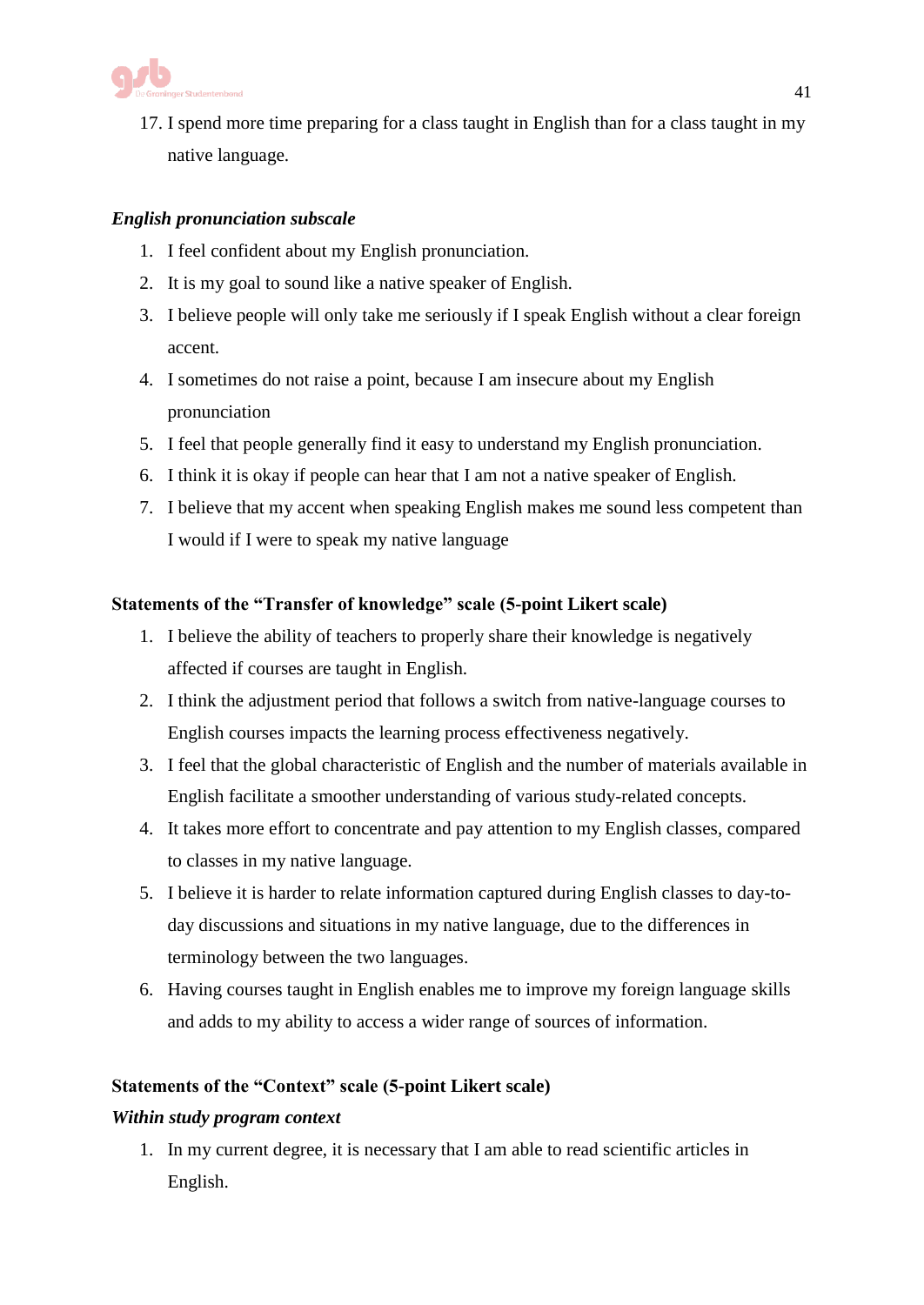

- 2. In my current degree, it is necessary that I am able to hold a presentation in English.
- 3. In my current degree, it is necessary that I am able to write a paper in English.
- 4. In my current degree, it is necessary that I am able to hold a discussion in English.
- 5. In my current degree, I have to communicate with non-Dutch peers on a regular basis.
- 6. Most of my lecturers are non-Dutch speakers.
- 7. I find it important to study in an international environment.
- 8. My current degree has a strong international orientation.
- 9. Cultural and linguistic diversity are important in my field of study.

## *Outside study program context*

- 1. Outside of my studies, I regularly read texts or books written in English.
- 2. Outside of my studies, I regularly watch TV or movies in English.
- 3. Outside of my studies, I regularly watch or listen to educational media in English, such as podcasts, YouTube videos or documentaries.
- 4. Outside of my studies, I speak English on a regular basis.
- 5. Outside of my studies, I write texts in English on a regular basis (e.g. on social media, write emails, blogs, poetry).
- 6. Outside of my studies, I regularly interact with people that do not share my native language (e.g. while traveling).

## *Career context*

- 1. For the career that I would like to pursue, it is necessary that I am able to read English texts.
- 2. For the career that I would like to pursue, it is necessary that I am able to hold a presentation in English.
- 3. For the career that I would like to pursue, it is necessary that I am able to write texts in English.
- 4. For the career that I would like to pursue, it is necessary that I am able to hold a discussion in English.
- 5. I can see myself moving abroad in the future.
- 6. I can see myself working for an international company or institution in the future.

## **Statements of the "Anglicization" scale (5-point Likert scale)**

1. I find it positive that Dutch universities offer English courses/programs.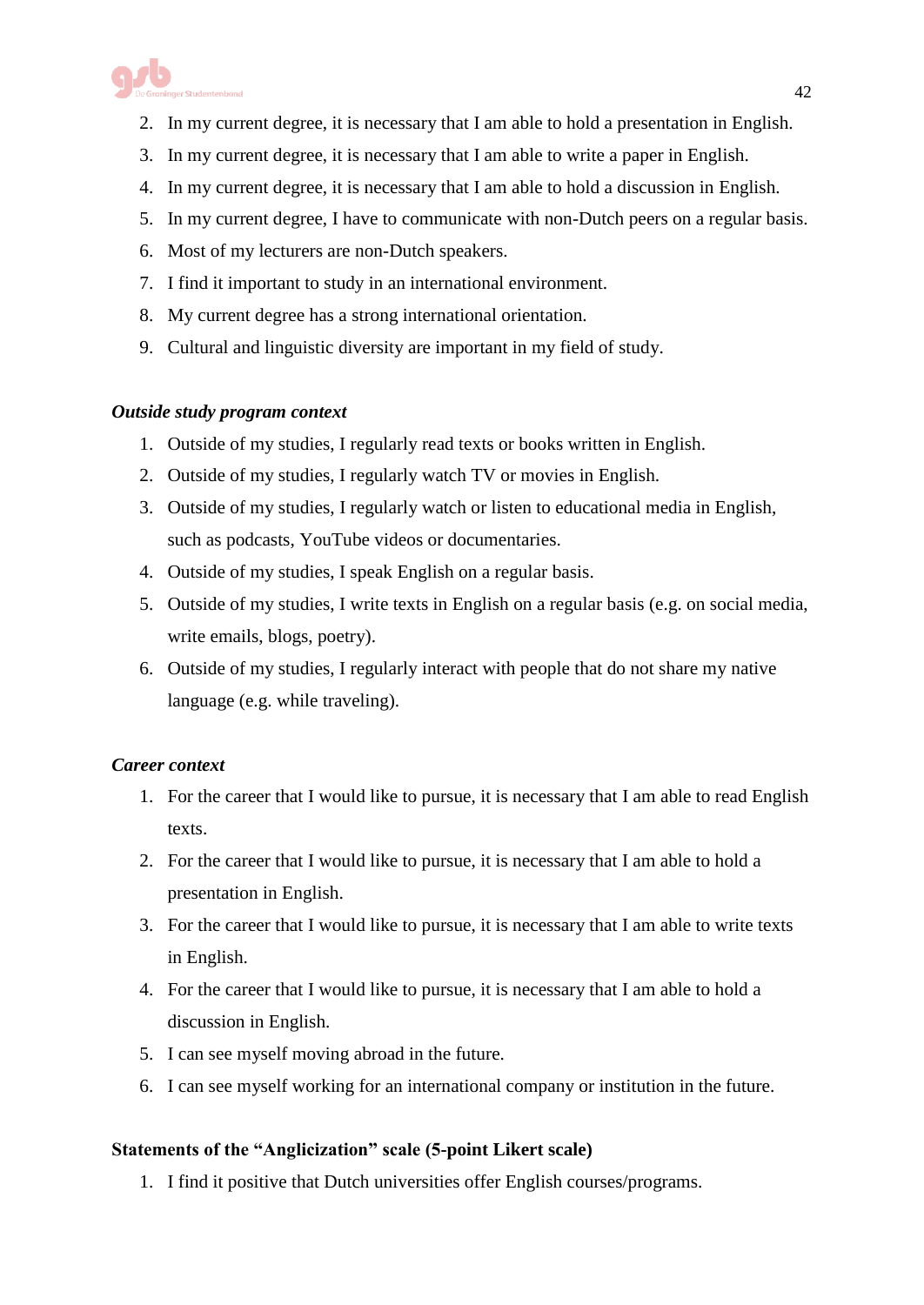

- 2. I believe it is necessary that Dutch universities switch to English-taught programs.
- 3. I am in favor of the increasing anglicization of Dutch universities.
- 4. I believe the majority of university programs in the Netherlands should be offered in Dutch.
- 5. I view the ongoing process of anglicization negatively.
- 6. I think that every course/program should be offered in both English and Dutch.

## **Statements of the "Informedness" scale (5-point Likert scale)**

- 1. I feel well-informed by my educational institution about my options for courses taught in English versus ones taught in Dutch.
- 2. I feel well-informed by my educational institution about the language requirements for a course taught in English (i.e. what my English proficiency should be in order to successfully participate in such a course).
- 3. I feel well-informed by my educational institution about future changes in language policy (e.g. a course that was previously taught in Dutch will be taught in English in the future, or vice versa).
- 4. I feel well-informed by my educational institution about options to improve my English (e.g. language courses).
- 5. I feel well-informed by my lecturers about the language policy within a certain course (e.g. if I am allowed to answer exam questions in Dutch if the lectures are in English).

## **Open questions**

- 1. What do you think your faculty/educational institution could do differently regarding language policies?
- 2. What do you think your lecturers could do differently regarding language policies?
- 3. Do you have any questions or remarks about this survey? If you have any other comments about issues regarding anglicization that were not covered in this survey, feel free to leave them here as well.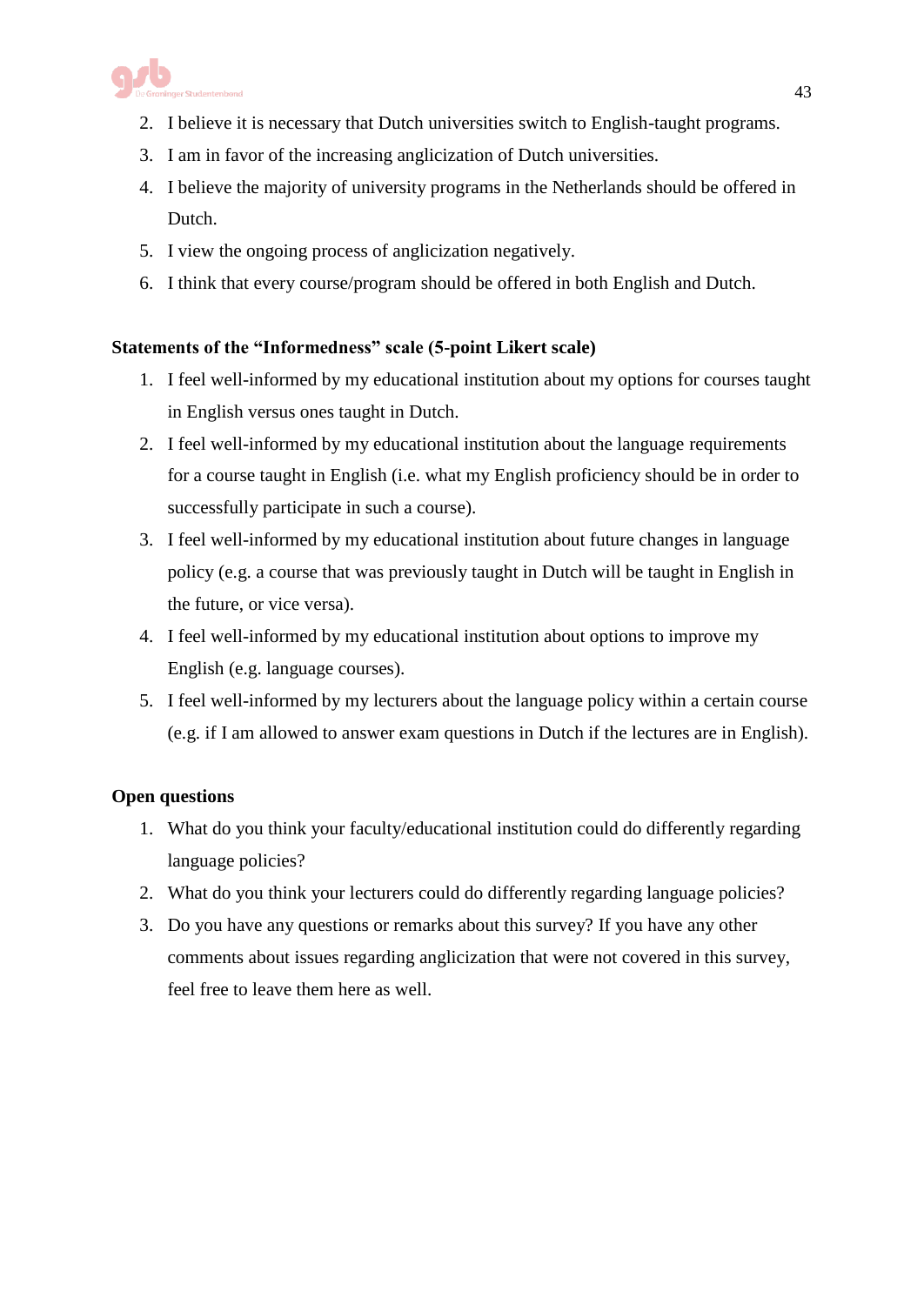

#### **Appendix B: Explanation of the statistical assumptions**

#### **Normality**

The assumption of 'normality' is that each dependent variable is normally distributed for every possible value of the independent variables (Lomax & Hahs-Vaughn, 2012). In other words, the scores of the dependent variable should be systematically distributed around the mean. Violations of the assumption might lead to drawing incorrect conclusions. However, some tests are relatively robust to moderate violations of normality, except for small sample sizes, unequal sample sizes, and/or extreme violations.

#### **Linearity**

The assumption of linearity is important for analyses that use linear regression models (Lomax & Hahs-Vaughn, 2012). This assumption states that there is a linear relationship between the independent variables and the dependent variables. If this assumption is violated, another model should be used in order to analyze the data in a reliable way.

#### **Homoscedasticity**

The assumption of 'homoscedasticity' or 'homogeneity of variance' is that variances of each population are equal to each other (Lomax & Hahs-Vaughn, 2012). This means that the variance of the residuals should be equal for every value of every independent variable. When the assumption is violated, the possibility of false positive and false negative test results might increase. In turn, this might lead to drawing incorrect conclusions.

#### **Non-collinearity**

The assumption of 'non-collinearity' is unique to multiple linear regression analyses and states that there is no strong linear relationship between two or more independent variables (Lomax & Hahs-Vaughn, 2012). In other words, the predictors should not correlate strongly with each other. When the assumption is violated, it might lead to lower generalizability and utility of the results.

#### References

Lomax, R.G, & Hahs-Vaughn, D. L (2012). *Statistical concepts: A second course.* New York, NY: Routledge.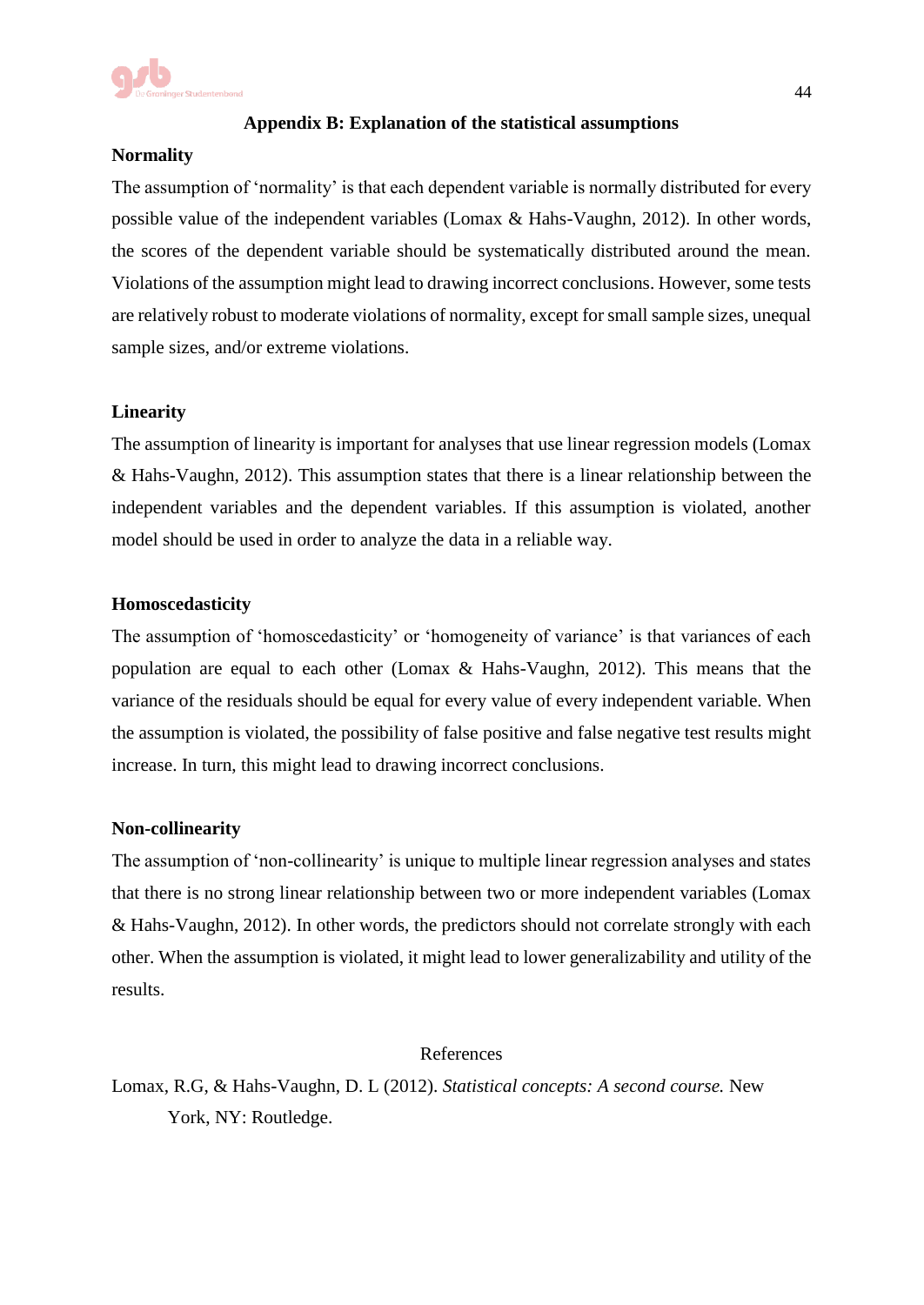

## **Appendix C: Interview Guide**

## **Original Dutch Version**

1. Introductie van het interview Welkom heten + aanspreekvorm bespreken Uitleg over het doel van het interview (achtergrondinformatie verzamelen over verengelsing) Duur interview + onderwerpen Akkoord geluidsopname interview? Vragen?

2. Algemene gegevens Hoeveel uren geeft u colleges/werkgroepen? Welke vakken geeft u? Hoeveel vakken geeft u in het Engels/Nederlands? Hoe lang geeft u al les in het Engels?

## 3. Ervaring docent met verengelsing

- 1. Wat vindt u van het nieuwe beleid van de hogere onderwijsinstellingen om de meeste programma's in de toekomst enkel in het Engels aan te bieden?
- 2. Wat vindt u van de stelling dat door de verengelsing op het hoger onderwijs de kwaliteit van het onderwijs vermindert?
- 3. Wat vindt u van de stelling dat door de verengelsing op het hoger onderwijs het moeilijker is voor docenten om didactische/pedagogische vaardigheden (zoals voorbeelden geven en discussies leiden) in te zetten?
- 4. Wat vindt u van de stelling dat door verengelsing van programma's zowel de onderwijsinstellingen als de medewerkers en de studenten beter worden voorbereid op de globaliserende wereld?
- 5. Hoe zelfverzekerd en bekwaam voelt u zich om les te geven in het Engels?
- 6. Welke taal heeft uw voorkeur bij het lesgeven en waarom?
- 7. Welke verschillen merkt u bij uzelf tussen het lesgeven in Engels en Nederlands?
- 8. Wordt u genoeg gesteund (bv. extra Engelse les, langere voorbereidingstijden) vanuit de onderwijsinstelling bij de omschakeling van het lesgeven in het Nederlands naar het lesgeven in het Engels?
	- a. Heeft u zelf extra Engelse lessen genomen?
- 9. Hoe competent vindt u uw collega's in het lesgeven in het Engels?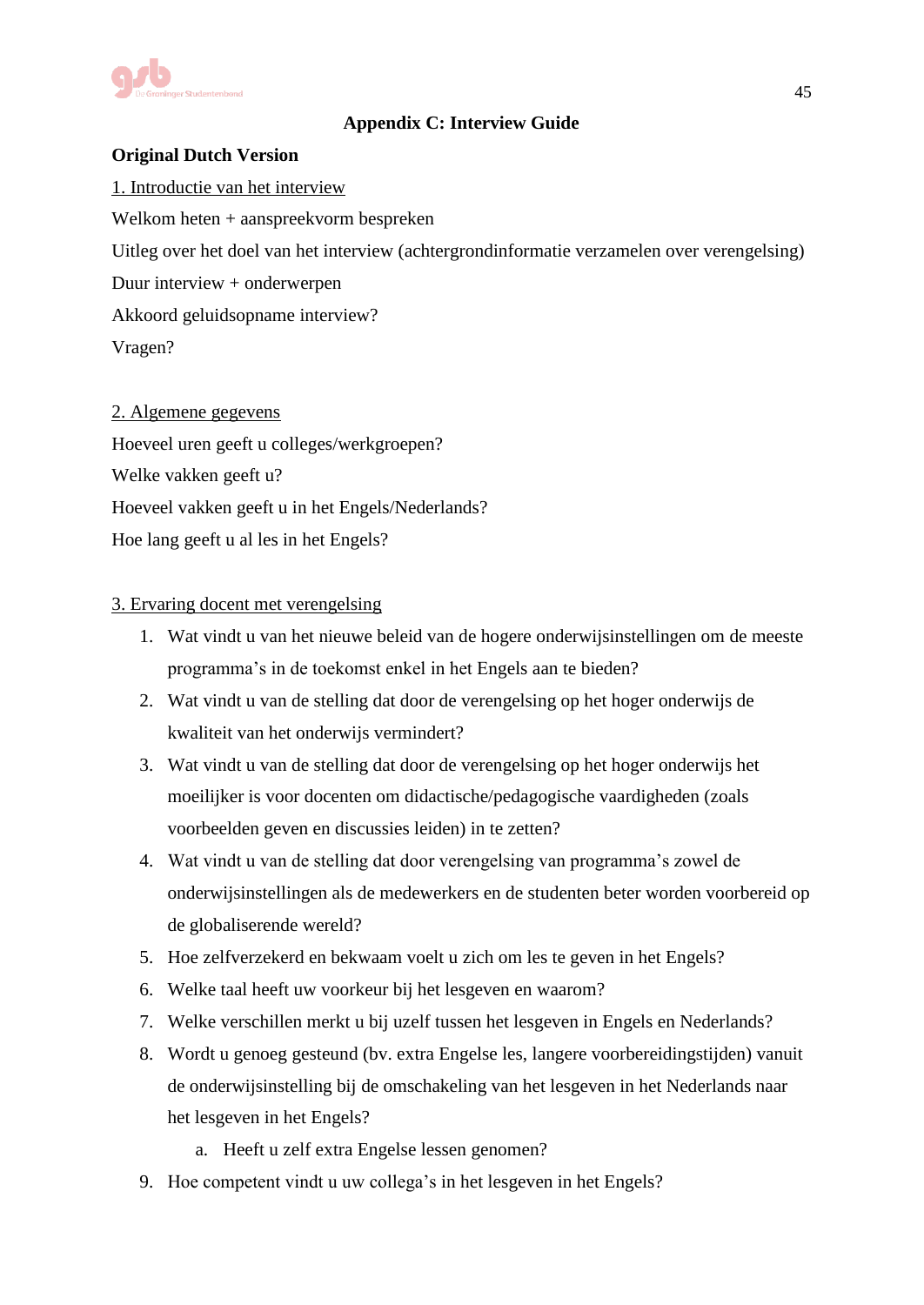

- 10. Is het onvermijdelijk om op den duur over te schakelen naar een Engelse voertaal?
- 11. Heeft u verder nog opmerkingen die u ons wilt vertellen over u als docent en de verengelsing die nog niet aan bod zijn gekomen?

## 4. Ervaringen studenten met verengelsing

- 1. Hoe denkt u dat de Nederlandse studenten de Engelse colleges/werkgroepen ervaren?
- 2. Welke verschillen merkt u tussen het lesgeven in het Engels en het Nederlands bij uw Nederlandse studenten?
- 3. Hoe denkt u dat de internationale studenten de Engelse colleges/werkgroepen ervaren?
- 4. Wat vindt u van de stelling dat de studenten niet goed zijn voorbereid op de (Nederlandse) arbeidsmarkt qua Nederlandse taalvaardigheid door hun Engelstalige studie?
- 5. Heeft u verder nog opmerkingen die u ons wilt vertellen over studenten en de verengelsing die nog niet aan bod zijn gekomen?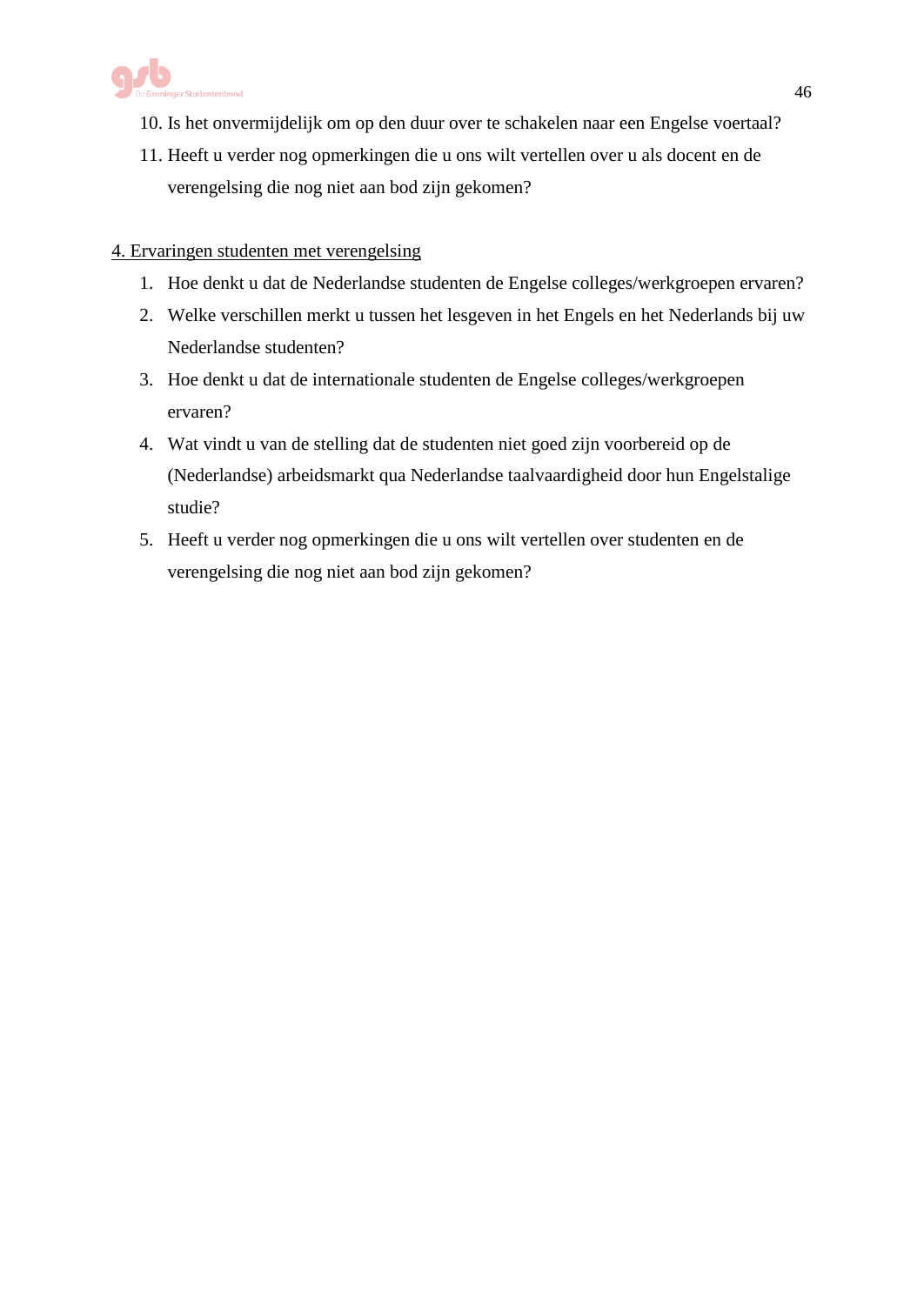

## **English Translation**

1. Introduction of the interview Welcoming + terms of address Explaining the goal of the interview (gathering background information about anglicization) Time + subjects Approve of voice recording? Questions?

## 2. General information

How many hours do you teach lectures/practicals? Which courses do you teach? How many courses do you instruct in English/Dutch? How long have you been teaching in English?

## 3. Experience of the lecturer with anglicization

- 1. What is your opinion on the new policy of the higher educational institutes to offer most programs only in English in the future?
- 2. What do you think of the statement that the quality of education decreases due to the anglicization of higher education?
- 3. What is your opinion on the statement that it is more difficult for lecturers to use didactic/pedagogical skills (e.g. giving examples and leading debates) when teaching in English instead of Dutch?
- 4. What do you think of the statement that due to anglicization of higher education, both the educational institutes as the employees and students are better prepared for the globalized world?
- 5. How confident and competent do you feel to teach in English?
- 6. Which language do you prefer when teaching and why?
- 7. What differences do you notice when teaching in English and in Dutch?
- 8. Are you supported by the educational institute (e.g. extra English lessons/longer preparation time) for the transition from teaching in Dutch to English?
	- a. Have you taken extra English lessons by yourself?
- 9. How competent do you regard your colleagues to teach in English?
- 10. Is it inevitable to switch to English as the lingua franca in the long run?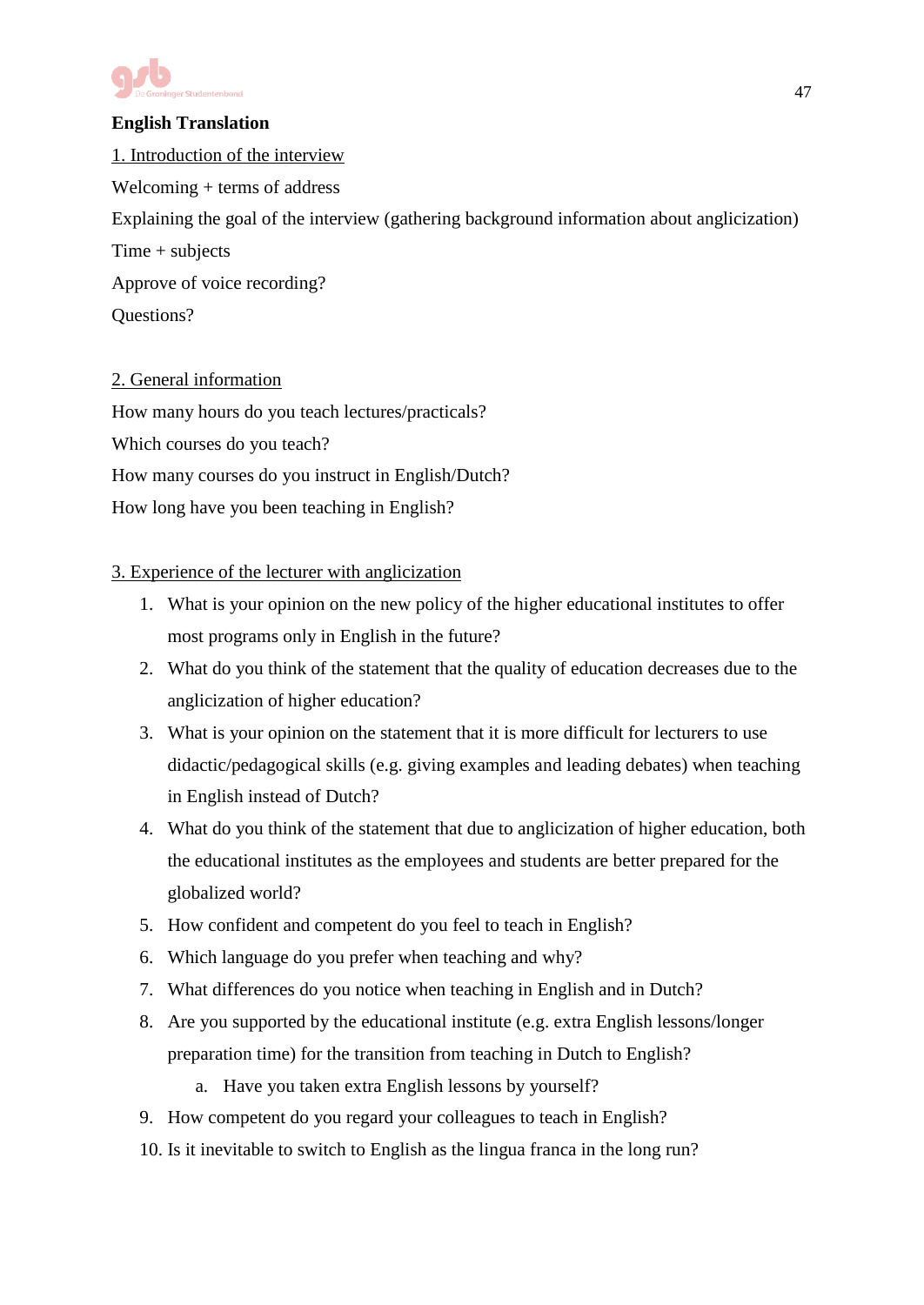

11. Do you have further remarks that you want to tell us in terms of teaching and anglicization?

### 4. Views on experiences of students with anglicization

- 1. How do you think Dutch students experience the English lectures/practicals?
- 2. Which differences do you experience between instructing in English and Dutch with your Dutch students.
- 3. How do you think the international students experience English lectures/practicals?
- 4. What is your opinion on the statement that Dutch students are not well prepared for the (Dutch) labor market in terms of Dutch language proficiency due to anglicization?
- 5. Do you have further remarks that you want to tell us in terms of students & anglicization?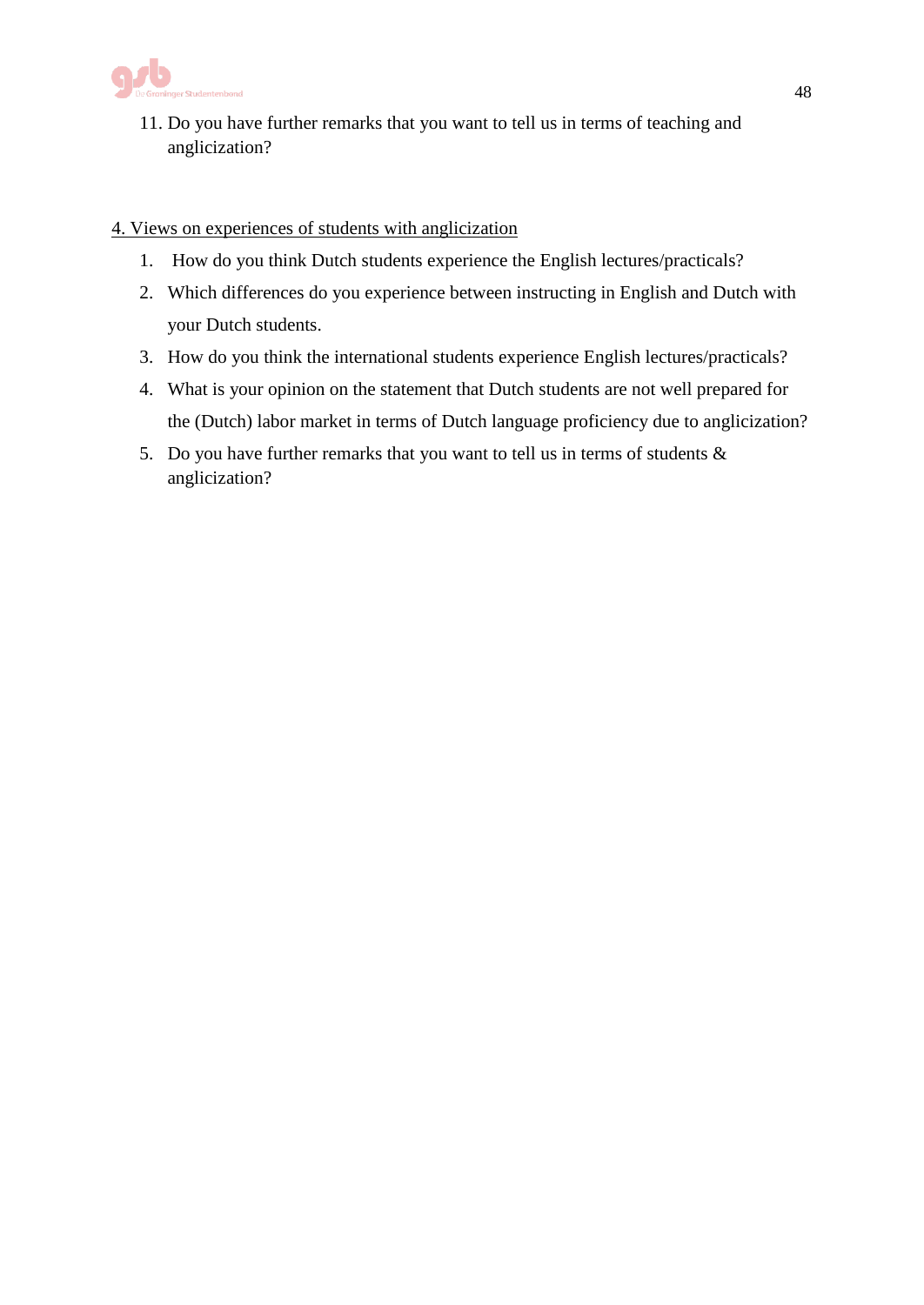

## **Appendix D: Email Send to Lecturers**

## **Original Dutch Version Betreft: Uitnodiging interview GSb Onderzoeksbureau**

Geachte [titel; voornaam; achternaam],

Momenteel zijn wij, het Onderzoeksbureau van de Groninger Studentenbond, bezig met een onderzoek over 'verengelsing op het hoger onderwijs'. Om een beter beeld te krijgen van de verengelsing, zouden wij graag een interview willen uitvoeren met docenten die veel te maken hebben met verengelsing. Graag zouden wij hiervoor u in het bijzonder willen uitnodigen. [Reden noemen waarom precies deze docent wordt uitgenodigd]. Deelname aan dit interview is geheel vrijblijvend en u kunt uw medewerking op elk moment intrekken.

Dit interview zal tussen de 30 en 60 minuten duren en zal anoniem verwerkt kunnen worden als u dit wenst. Tijdens dit interview zullen de volgende onderwerpen met u besproken worden:

- 1. Beleid verengelsing op het hoger onderwijs
- 2. Ervaring docenten en verengelsing
- 3. Ervaring studenten en verengelsing

De specifieke interviewvragen zijn als bijlage toegevoegd, zodat u deze kunt inzien. Tevens zullen wij vragen of het mogelijk is het interview met u alleen te voeren. Indien u liever heeft dat er ook iemand anders aanwezig is bij het interview, is dat ook een mogelijkheid. Verder is het ook mogelijk om vooraf een kennismakingsgesprek te organiseren als u dat wenst.

Tot slot zullen wij bij het interview om uw toestemming vragen of wij het gesprek op mogen nemen met een recorder. Natuurlijk zal er zorgvuldig met uw interview worden omgegaan en zullen wij u de transcriptie toesturen zodat u het kunt goedkeuren.

Als u ergens vragen over heeft, dan horen we dat graag.

Graag zien we uw reactie tegemoet.

Met vriendelijke groet,

Liesbeth van Ravenhorst, Mandy Abbing & Jocelyne Ludoph

Onderzoeksbureau, Groninger Studentenbond (GSb) [Adres + e-mailgegevens + telefoonnummer coördinator]